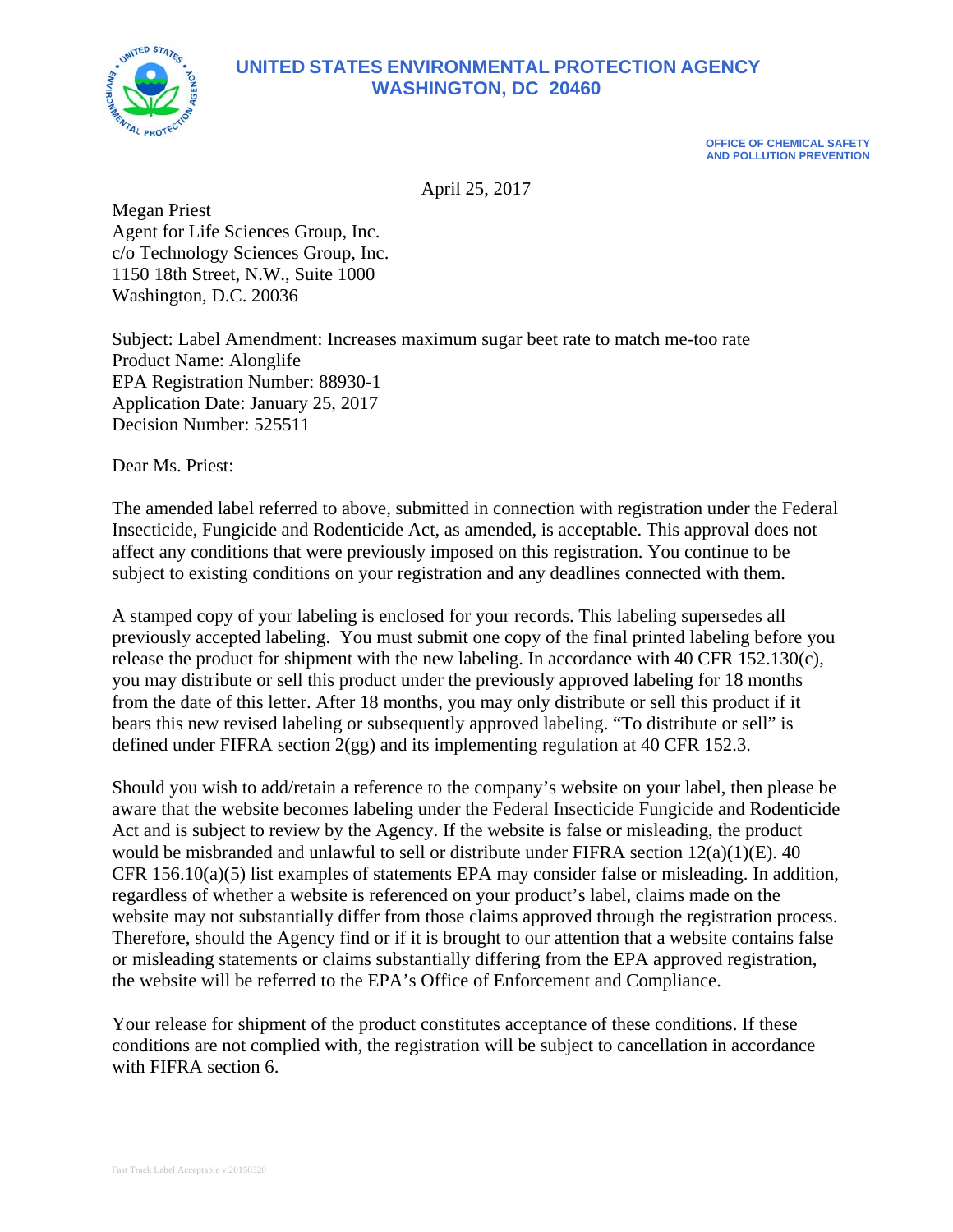Page 2 of 2 EPA Reg. No. 88930-1 Decision No. 525511

If you have any questions, please contact Tony Kish by phone at 703 308-9443, or via email at kish.tony@epa.gov; or Craig Reeves by phone at 703 347-0486, or via email at reeves.craig@epa.gov.

Sincerely,

Tomylish

Tony Kish, Product Manager 22 Fungicide Branch Registration Division (7505P) Office of Pesticide Programs

Enclosure: Stamped Label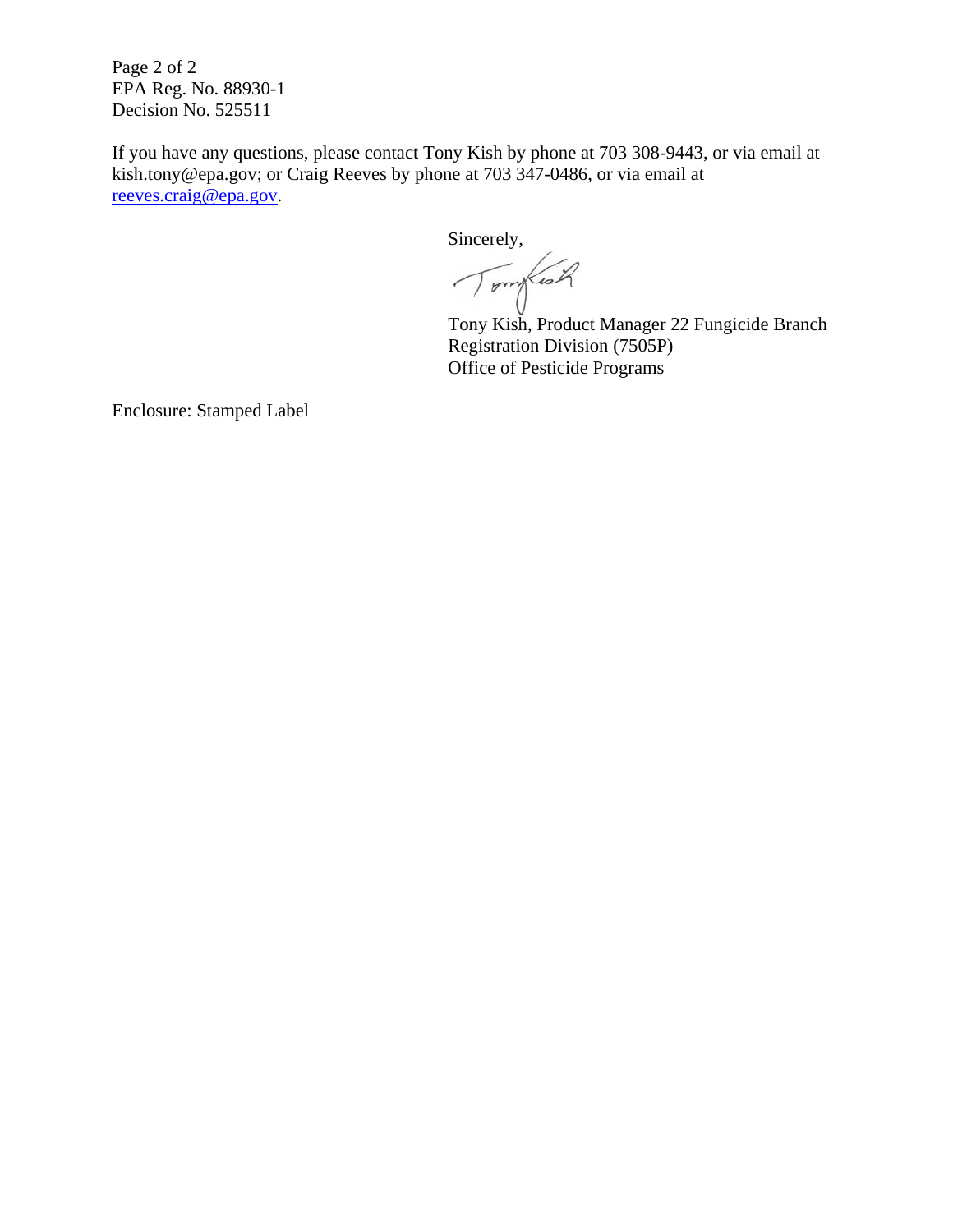

Apr 25, 2017

Under the Federal Insecticide, Fungicide and Rodenticide Act as amended, for the pesticide registered under EPA Reg. No. 88930-1

Life Science Group, Inc. ALONGLIFE®, EPA Reg. No. 88930-1 Label Dated 1-25-17

# LONGLIFE®

**{Alternate Brand Names:** AGRI-LIFE IRRIGATION, TERRATEC, AGRI-LIFE RICE, RICETEC, AGRI-LIFE AQUACULTURE, AQUATEC, AGRI-LIFE, AGRI-LIFE FRUIT AND VEGETABLE, SEPTI-LIFE, LAKE-LIFE, POOL-LIFE, Along-Life}

MASTER LABEL Containing: Sub Label A: Non-Agricultural Use Sub Label B: Agricultural Crop Use

> EPA Reg. No. 88930-1 EPA Est. No.

(Manufactured for:) (Manufactured by:) (Distributed for:) (Distributed by:) Life Science Group, Inc. Highland, Michigan, USA – (248) 438-5323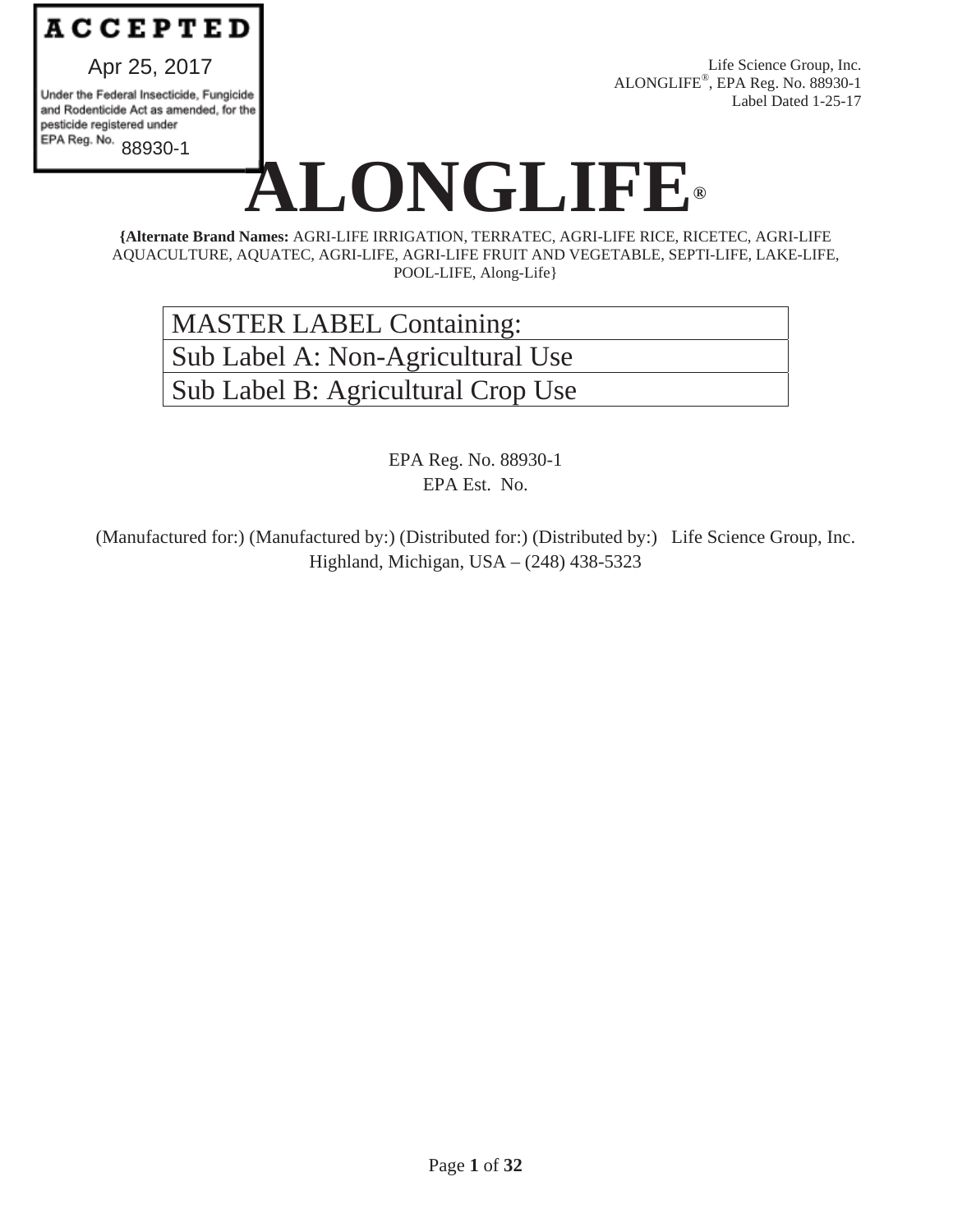**Sub Label A: Non-Agricultural Use** 

# **ALONGLIFE®**

**{Alternate Brand Names:** AGRI-LIFE IRRIGATION, TERRATEC, AGRI-LIFE RICE, RICETEC, AGRI-LIFE AQUACULTURE, AQUATEC, AGRI-LIFE, AGRI-LIFE FRUIT AND VEGETABLE, SEPTI-LIFE, LAKE-LIFE, POOL-LIFE, Along-Life}

# **Algaecide/Bactericide\*/Fungicide/Aquatic Herbicide/Molluscicide KEEP OUT OF REACH OF CHILDREN DANGER / PELIGRO**

Si usted no entiende la etqueta, busque an alguien para que se la explique and usted en detalle. (If you do not understand this label, find someone to explain it to you in detail.)

(See (back) (label) (booklet) for (First Aid) (and) (Additional Precautionary Statements) (Use Directions).)

#### **ACTIVE INGREDIENT:**

| Copper Sulfate Pentahydrate (CAS #7758-99-8) 19.8% |  |
|----------------------------------------------------|--|
|                                                    |  |
|                                                    |  |
| *5% Metallic Copper Equivalent                     |  |

EPA Reg. No. 88930-1 EPA Est. No.

## **Non-Flammable DO NOT FREEZE**

NET CONTENTS:

9.9 lbs. per Gallon 1.188 Kg/L

(Manufactured for:) (Manufactured by:) (Distributed for:) (Distributed by:) Life Science Group, Inc. Highland, Michigan, USA – (248) 438-5323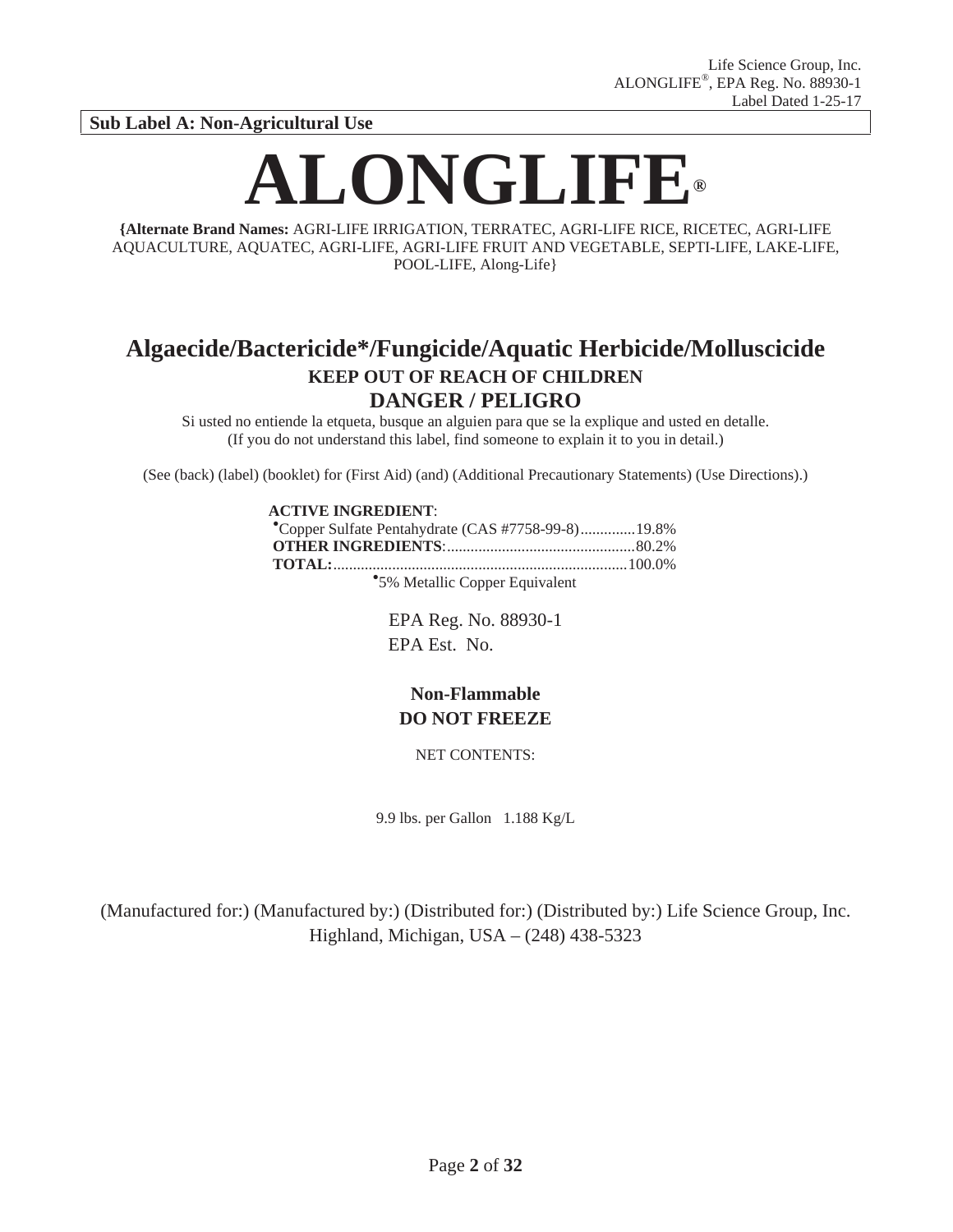#### **PRODUCT INFORMATION:**

ALONGLIFE® is used for the suppression of bacterial odors and toxic gases in sewage lagoons, feedlot runoff pits, animal confinement facilities, and organic sludge pits containing organic matter of algae/bacteria\*.

ALONGLIFE® is used to control algae, bacteria\*, aquatic weeds, mollusks, leeches and snails in irrigation reservoirs, lakes, swimming areas, farm, industrial, retention and golf course ponds, ornamental water features or fountains,

aquaculture ponds, livestock watering systems, biological fish ponds or systems, irrigation and chemigation systems, and waters destined for use as drinking water.

ALONGLIFE® is used to control Quagga and Zebra mussels in lakes, ponds, lagoons, reservoirs, sedimentation basins, canals and ditches.

ALONGLIFE<sup>®</sup> is used for control of algae and suppression of bacterial\* growth in private and public pools, spas and hot tubs.

\* Non-public health bacteria

## **FIRST AID**

Have the product container or label with you when calling a poison control center or doctor, or going for treatment. For emergency information, call the National Poison Center at 1-800-222-1222.

**If in Eyes**: Hold eye open and rinse slowly and gently with water for 15-20 minutes. Remove contact lenses, if present, after the first 5 minutes, then continue rinsing eye. Call a poison control center or physician immediately for treatment advice.

**If on Skin or Clothing**: Take off contaminated clothing. Rinse skin immediately with plenty of water for 15-20 minutes. Call a poison control center or doctor immediately for treatment advice.

**If Swallowed**: Call a poison control center or doctor immediately for advice. Have the person sip a glass of water if able to swallow. Do not induct vomiting unless told to do so by the poison control center or doctor.

**If Inhaled**: Move person to fresh air. If person is not breathing, call 911 or an ambulance, then give artificial respiration, preferably mouth-to-mouth if possible. Call a poison control center or doctor for further treatment advice.

**Note to Physician**: Probable mucosal damage may contraindicate the use of gastric lavage.

## **PRECAUTIONARY STATEMENTS Hazards to Humans and Domestic Animals DANGER**

Corrosive. Causes irreversible eye damage. Do not get in eyes or on clothing. Wear protective eyewear (goggles, face shield, or safety glasses). Harmful if swallowed, inhaled or absorbed through skin. Prolonged or frequently repeated skin contact may cause allergic reactions in some individuals. Avoid contact with skin. Wash thoroughly with soap and water after handling. Remove contaminated clothing and wash clothing before reuse.

For applications in waters destined for use as drinking water, those waters must receive additional and separate potable water treatment. Do not apply more than 1.0 ppm as metallic copper in these waters.

## **PHYSICAL OR CHEMICAL HAZARDS**

Do not use near or in containers composed of iron.

#### **PERSONAL PROTECTIVE EQUIPMENT**

**-** Applicators and other handlers must wear:

Long-Sleeved Shirt

Long Pants

· Chemical-resistant gloves made of any waterproof material (Chemical resistance category A)

Protective Eyewear

Shoes plus socks

#### **USER SAFETY REQUIREMENTS**

Follow manufacturer's instructions for cleaning/maintaining PPE. If no such instructions for washables exist, use detergent and hot water. Keep and wash PPE separately from other laundry. Discard clothing and other absorbent material that have been drenched or heavily contaminated with the product's concentrate. Do not reuse them.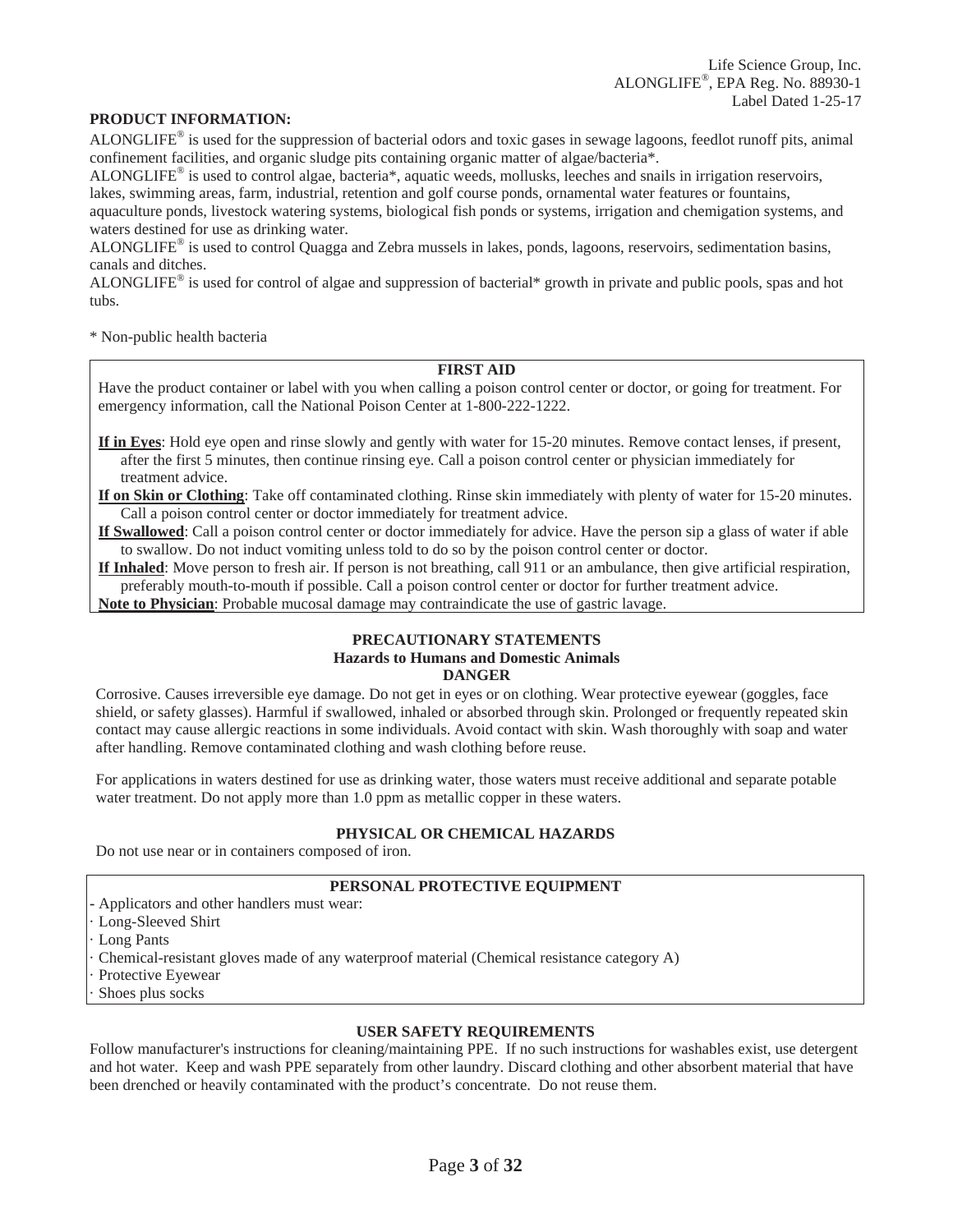#### **USER SAFETY RECOMMENDATIONS**

- Users should wash hands before eating, drinking, chewing gum, using tobacco, or using the toilet.
- Users should remove clothing/PPE immediately if pesticide gets inside. Then wash thoroughly and put on clean clothing.
- Users should remove PPE immediately after handling this product. As soon as possible, wash thoroughly and change into clean clothing.
- Wash the outside of gloves before removing.

## **ENVIRONMENTAL HAZARDS**

This pesticide is toxic to fish and aquatic invertebrates. Waters treated with this product may be hazardous to aquatic organisms. Treatment of aquatic weeds and algae can result in oxygen loss from decomposition of dead algae and weeds. This oxygen loss can cause fish and invertebrate suffocation. To minimize this hazard, do not treat more than  $\frac{1}{2}$  of the water body to avoid depletion of oxygen due to decaying vegetation. Wait at least 10 to 14 days between treatments. Begin treatment along the shore and proceed outwards in bands to allow fish to move into untreated areas. Consult with the State or local agency with primary responsibility for regulating pesticides before applying to public waters, to determine if a permit is required.

Certain water conditions including low pH ( $\leq 6.5$ ), low dissolved organic carbon (DOC) levels (3.0 mg/L or lower), and "soft" waters (i.e., alkalinity less than 50 mg/L), increases the potential acute toxicity.

#### **DIRECTIONS FOR USE**

It is a violation of Federal Law to use this product in a manner inconsistent with its labeling. Do not apply this product in a way that will contact workers or other persons, either directly or through drift. Only protected handlers may be in the area during application. For any requirement specific to your State and Tribe, consult the State/Tribal agency responsible for pesticide regulation.

## **NON-AGRICULTURAL USE REQUIREMENTS**

The requirements in this box apply to uses of this product that are NOT within the scope of the Worker Protection Standard for agricultural pesticides (40 CFR Part 170). The WPS applies when this product is used to produce agricultural plants on farms, forests, nurseries, or greenhouses. Do not allow people or pets to enter treated areas until sprays have dried.

## **SPRAY DRIFT MANGEMENT**

A variety of factors including weather conditions (e.g., wind direction, wind speed, temperature, relative humidity) and the method of application (e.g., ground, aerial, chemigation) can influence pesticide drift.

The applicator must evaluate all factors and make appropriate adjustments when applying this product.

**Droplet Size**: Apply only as a medium or coarser spray (ASAE standard 572) or a volume mean diameter of 300 microns or greater for spinning atomizer nozzles.

**Wind Speed**: Do not apply at wind speeds greater than 15 mph. Only apply this product if the wind direction favors ontarget deposition (approximately 3 to 10 mph), and there are no sensitive areas within 250 feet downwind.

**Temperature Inversions**: If applying at wind speeds less than 3 mph, the applicator must determine if a) conditions of temperature inversion exist, or b) stable atmospheric conditions exist at or below nozzle height. Do not make applications into areas of temperature inversions or stable atmospheric conditions.

**Other State and Local Requirements:** Applicators must follow all state and local pesticide drift requirements regarding application of copper compounds. Where states have more stringent regulations, they must be observed.

**Equipment**: All aerial and ground application equipment must be properly maintained and calibrated using appropriate carriers or surrogates.

**For Aerial Application**: The boom length must not exceed 75% of the wingspan or 90% of the rotor blade diameter. Release spray at the lowest height consistent with efficacy and flight safety. Do not release spray at a height greater than 10 feet above the crop canopy unless a greater height is required for aircraft safety. When applications are made with a crosswind, the swath must be displaced downwind. The applicator must compensate for this displacement at the up and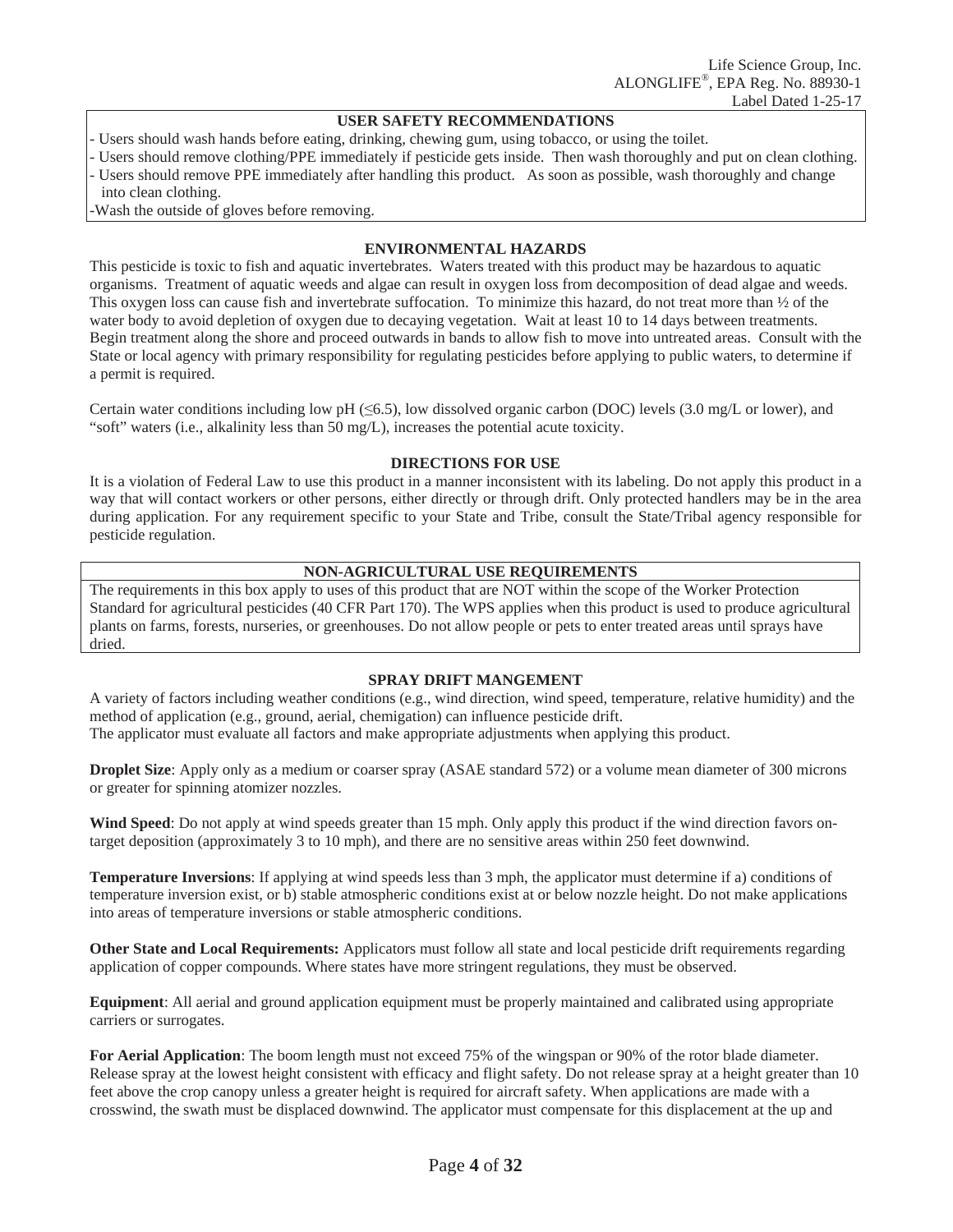**For Ground Boom Application**: Do not apply with a nozzle height greater than 4 feet above the crop.

## **SPECIFIC DIRECTIONS FOR USE**

## **CONTROL OF BACTERIAL ODOR AND TOXIC GAS PRODUCED BY BACTERIAL ACTION:**

Apply up to 1 Gallon ALONGLIFE<sup>®</sup> per 60,000 gallons (8,000 cubic feet) of organic matter (sewage). Application rates may vary depending on amounts of sewage in lagoons and pits. Apply by pouring ALONGLIFE® into the pit or lagoon. Several application points speed up dispersal. For faster results, disperse ALONGLIFE® evenly throughout sewage. Bacterial odors should be noticeably reduced in 1-2 weeks. Repeat application when odors recur. Minimum retreatment interval is 14 days.

**Feedlot Runoff Lagoons:** Add a portion of the required dosage of ALONGLIFE<sup>®</sup> at several locations around the lagoon to speed dispersal of the product. A minimum of two applications per year (spring and fall) is recommended. Additional applications may be required as needed or when the lagoon is pumped.

**Animal Confinement Pits:** If pits are located under the confinement buildings, add ALONGLIFE® directly to these pits. If the pits are outside, add ALONGLIFE® to transfer line to the pit.

**Organic Sludge Pits:** Apply 1 Gallon ALONGLIFE<sup>®</sup> in 60,000 gallons of sludge, mixing thoroughly.

## **FOR AQUATIC PLANT, ALGAE AND BACTERIA\* CONTROL IN IMPOUNDED WATERS, LAKES, PONDS, LIVESTOCK WATERING SYSTEMS, RESERVOIRS, SWIMMING AREAS, FARM, INDUSTRIAL, RETENTION AND GOLF COURSE PONDS, AQUACULTURE PONDS, BIOLOGICAL FISH PONDS OR SYSTEMS, IRRIGATION AND CHEMIGATION SYSTEMS, ORNAMENTAL WATER FEATURES AND FOUNTAINS:**

Apply ALONGLIFE<sup>®</sup> through metering pump, subsurface hoses or from a properly equipped moving boat into the body of water. No more than  $\frac{1}{2}$  of the body of water may be treated in a single application. For small ponds and ornamental water features and fountains, apply ALONGLIFE<sup>®</sup> by directly pouring 2 fluid ounces per 125 cubic feet ( $1/4$  tsp per 20 gallons) of water for 1 ppm of copper into the water around half of the perimeter of the body of water. When applying from boat, use minimal speed to allow the prop wash to disperse and mix the product into the treated waters. Dispense up to 5.5 gallons per acre-foot of water (see use rate chart below). Apply in late spring or early summer when algae/bacteria\* first appear. For best results, disperse ALONGLIFE<sup>®</sup> evenly to warm, still water on a sunny day when algae are near the surface. Several application points speed up dispersal.

Use rates vary, depending on algae/bacteria\* species, water hardness, water temperature, and amount of algae/bacteria\* present; as well as whether water is clear, turbid, flowing or static. Preferably, the water should be clear with temperatures above 60ºF (15.6º C). Higher dosages are required at lower water temperatures, higher algae/bacteria\* concentrations, and for hard waters. Static water requires less chemical for algae/bacteria\* control than does flowing water. Use higher dosages for chara, nitella, and filamentous algae (pond scum), and lower dosages for planktonic algae. If there is uncertainty about the dosage, begin with a lower dose and increase until control is achieved or until the maximum allowable level has been reached. See the use rate chart below.

## **FOR LEECH AND SNAIL CONTROL IN IMPOUNDED WATERS, LAKES, PONDS, LIVESTOCK WATERING SYSTEMS, RESERVOIRS, SWIMMING AREAS, FARM, INDUSTRIAL, RETENTION AND GOLF COURSE PONDS, AQUACULTURE PONDS, BIOLOGICAL FISH PONDS OR SYSTEMS, IRRIGATION AND CHEMIGATION SYSTEMS, ORNAMENTAL WATER FEATURES AND FOUNTAINS:**

Apply ALONGLIFE® through metering pump, subsurface hoses or from a properly equipped moving boat into body of water. No more than  $\frac{1}{2}$  of the body of water may be treated in a single application. For small ponds and ornamental water features and fountains, apply ALONGLIFE<sup>®</sup> by directly pouring 2 fluid ounces per 125 cubic feet (1/4 tsp per 20 gallons) of water for 1 ppm of copper into the water around half of the perimeter of the body of water. When applying from boat, use minimal speed to allow the prop wash to disperse and mix the product into the treated waters. Dispense up to 8.25 gallons per acre-foot of water (see use rate chart below).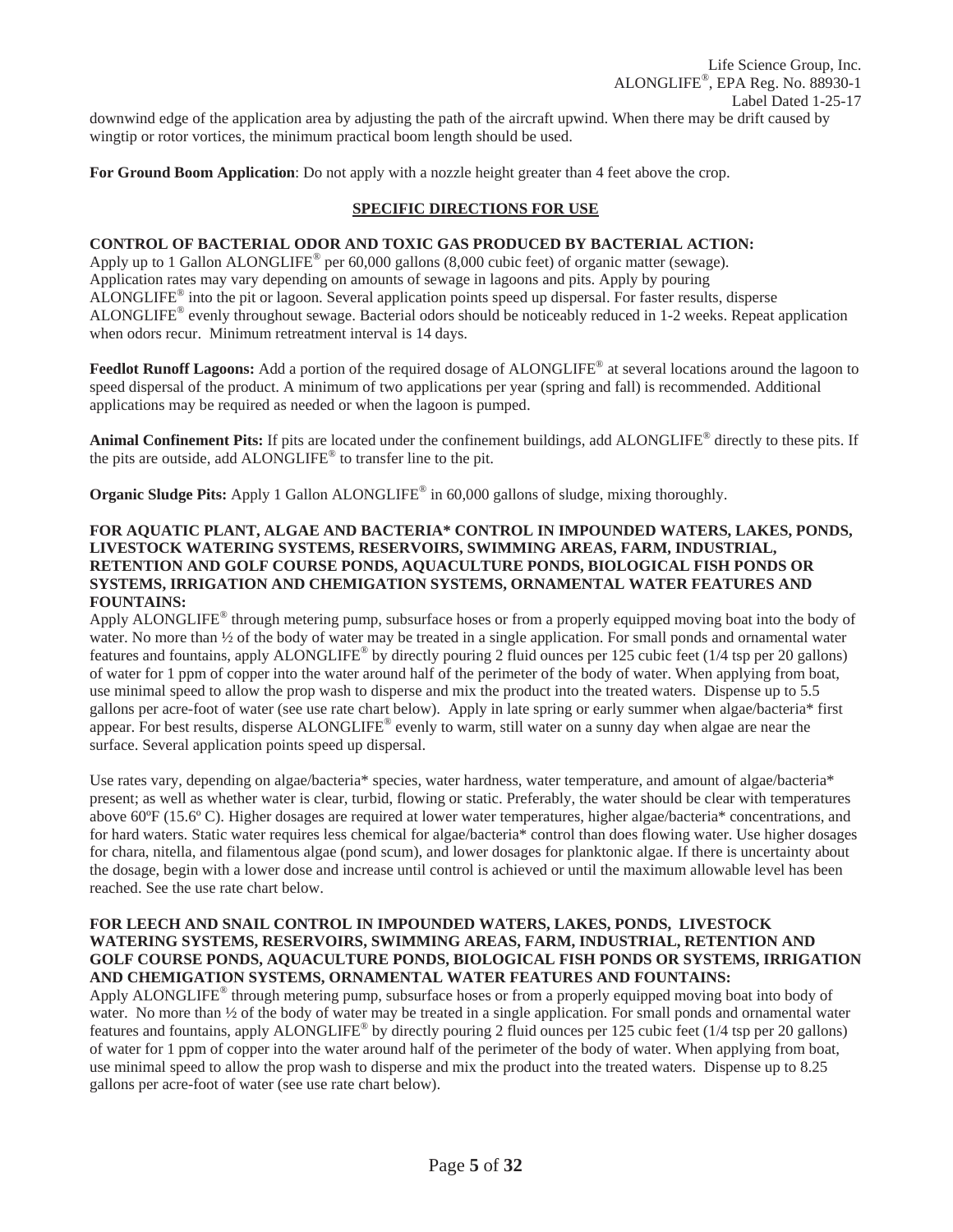| <b>Gallons of Product per acre/ft</b> | <b>Equivalent Metallic Copper (ppm)</b> |
|---------------------------------------|-----------------------------------------|
| 0.33                                  | 0.06                                    |
| 0.50                                  | 0.09                                    |
| 3.30                                  | 0.60                                    |
| 5.50                                  | 1.00                                    |
| 8.25                                  | 1.50                                    |

**USE RATES** 

Before treating bodies of water, consult proper state authorities, such as the fisheries commission or conservation department to obtain any necessary permits. Do not apply copper sulfate to water less than 40 ppm alkalinity without first testing for fish toxicity in a separate container.

Treatment of algae can result in oxygen loss from the decomposition of dead algae, which may cause fish suffocation. Treat one-third to one-half of the water area in a single operation, and wait 14 days between treatments. Begin treatment along the shore and proceed outward in bands to allow fish to move into untreated areas. In regions where ponds freeze in winter, treatment should be done 6 to 8 weeks before expected freeze time to prevent masses of decaying algae under an ice cover.

Useful formulas for calculating water volume and flow rates:

To find the capacity of water storage containment in gallons:

Multiply the water volume in cubic feet times 7.5

Note: 1 Cubic Foot per Second of Flow = 27,000 gallons per hour

1 Acre Foot =  $326,000$  gallons

Calculate the Acre-Feet of water in the body of water to be treated by calculating the surface area in square feet. Then divide by 43,560 (sq.ft./acre). Then multiply by the average depth in feet.

1 Acre Foot of Water = an area of water measuring 43,560 sq. ft. x 1 foot deep

1 Acre Foot of Water =  $43,560$  cubic feet =  $325,851.6$  gallons

1 Cubic Foot of Water = 62.4 pounds

1 Acre Foot of Water = 43,560 x 62.4 = 2,720,000 pounds

## **DIRECT AQUATIC RATES**

| Crop                                                                                                                                                                     | <b>Maximum</b> per<br><b>Application Rate</b><br>(lbs. $Cu2+/A$ ) | <b>Maximum Annual</b><br>Rate<br>(lbs. $Cu2+/A$ ) | <b>Minimum</b><br><b>Retreatment</b><br>Interval (days) | <b>Instructions</b>                                                                                                                                                                                          |
|--------------------------------------------------------------------------------------------------------------------------------------------------------------------------|-------------------------------------------------------------------|---------------------------------------------------|---------------------------------------------------------|--------------------------------------------------------------------------------------------------------------------------------------------------------------------------------------------------------------|
| Algae, Cyanobacteria,<br>Aquatic Weeds, (Elodea<br>spp., Hydrilla,<br>Potamogeton spp.,<br>Irrigation Canal Weed,<br>Annual Naiads) for all<br>aquatic application sites | 1 part per million<br>(ppm)                                       | n/a                                               | 14                                                      | No more than $1/2$ of the<br>water body may be treated at<br>one time. If the treated water<br>is to be used as a source of<br>potable water, the metallic<br>copper concentration must<br>not exceed 1 ppm. |
| Schistosome-<br>Infected<br>Freshwater Snail<br>Control                                                                                                                  | $1.5$ ppm                                                         | n/a                                               | n/a                                                     | No more than $1/2$ of the<br>water body may be treated at<br>one time. If the treated water<br>is to be used as a source of<br>potable water, the metallic<br>copper concentration must<br>not exceed 1 ppm. |
| Leech Control                                                                                                                                                            | $1.5$ ppm                                                         | n/a                                               | n/a                                                     | No more than $1/2$ of the<br>water body may be treated at<br>one time. If the treated water<br>is to be used as a source of<br>potable water, the metallic<br>copper concentration must<br>not exceed 1 ppm. |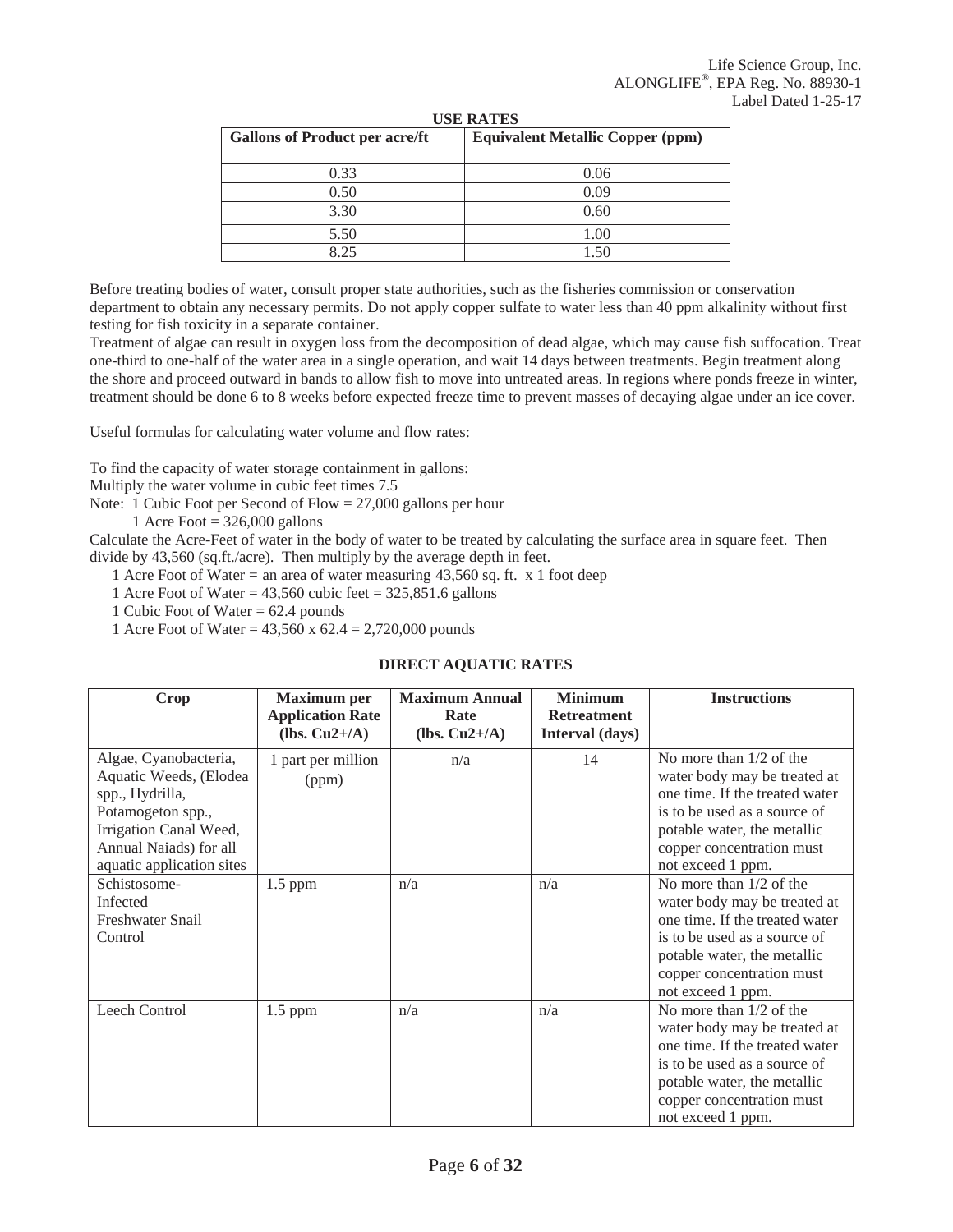#### **TO CONTROL QUAGGA AND ZEBRA MUSSELS IN LAKES, PONDS, LAGOONS, RESERVOIRS, SEDIMENTATION BASINS, CANALS AND DITCHES:**

Treat mussels only as a curative measure. Treat one-half of the surface of the body of water at a time. For control of adult and juvenile mussels, apply at the rate of 1 gallon of ALONGLIFE® per 60,000 gallons of water to yield a rate of 1.0 ppm metallic copper. For the control of veligers in the larval mollusk stage, treat at the rate of 3 gallons of ALONGLIFE® per 1,000,000 gallons of water to yield a concentration of 0.18 ppm metallic copper.

## **CONTROL OF ALGAE / BACTERIA\* IN RESERVOIRS AND TANKS FOR WATER DESTINED FOR USE AS DRINKING WATER:**

ALONGLIFE<sup>®</sup> is for use in waters destined for use as drinking water, these waters must receive additional and separate potable water treatment. DO NOT apply more than 1.0 ppm as metallic copper.

## **Water intended for human use in municipal water reservoirs and tanks:**

Use ALONGLIFE<sup>®</sup> to control algae/bacteria<sup>\*</sup> in municipal water supplies before they are purified for drinking, Apply 2 fluid ounces per 125 cubic feet (1/4 tsp per 20 gallons) of water for 1 ppm of copper. Apply by boat or from side of reservoir/ tank at equal intervals.

#### **Reservoirs of water intended for drinking water use:**

For the control of algae/bacteria\* in water reservoirs destined for use as drinking water, refer to the USE RATES below for the specific application rates. Treated water must receive additional and separate potable water treatment. Applications may be repeated in 14 days. Apply by boat or from side of reservoir at equal intervals.

| <b>USE RATES</b>                      |                                         |  |  |  |  |
|---------------------------------------|-----------------------------------------|--|--|--|--|
| <b>Gallons of Product per acre/ft</b> | <b>Equivalent Metallic Copper (ppm)</b> |  |  |  |  |
|                                       |                                         |  |  |  |  |
| 0.33                                  | 0.06                                    |  |  |  |  |
| 0.50                                  | 0.09                                    |  |  |  |  |
| 3.30                                  | 0.60                                    |  |  |  |  |
| 5.50                                  | 1.00                                    |  |  |  |  |

## **Stock watering ponds, tanks, and troughs:**

For the control of algae/bacteria\* in stock water ponds, tanks, and troughs, add ¼ tsp ALONGLIFE<sup>®</sup> to 30 gallons of water for a final ppm of 0.7 ppm. Do not exceed 1 ppm (1/4 tsp per 20 gallons). Apply by boat or from side of tank or trough at equal intervals.

## **For drip-system use in livestock watering tanks**:

Tanks fed by a continuous flow of spring or well water may be equipped with a chemical drip-system designed to meter-in ALONGLIFE® based upon water flow rates. Systems should be adjusted to maintain a concentration of 0.7 ppm copper in incoming stock water (0.15 fl. oz. of product per minute to a water flow of 100 gallons per minute). Treat continuously or as needed to control and prevent algae re-growth.

## **CONTROL OF ROOTED AND SUBMERGED PLANTS:**

Rooted and submerged plants such as Hydrilla and Potomogeton can be controlled using ALONGLIFE<sup>®</sup> at  $0.4 - 1.0$  ppm which equals 0.22 -5.5 gals per acre/ft. Application rates are dependent on the density, stage of growth and the water depth. Only treat one half of the body of water at one time. Start at the edge and spray towards the center of the body of water. Applications may be repeated in 14 days.

## **CONTROL OF FLOATING AQUATIC PLANTS:**

Water hyacinth and other floating aquatic vegetation can be suppressed BUT NOT ERADICATED by using a mixture of 1.03 gallons of ALONGLIFE® per 7 gallons of water. Apply this solution as a coverage spray to thoroughly wet all exposed vegetation. Only treat one half of the body of water at one time. In areas of heavy infestation, multiple applications may be required. Applications may be repeated in 14 days. Do not exceed 5.46 gallons of product per acre foot of water.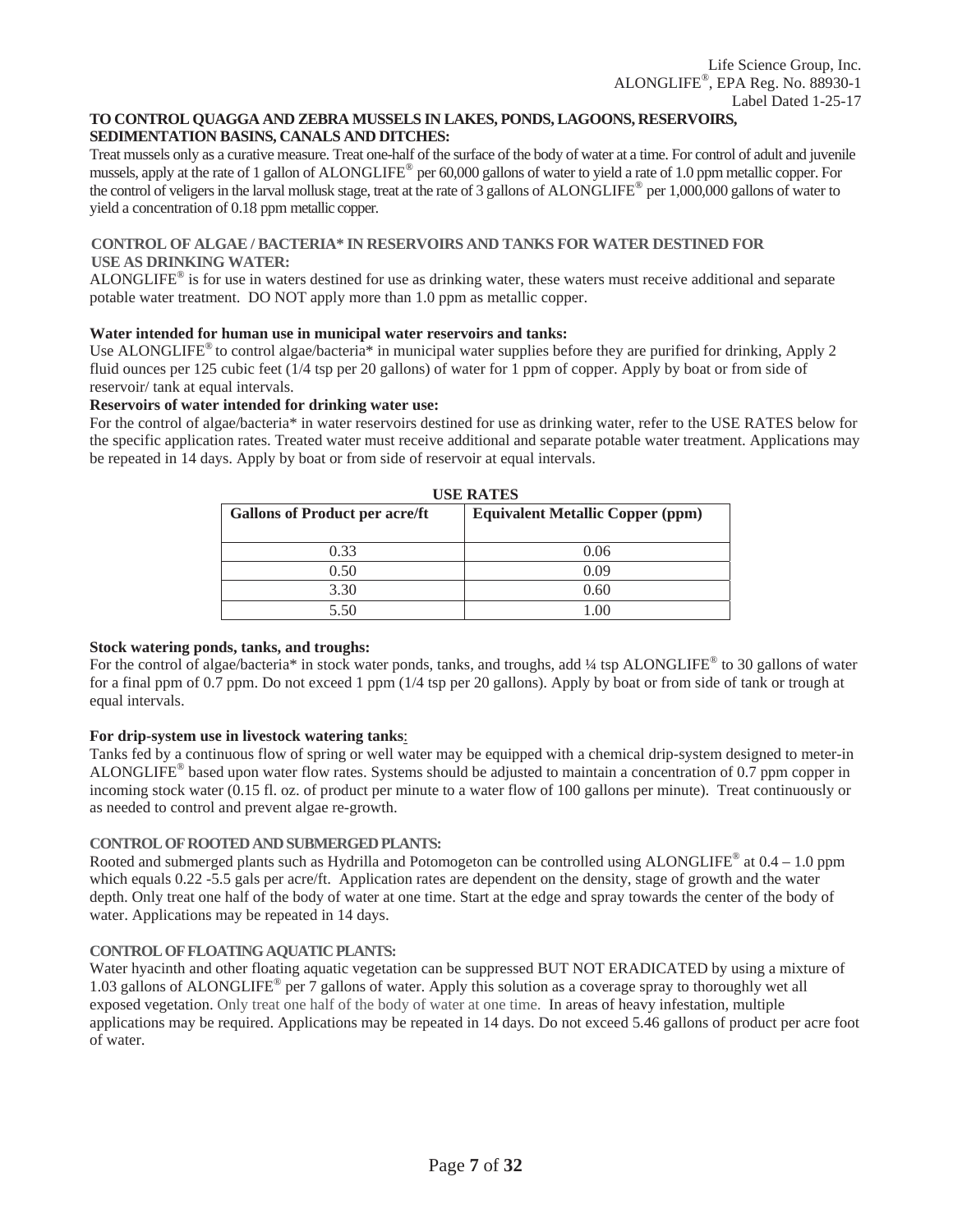## **IN NON-SPRINKLER, NON-DRIP IRRIGATION CONVEYANCE SYSTEMS AND CHEMIGATION SYSTEMS, DITCHES, CANALS, AND SIMILAR OPEN IRRIGATION CONVEYANCES:**

For continuous addition, add 2 fl. oz. per hour of ALONGLIFE<sup>®</sup> for each 1,000 gallons of water per hour. For conveyance systems longer than 30 miles, dispense this rate among injection points every 30 miles. Do not exceed the total dosage of 1 Gallon ALONGLIFE<sup>®</sup> in 60,000 gallons of water (1 ppm metallic copper).

## **TO CONTROL ALGAE OR BACTERIA\* IN SPRINKLER, DRIP OR OTHER TYPES OF CLOSED IRRIGATION EQUIPMENT:**

Use 1 pint of ALONGLIFE<sup>®</sup> per 7,500 to 300,000 gallons of water. Agitation is not required. Do not mix with basic substances. ALONGLIFE<sup>®</sup> must be applied continuously for the duration of the water application.

**EXAMPLE CALCULATION CHEMIGATION AND** 

| <b>IRRIGATION FLOW RATES</b>                                                                                                             |                             |                    |        |                               |  |  |  |
|------------------------------------------------------------------------------------------------------------------------------------------|-----------------------------|--------------------|--------|-------------------------------|--|--|--|
|                                                                                                                                          |                             | $(0.06$ ppm $Cu)$  |        |                               |  |  |  |
| <b>ALONGLIFE®</b> fl<br><b>Dosage Rate ppm</b><br><b>Feeder Pump Setting</b><br><b>Water Flow Rate gallons</b><br><b>Water Flow Rate</b> |                             |                    |        |                               |  |  |  |
| per minute per acre/ft. (gpm)                                                                                                            | cubic feet per minute (cfm) | <b>Metallic Cu</b> | oz/min | ALONGLIFE <sup>®</sup> mL/min |  |  |  |
|                                                                                                                                          |                             |                    |        |                               |  |  |  |
| 3,000                                                                                                                                    | 400                         | 0.06               | 0.4    | 11.3                          |  |  |  |
| 6,000                                                                                                                                    | 800                         | 0.06               | 0.8    | 22.6                          |  |  |  |
| 9,000                                                                                                                                    | 1.200                       | 0.06               | 1.1    | 34.0                          |  |  |  |
| 12.000                                                                                                                                   | .600                        | 0.06               | 1.5    | 45.3                          |  |  |  |

# **CHEMIGATION AND IRRIGATION FLOW RATES**

**(1.0 ppm Cu)**

| <b>Water Flow Rate</b><br>gallons per minute (gpm) | <b>Water Flow Rate</b><br>cubic feet per minute (cfm) | Dosage Rate ppm<br><b>Metallic Cu</b> | <b>ALONGLIFE®</b><br>fl oz/min | <b>Feeder Pump Setting</b><br>ALONGLIFE <sup>®</sup> mL/min |
|----------------------------------------------------|-------------------------------------------------------|---------------------------------------|--------------------------------|-------------------------------------------------------------|
| 3,000                                              | 400                                                   | LO.                                   | 6.4                            | 188.7                                                       |
| 6,000                                              | 800                                                   | 1.O                                   | 12.8                           | 377.5                                                       |
| 9,000                                              | 1200                                                  | 1.O                                   | 19.1                           | 566.2                                                       |
| 12,000                                             | 1600                                                  |                                       | 25.5                           | 755.0                                                       |

## **BIOLOGICAL FISH PONDS AND AQUACULTURE SYSTEMS:**

Before treating ponds containing fish with ALONGLIFE®, measure total alkalinity (not hardness or pH). The toxicity of copper to fish increases as the total alkalinity decreases. Sensitivity to copper varies between fish species. For copper sensitive species, do not exceed 0.06 ppm metallic copper. When algae concentrations are high, to avoid suffocation of fish after treatment, either treat in a series of smaller doses over time or have emergency aeration available. Apply at the rate of 1/4 to  $1/2$  gallon of ALONGLIFE<sup>®</sup> per acre foot (326,000 gallons) of water to yield concentrations ranging from 0.05 ppm to .09 ppm metallic copper, respectively. Metallic copper concentration is directly proportional to amount of ALONGLIFE® added per acre foot. A maintenance dose of 4 to 8 ounces per acre foot may be used every 14 days. The rate is dependent on water temperature, fish density arid the degree of suppression targeted.

| Computation for Aquacultural Ponds of Amount of ALONGLIFE®<br><b>Applied One Acre Foot</b><br>(12 Inches Deep) |                                          |      |  |  |  |  |
|----------------------------------------------------------------------------------------------------------------|------------------------------------------|------|--|--|--|--|
| <b>Gallons</b><br><b>ALONGLIFE®</b>                                                                            | <b>Gallons</b><br>Copper<br>Water<br>ppm |      |  |  |  |  |
| 0.25                                                                                                           | 326,000                                  | 0.05 |  |  |  |  |
| า รถ                                                                                                           | 326,000                                  | ng   |  |  |  |  |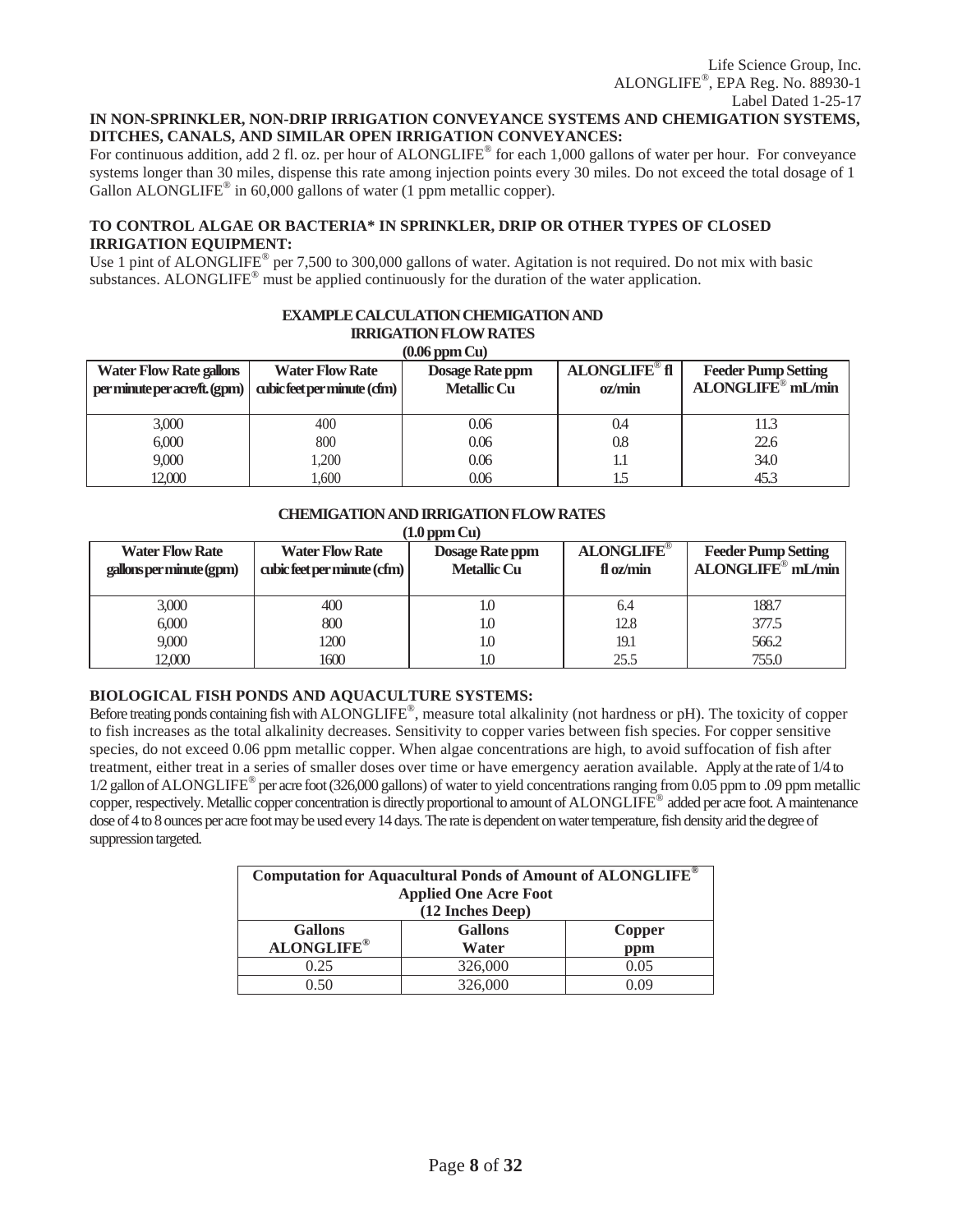#### **SWIMMING POOLS, SPAS & HOT TUBS:**

Apply at the rate of 2-4 quarts of per 60,000 gallons (8,000 cu. ft.), (0.5 to 1.0 ppm metallic copper) to control bacterial odors and algae throughout the year.

For hot tubs or spas, apply at a rate of  $0.1 - 0.2$  fl. oz. per 100 gallons of water. Measure the amount of product to be used with a calibrated measuring device. Do not use a measurement cup or device that may also be used for human or pet food. For best results, apply before visible algae appear. If visible algae are present, use the higher rate. For maintenance treatment and where visible algae are not present, use the lower rate. Do not discharge treated effluent where it will drain into lakes, streams, ponds or public water.

Every 14 days, test the copper level using a standard commercial swimming pool copper test kit. Add ALONGLIFE<sup>®</sup> to raise level back to 0.9 ppm (see tables). The amount of ALONGLIFE® to be added is proportional to the starting concentration and volume of water. Do not exceed 1.0 ppm metallic copper.

| <u>MARIA HARAKU MEHAREKE COH ER CONCENTINATION IN LOOD.</u><br>Pool Volume (gallons) | 7,000          | 8,000                                                  | 9,000 | 10,000 | 11,000       | 12,000 | 13,000 | 14,000 |
|--------------------------------------------------------------------------------------|----------------|--------------------------------------------------------|-------|--------|--------------|--------|--------|--------|
| <b>Measured Metallic Copper Level</b>                                                |                | ADDITIONAL FLUID OUNCES OF ALONGLIFE®ADDED TO MAINTAIN |       |        |              |        |        |        |
| in Pool                                                                              | <b>CONTROL</b> |                                                        |       |        |              |        |        |        |
| $0.9$ ppm                                                                            |                |                                                        |       |        |              |        |        |        |
| $0.8$ ppm                                                                            |                |                                                        |       | ി      |              |        |        |        |
| $0.7$ ppm                                                                            |                |                                                        |       | 4      |              |        |        |        |
| $0.6$ ppm                                                                            |                |                                                        |       | 6      | <sub>(</sub> |        |        |        |
| $0.5$ ppm                                                                            |                |                                                        |       | 8      | 10           | 10     | 11     | 12     |
| $0.4$ ppm                                                                            |                |                                                        | 10    |        | 13           | 13     | 14     | 15     |
| $0.3$ ppm                                                                            |                | 10                                                     | 12    | 13     | 15           | 15     | 16     | 18     |
| $0.2$ ppm                                                                            |                | 12                                                     | 14    | 15     |              | 18     | 20     | 21     |
| $0.1$ ppm                                                                            | 12             | 14                                                     | 15    |        | 19           | 20     | 22     | 24     |

## **MAINTAINING METALLIC COPPER CONCENTRATION IN POOLS**

#### **MAINTAINING METALLIC COPPER CONCENTRATION IN SPAS**

| Spa Volume (gallons)                                                                  | 100            | 200 | 300 | 400            | 500 | 700 | 800 | 900 | 1,000       |
|---------------------------------------------------------------------------------------|----------------|-----|-----|----------------|-----|-----|-----|-----|-------------|
| Measured Metallic Copper Level ADDITIONAL MILLILITERS OF ALONGLIFE® ADDED TO MAINTAIN |                |     |     |                |     |     |     |     |             |
| in Spa                                                                                | <b>CONTROL</b> |     |     |                |     |     |     |     |             |
| $0.9$ ppm                                                                             |                |     |     |                |     |     |     |     |             |
| $0.8$ ppm                                                                             |                |     | ◠   |                |     |     |     |     |             |
| $0.7$ ppm                                                                             |                |     |     |                |     |     | 10  |     |             |
| $0.6$ ppm                                                                             |                |     | 6   | 8              |     |     |     |     | 1 G         |
| $0.5$ ppm                                                                             |                |     | 8   | 10             |     | 18  | 20  | 23  | 25          |
| $0.4$ ppm                                                                             |                |     | Q   |                | 16  | 22  | 25  | 28  | 32          |
| $0.3$ ppm                                                                             | 4              |     |     |                | 19  | 27  | 30  | 34  | 38          |
| $0.2$ ppm                                                                             | 4              |     | 13  | 18             | 22  | 31  | 35  | 40  | 44          |
| $0.1$ ppm                                                                             |                | 10  |     | 2 <sup>c</sup> | 25  | 35  | 40  | 45  | $5^{\circ}$ |

An alternate method is to apply at the rate of 1 fluid ounce of ALONGLIFE<sup>®</sup> 1,000 gallons of water. This will yield a rate of 0.45 ppm metallic copper. Repeat a maintenance dosage of 1 fluid ounce of ALONGLIFE® per 1,000 gallons of water once a month to maintain control. Application should be made before visible algae appear. Where visible algae are present apply at a rate of 2 fluid ounces of ALONGLIFE® per 1,000 gallons of water. This will yield a rate of 0.9 ppm metallic copper.

## **APPLICATION AND HANDLING EQUIPMENT**

Application, handling or storage equipment MUST consist of either fiberglass, PVCs, polypropylenes, viton, most plastics, aluminum or stainless steel. Never use mild steel, nylon, brass or copper around full strength ALONGLIFE®. Always rinse equipment free and clean of ALONGLIFE® each night with plenty of fresh, clean water. Always store ALONGLIFE® above 32ºF. Freezing may cause product separation. Seller makes no warranty for the performance of product which has been frozen.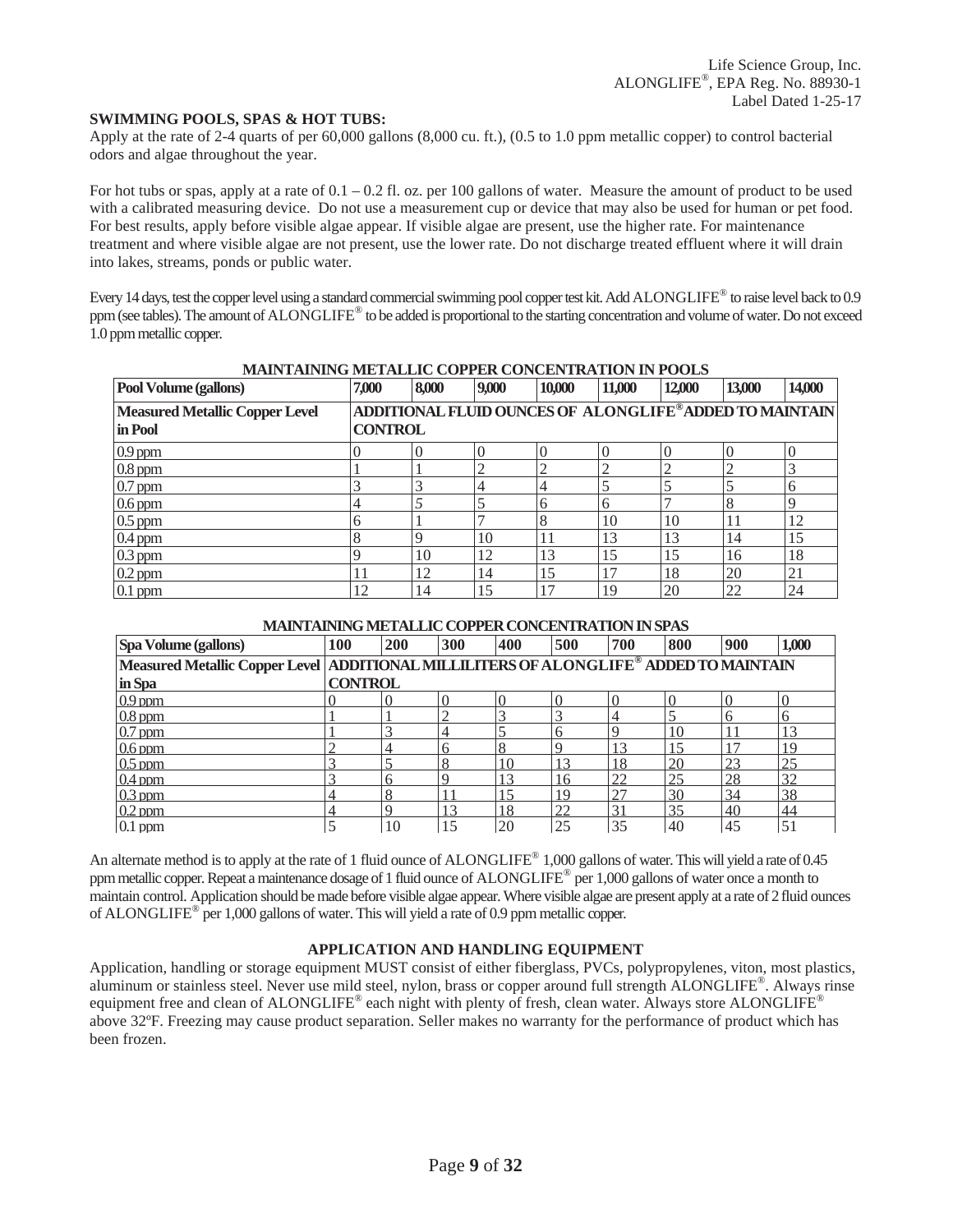## **STORAGE AND DISPOSAL**

**Pesticide Storage**: Store in a safe place away from PETS AND KEEP OUT OF THE REACH OF CHILDREN. Store between 40° and 120° F, away from excessive heat. ALONGLIFE® will freeze. Always keep container closed. Store ALONGLIFE<sup>®</sup> in its original container only. Bulk ALONGLIFE<sup>®</sup> shall be stored and handled in stainless steel, fiberglass, polypropylenes, PVCs or plastic equipment. Keep away from galvanized pipe and any nylon storage or handling equipment.

**Pesticide Disposal**: Excess ALONGLIFE® must be disposed of through use. Do not contaminate lakes, rivers, or streams as this may cause fish kills. Pesticide wastes are acutely hazardous. Improper disposal of excess pesticide, spray mixture, or rinsate is a violation of Federal Law. If these wastes cannot be disposed of by use according to label instructions, contact your State Pesticide or Environmental Control Agency, or the Hazardous Waste representative at the nearest EPA Regional Office for guidance.

In the event of a spill, neutralize with limestone or baking soda before disposal. May deteriorate concrete.

## **CONTAINER HANDLING:**

**For Nonrefillable Containers 5 gallons:** Nonrefillable container. Do not reuse or refill this container. Triple rinse container (or equivalent) promptly after emptying. Triple rinse as follows: Empty the remaining contents into application equipment or a mix tank and drain for 10 seconds after the flow begins to drip. Fill the container 1/4 full with water and recap. Shake for 10 seconds. Pour rinsate into application equipment or a mix tank or store rinsate for later use or disposal. Drain for 10 seconds after the flow begins to drip. Repeat this procedure two more times. Offer for recycling if available. If recycling is not available, puncture and dispose of in a sanitary landfill, or by incineration, or, if allowed by state and local authorities, by burning. If burned, stay out of smoke.

**For Nonrefillable Containers >5 gallons:** Nonrefillable container. Do not reuse or refill this container. Triple rinse container (or equivalent) promptly after emptying. Triple rinse as follows: Empty the remaining contents into application equipment or a mix tank and drain for 10 seconds after the flow begins to drip. Fill the container 1/4 full with water and recap. Tip container on its side and roll it back and forth, ensuring at least one complete revolution, for 30 seconds. Stand the container on its end and tip it back and forth several times. Turn the container over onto its other end and tip it back and forth several times. Empty rinsate into application equipment or a mix tank or store rinsate for later use or disposal. Repeat this procedure two more times. Offer for recycling if available. If recycling is not available, puncture and dispose of in a sanitary landfill, or by incineration, or, if allowed by state and local authorities, by burning. If burned, stay out of smoke.

**For Refillable Containers:** Refillable container. Refill this container with pesticide only. Do not reuse this container for any other purpose. Cleaning the container before final disposal is the responsibility of the person disposing of the container. Cleaning before refilling is the responsibility of the refiller. To clean the container before final disposal, empty the remaining contents from this container into application equipment or a mix tank. Fill the container about 10 percent full of water. Agitate vigorously or recirculate water with the pump for 2 minutes. Pour or pump rinsate into application equipment or rinsate collection system. Repeat this rinsing procedure two more times.

## **LIMITED WARRANTY AND LIMITATION OF REMEDIES**

To the extent consistent with applicable law, seller warrants that the product conforms to the chemical description and is reasonably fit for the purpose stated on the label for use under normal conditions, but makes no other warranties of FITNESS OR MERCHANTABILITY, expressed or implied, or any other warranty if the product is used contrary to the label instructions, or under abnormal conditions or under conditions not foreseeable to the seller. To the extent consistent with applicable law, in no case shall the seller be liable for more than the cost of this product to the buyer, and will in no event be liable for any consequential, special or indirect damages connected with the use or handling of this product. To the extent consistent with applicable law, this product is offered and the buyer or user accepts it subject to the foregoing terms which may not be varied.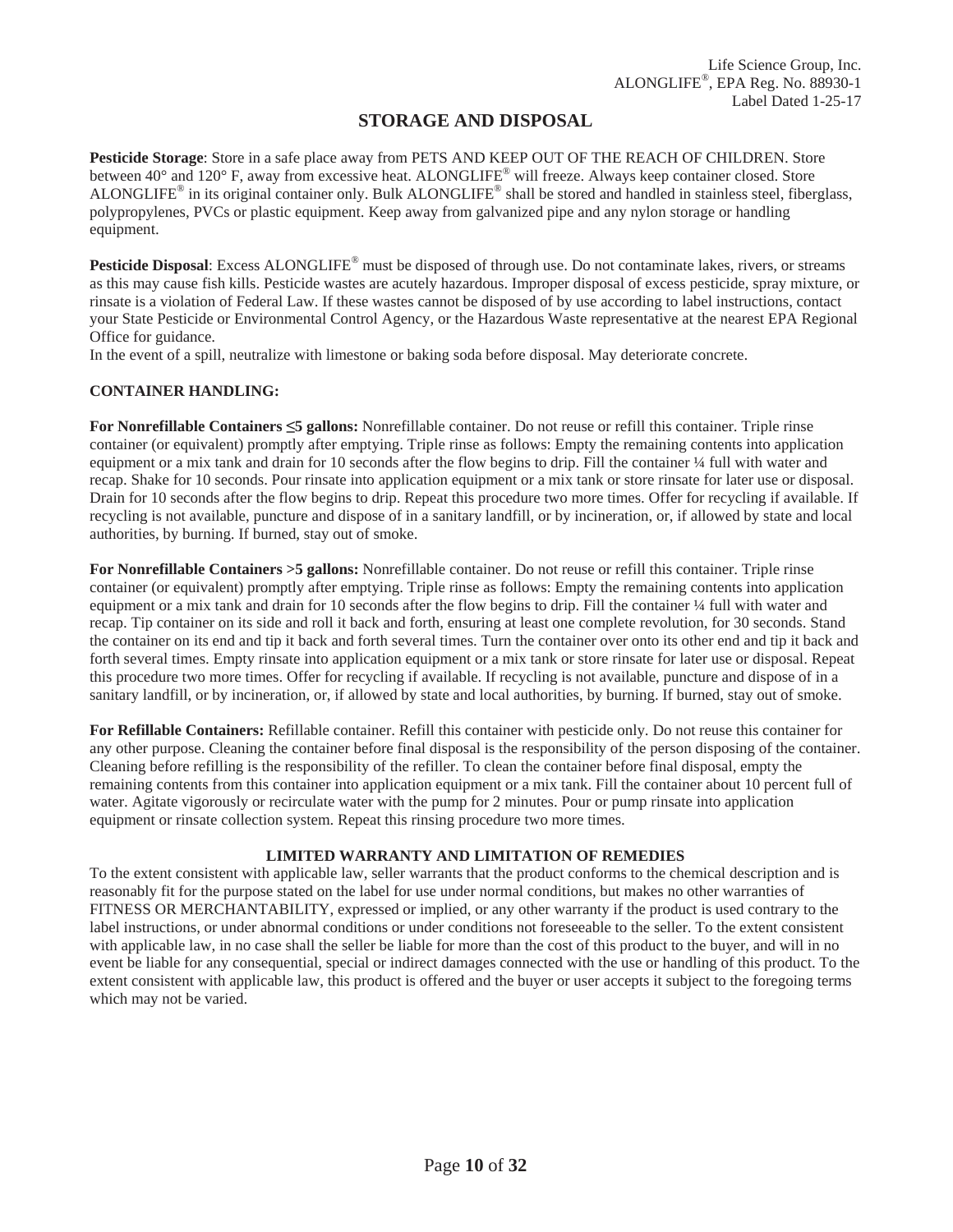**Sub Label B: Agricultural Crop Use** 

# **ALONGLIFE®**

**{Alternate Brand Names:** AGRI-LIFE IRRIGATION, TERRATEC, AGRI-LIFE RICE, RICETEC, AGRI-LIFE AQUACULTURE, AQUATEC, AGRI-LIFE, AGRI-LIFE FRUIT AND VEGETABLE, SEPTI-LIFE, LAKE-LIFE, POOL-LIFE, Along-Life}

# **Algaecide / Bactericide\*/Fungicide/Aquatic Herbicide KEEP OUT OF REACH OF CHILDREN DANGER / PELIGRO**

Si usted no entiende la etqueta, busque an alguien para que se la explique and usted en detalle. (If you do not understand this label, find someone to explain it to you in detail.)

(See (back) (label) (booklet) for (First Aid) (and) (Additional Precautionary Statements) (Use Directions).)

## **ACTIVE INGREDIENT:**

| Copper Sulfate Pentahydrate (CAS #7758-99-8)19.8% |  |
|---------------------------------------------------|--|
|                                                   |  |
|                                                   |  |
| *5% Metallic Copper Equivalent                    |  |

EPA Reg. No. 88930-1 EPA Est. No.

## **Non-Flammable DO NOT FREEZE**

NET CONTENTS:

9.9 lbs. per Gallon 1.188 Kg/L

(Manufactured for:) (Manufactured by:) (Distributed for:) (Distributed by:) Life Science Group, Inc. Highland, Michigan, USA – (248) 438-5323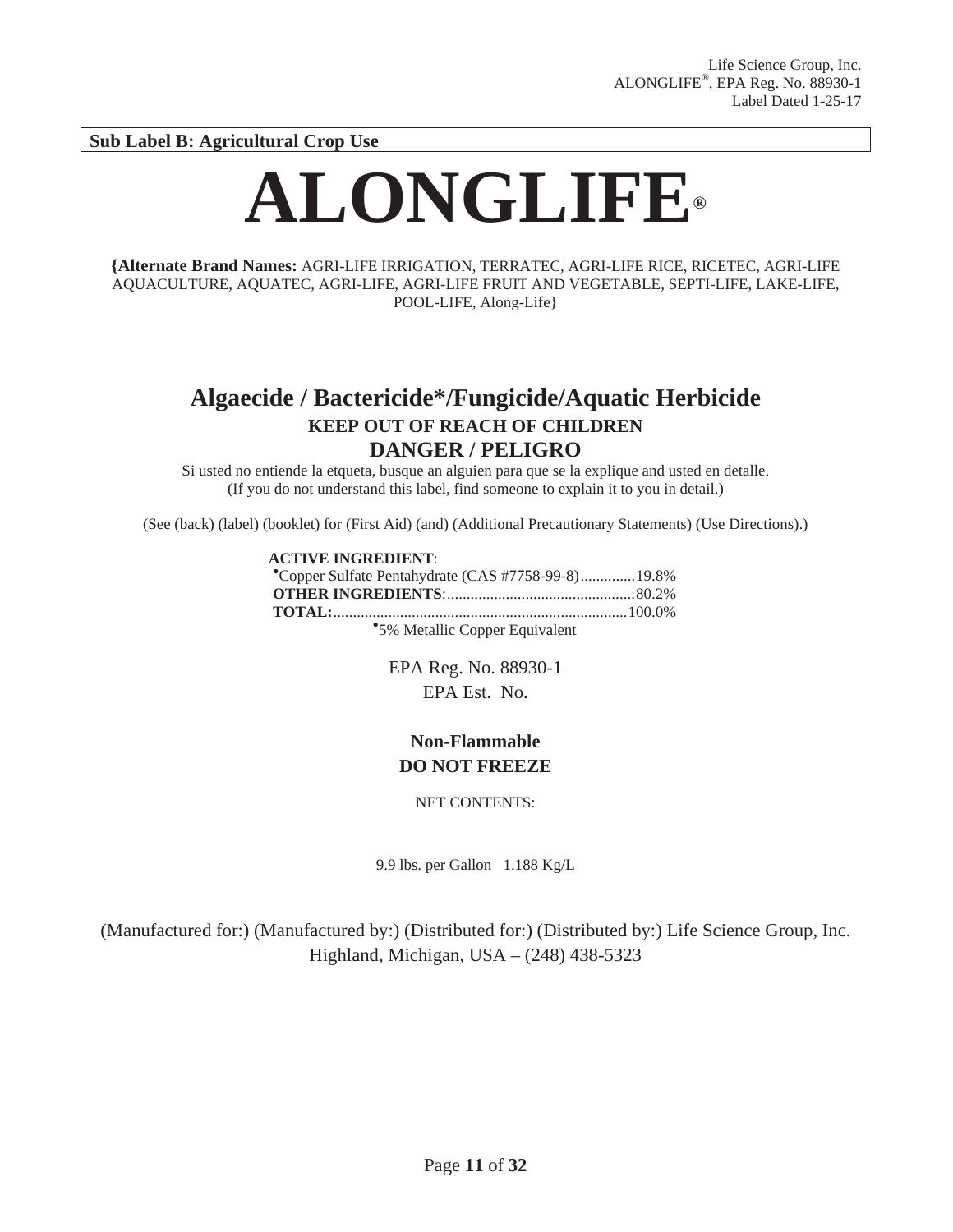#### **PRODUCT INFORMATION:**

ALONGLIFE® is used for control of listed plant diseases in food and non-food crops, tropical foliage plants, annual /perennial plants, potted flowering plants, shrubs and vines, trees and turfgrass in nurseries, greenhouses and fields. ALONGLIFE® is used for extending the shelf life of fruits and vegetables by reduction of the bacteria\* and fungi that cause spoilage in post-harvest raw fruits and vegetables.

ALONGLIFE® is used to control algae and tadpole shrimp in rice fields.

\* Non-public health bacteria

## **FIRST AID**

Have the product container or label with you when calling a poison control center or doctor, or going for treatment. For emergency information, call the National Poison Center at 1-800-222-1222.

**If in Eyes**: Hold eye open and rinse slowly and gently with water for 15-20 minutes. Remove contact lenses, if present, after the first 5 minutes, then continue rinsing eye. Call a poison control center or physician immediately for treatment advice.

**If on Skin or Clothing**: Take off contaminated clothing. Rinse skin immediately with plenty of water for 15-20 minutes. Call a poison control center or doctor immediately for treatment advice.

**If Swallowed**: Call a poison control center or doctor immediately for advice. Have the person sip a glass of water if able to swallow. Do not induct vomiting unless told to do so by the poison control center or doctor.

**If Inhaled**: Move person to fresh air. If person is not breathing, call 911 or an ambulance, then give artificial respiration, preferably mouth-to-mouth if possible. Call a poison control center or doctor for further treatment advice.

**Note to Physician**: Probable mucosal damage may contraindicate the use of gastric lavage.

#### **PRECAUTIONARY STATEMENTS Hazards to Humans and Domestic Animals DANGER**

Corrosive. Causes irreversible eye damage. Do not get in eyes or on clothing. Wear protective eyewear (goggles, face shield, or safety glasses). Harmful if swallowed, inhaled or absorbed through skin. Prolonged or frequently repeated skin contact may cause allergic reactions in some individuals. Avoid contact with skin. Wash thoroughly with soap and water after handling. Remove contaminated clothing and wash clothing before reuse.

For applications in waters destined for use as drinking water, those waters must receive additional and separate potable water treatment. Do not apply more than 1.0 ppm as metallic copper in these waters.

## **PHYSICAL OR CHEMICAL HAZARDS**

Do not use near or in containers composed of iron.

## **PERSONAL PROTECTIVE EQUIPMENT**

- Applicators and other handlers must wear:
- Long-Sleeved Shirt
- Long Pants
- · Chemical-resistant gloves made of any waterproof material (Chemical resistance category A)
- Protective Eyewear
- Shoes plus socks

#### **USER SAFETY REQUIREMENTS**

Follow manufacturer's instructions for cleaning/maintaining PPE. If no such instructions for washables exist, use detergent and hot water. Keep and wash PPE separately from other laundry. Discard clothing and other absorbent material that have been drenched or heavily contaminated with the product's concentrate. Do not reuse them.

## **USER SAFETY RECOMMENDATIONS**

- Users should wash hands before eating, drinking, chewing gum, using tobacco, or using the toilet.
- Users should remove clothing/PPE immediately if pesticide gets inside. Then wash thoroughly and put on clean clothing. - Users should remove PPE immediately after handling this product. As soon as possible, wash thoroughly and change
- into clean clothing.

-Wash the outside of gloves before removing.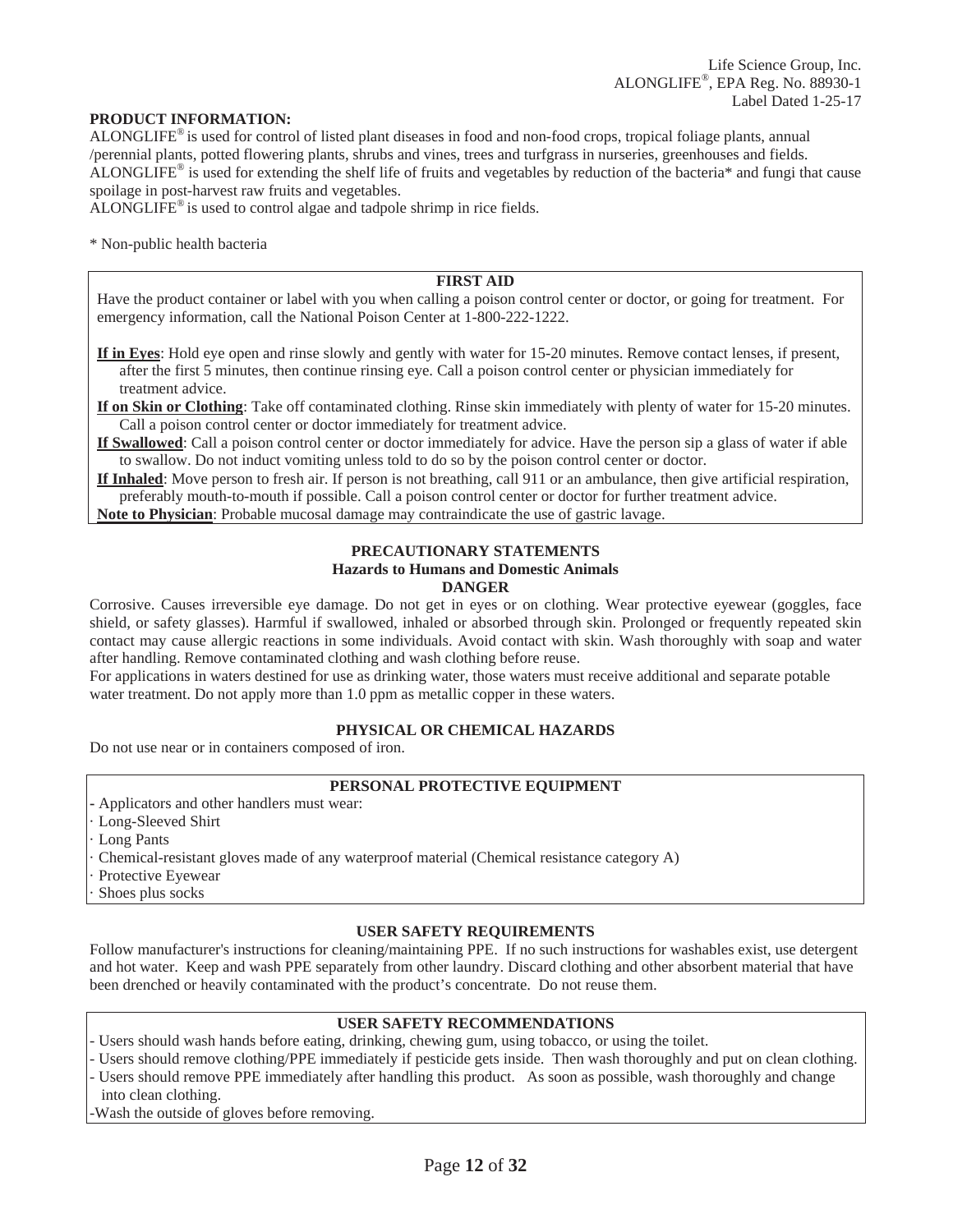#### **ENVIRONMENTAL HAZARDS**

This pesticide is toxic to fish and aquatic invertebrates. Waters treated with this product may be hazardous to aquatic organisms. Treatment of aquatic weeds and algae can result in oxygen loss from decomposition of dead algae and weeds. This oxygen loss can cause fish and invertebrate suffocation. To minimize this hazard, do not treat more than  $\frac{1}{2}$  of the water body to avoid depletion of oxygen due to decaying vegetation. Wait at least 10 to 14 days between treatments. Begin treatment along the shore and proceed outwards in bands to allow fish to move into untreated areas. Consult with the State or local agency with primary responsibility for regulating pesticides before applying to public waters, to determine if a permit is required.

Certain water conditions including low pH ( $\leq 6.5$ ), low dissolved organic carbon (DOC) levels (3.0 mg/L or lower), and "soft" waters (i.e., alkalinity less than 50 mg/L), increases the potential acute toxicity.

For terrestrial uses: This pesticide is toxic to fish and aquatic invertebrates and may contaminate water through runoff. This product has potential for runoff for several months or more after application. Poorly draining soils and soils with shallow water tables are more prone to produce runoff that contains this product. Drift and runoff may be hazardous to aquatic organisms in water adjacent to treated areas.

For terrestrial uses, do not apply directly to water, to areas where surface water is present, or to intertidal areas below the mean high water mark. Do not contaminate water when disposing of equipment washwater or rinsate.

#### **DIRECTIONS FOR USE**

It is a violation of Federal Law to use this product in a manner inconsistent with its labeling. Do not apply this product in a way that will contact workers or other persons, either directly or through drift. Only protected handlers may be in the area during application. For any requirement specific to your State and Tribe, consult the State/Tribal agency responsible for pesticide regulation. Seek advice on identifying specific disease problems from your local Extension Agent, state land grant university or other knowledgeable persons.

#### **AGRICULTURAL USE REQUIREMENTS**

Use this product only in accordance with its labeling and with the Worker Protection Standard, 40 CFR part 170. This standard contains requirements for the protection of agricultural workers on farms, forests, nurseries, and greenhouses, and handlers of agricultural pesticides. It contains requirements for training, decontamination, notification, and emergency assistance. It also contains specific instructions and exceptions pertaining to the statements on this `label about personal protective equipment (PPE), notification to workers, and restricted-entry interval. The requirements in this box apply to uses of this product that are covered by the Worker Protection Standard. Do not enter or allow worker entry into treated areas during the restricted entry interval (REI) of 48 hours.

PPE required for early entry to treated areas (that is permitted under the Worker Protection Standard and that involves contact with anything that has been treated, such as plants, soil, or water), is:

- coveralls over long-sleeved shirt and long pants
- chemical-resistant gloves made of any waterproof material
- chemical-resistant footwear plus socks
- protective eyewear

## **NON-AGRICULTURAL USE REQUIREMENTS**

The requirements in this box apply to uses of this product that are NOT within the scope of the Worker Protection Standard for agricultural pesticides (40 CFR Part 170). The WPS applies when this product is used to produce agricultural plants on farms, forests, nurseries, or greenhouses. Do not allow people or pets to enter treated areas until sprays have dried

## **SPRAY DRIFT MANAGEMENT**

A variety of factors including weather conditions (e.g., wind direction, wind speed, temperature, relative humidity) and the method of application (e.g., ground, aerial, chemigation) can influence pesticide drift.

The applicator must evaluate all factors and make appropriate adjustments when applying this product.

**Droplet Size**: Apply only as a medium or coarser spray (ASAE standard 572) or a volume mean diameter of 300 microns or greater for spinning atomizer nozzles.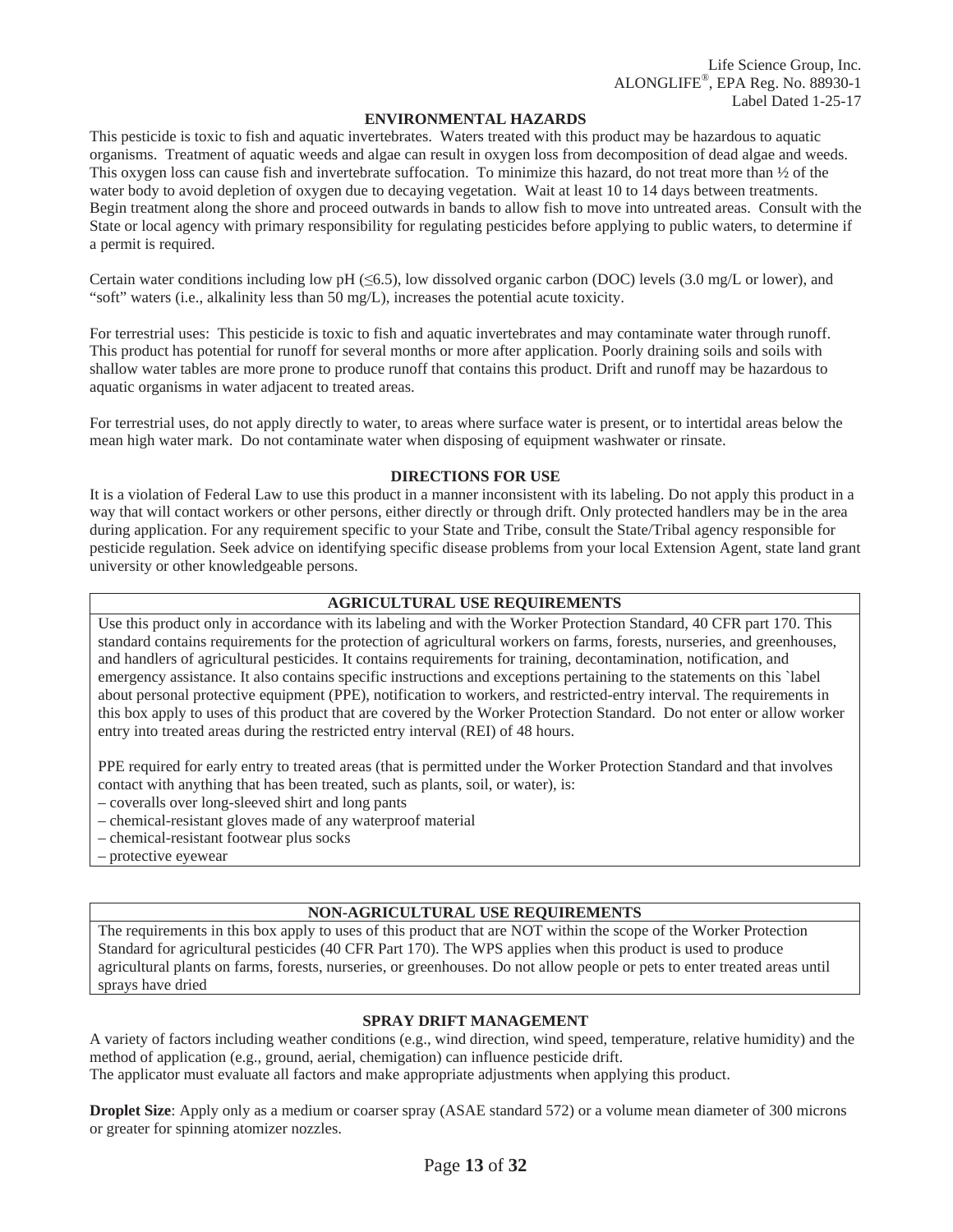**Wind Speed**: Do not apply at wind speeds greater than 15 mph. Only apply this product if the wind direction favors ontarget deposition (approximately 3 to 10 mph), and there are no sensitive areas within 250 feet downwind.

**Temperature Inversions**: If applying at wind speeds less than 3 mph, the applicator must determine if a) conditions of temperature inversion exist, or b) stable atmospheric conditions exist at or below nozzle height. Do not make applications into areas of temperature inversions or stable atmospheric conditions.

**Other State and Local Requirements:** Applicators must follow all state and local pesticide drift requirements regarding application of copper compounds. Where states have more stringent regulations, they must be observed.

**Equipment**: All aerial and ground application equipment must be properly maintained and calibrated using appropriate carriers or surrogates.

**For Aerial Application**: The boom length must not exceed 75% of the wingspan or 90% of the rotor blade diameter. Release spray at the lowest height consistent with efficacy and flight safety. Do not release spray at a height greater than 10 feet above the crop canopy unless a greater height is required for aircraft safety. When applications are made with a crosswind, the swath must be displaced downwind. The applicator must compensate for this displacement at the up and downwind edge of the application area by adjusting the path of the aircraft upwind. When there may be drift caused by wingtip or rotor vortices, the minimum practical boom length should be used.

**For Ground Boom Application**: Do not apply with a nozzle height greater than 4 feet above the crop.

ALONGLIFE<sup>®</sup> may be applied with any type of application equipment that gives uniform coverage of all foliage, including ground, aerial and low volume sprayers as specified on this label. Equipment used for application should be PVC or 316 L stainless steel. ALONGLIFE<sup>®</sup> is compatible with most fungal and insecticidal biopesticides when applied at least two (2) days before or after application of the biopesticide.

Phytotoxicity - Although ALONGLIFE<sup>®</sup> has been tested on a wide variety of fruits, vegetables and nuts without phytotoxicity, there could be some varieties and cultivars that because of environmental factors and stages of growth could possibly foster systems. The per acre use rate of ALONGLIFE<sup>®</sup> is applicable for dilute spraying. Depending on the equipment used and the specific crop, the spray volume applied per acre will differ. Refer to the Minimum Recommended Spray Volume Table. Complete spray coverage is essential to assure optimum performance from ALONGLIFE®. When treating by aerial application or with low volume application equipment, unless you have had specific previous experience, it is advisable to test tor compatibility and tolerance to crop injury prior to full scale commercial utilization.

Consult ALONGLIFE® label for specific rates and timing of application by crop. Where application rates and intervals are provided in a range (e.g., 2-4 fluid ounces and 7 to 10 days) the higher rates and shorter spray time intervals are recommended when rainfall is heavy and/or disease pressure is high. Use the higher rates for large mature tree crops. The use of a surfactant, such as Cell-U-Wett<sup>™</sup> is acceptable for plants having waxy or hairy surfaces. ALONGLIFE<sup>®</sup> works via surface contact with the plants and materials being treated. It is important to ensure that all surfaces are thoroughly wetted. ALONGLIFE<sup>®</sup> does not produce any visible residue or have a distinct odor. It does have a molecular residual, especially if applied with a surfactant.

#### **SPECIAL PRECAUTIONS**

- Do not ALONGLIFE® mix with acidic compounds such as Alliette™ or apply to crops within 14 days before or after application of same.
- This product may be reactive on masonry and metal surfaces such as galvanized roofing. Avoid contact with metal surfaces
- Do not spray on cars, houses, lawn furniture, etc.
- Environmental conditions such as extended periods of wet weather, acid rain, etc., which alter the pH of the leaf surface may affect the performance of ALONGLIFE® resulting in possible phytotoxicity or loss of effectiveness.
- Do not mix with pot ash.
- It must be determined in the selection process if proper application equipment is available and if the waste associated with its use can be properly handled. Materials used on the construction of application equipment is also an important factor as agricultural chemicals are often reactive with soft metals such as aluminum and even some synthetic materials such as plastics, rubbers, etc. Therefore it is necessary when working with equipment containing these materials, that they are thoroughly flushed with clean water after each day's use.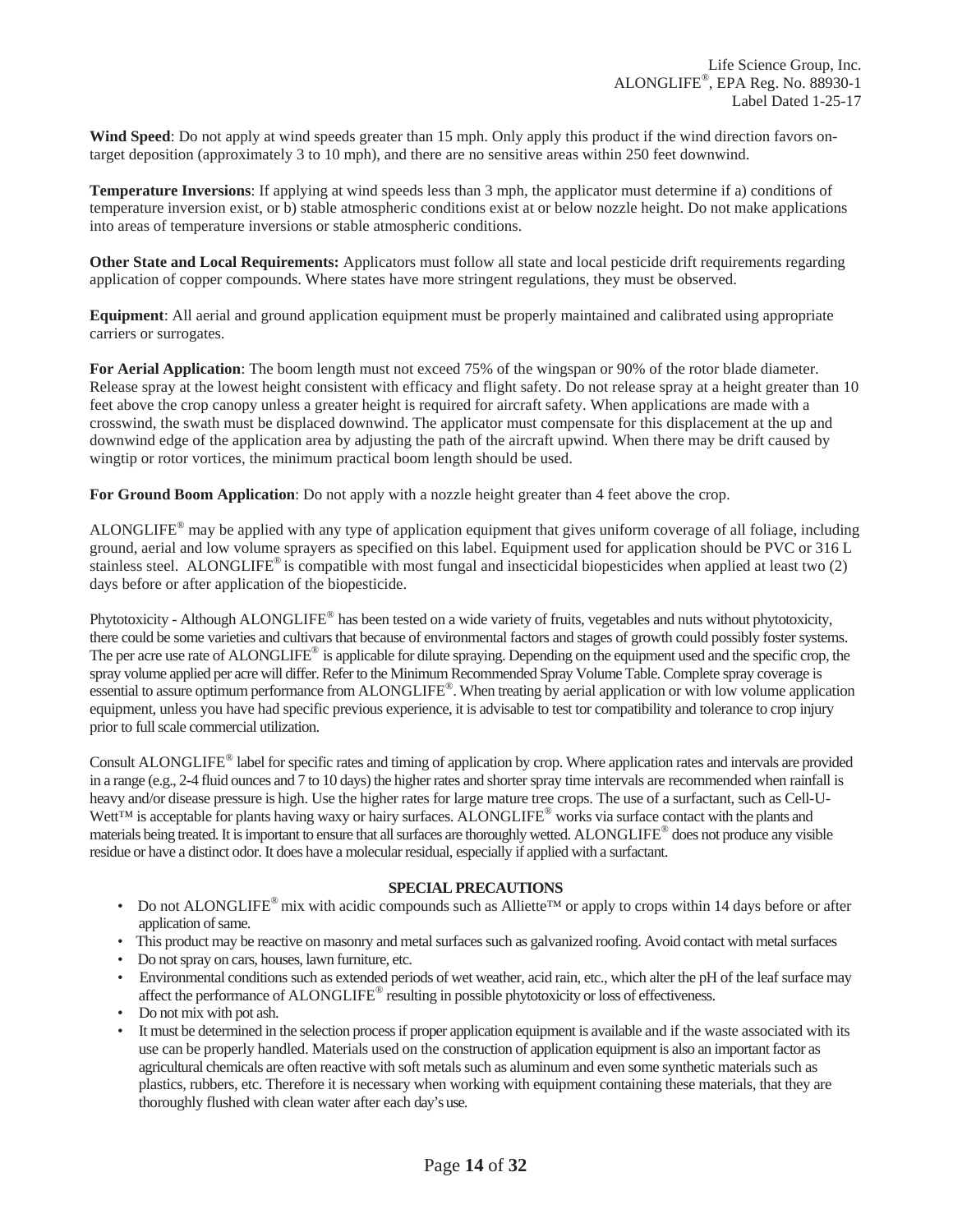#### **GENERAL CHEMIGATION INSTRUCTIONS**

Apply this product only through one or more of the following types of systems: Sprinkler including center pivot, lateral move, end row, side (wheel) roll, traveler, big gun, solid set or hand move: flood (basin); furrow; border or drip (trickle) irrigation and system(s). Do not apply this product through any other type of irrigation systems.

Crop injury, lack of effectiveness, or illegal pesticide residues in the crop can result from non-uniform distribution of treated water. If you have questions about calibration, you should contact State Extension specialists, equipment manufacturers or other experts. Do not connect an irrigation system (including greenhouse systems) used for pesticide application to a public water system unless the pesticide label prescribed safety device for public water systems is in place.

A person knowledgeable of the chemigation system and responsible for its operation or under the supervision of the responsible person, shall shut the system down and make necessary adjustments should the need arise. Posting areas to be chemigated is required when:

- a) Any part of a treated area is within 300 feet of sensitive areas such as residential areas, labor camps, businesses, day care centers, hospitals, in-patient clinics, nursing homes or any public areas such as schools, parks, playgrounds or other public facilities not including public roads, or
- b) Chemigated area is open to the public such as golf courses or retail greenhouses.

Posting must conform to the following requirements. Treated areas shall be posted with signs at all usual points of entry and along likely routes of approach from the listed sensitive area. When there are no usual points of entry, signs must be posted in the corners of the treated areas and any other locations affording maximum visibility to sensitive areas. The printed side of the sign should face away from the treated area towards the sensitive area. The signs shall be printed in English. Signs must be posted prior to application and. must remain posted until foliage has dried and soil surface water has disappeared. Signs may remain in place indefinitely as long as they are composed of materials to prevent deterioration and maintain legibility for the duration of the posting period.

All words shall consist of letters of at least 2 ½ inches tall, and all letters and the symbol shall be in a color which sharply contrasts with their immediate background. At the top of the sign shall be the words KEEP OUT, followed by an octagonal stop sign symbol at least 8 inches in diameter containing the word STOP. Below the symbol shall be the words PESTICIDES IN IRRIGATION WATER. This sign is in addition to any sign posted to comply with the Worker Protection Standard.

## **CHEMIGATION SYSTEMS CONNECTED TO PUBLIC WATER SYSTEMS**

Public water system means a system for the provision to the public of piped water for human consumption if such system has at least 15 service connections or regularly serves an average of at least 25 individuals daily at least 60 days out of the year.

Chemigation systems connected to public water systems must contain a functional, reduced pressure zone, backflow preventer (RPZ) or the functional equivalent in the water supply line upstream from the point of pesticide introduction. As an option to the RPZ, the water from the public water system should be discharged into a reservoir tank prior to pesticide introduction. There shall be a complete break (air gap) between the flow outlet end of the fill pipe and the top of the overflow rim of the reservoir tank of at least twice the inside diameter of the fill pipe.

The pesticide injection pipeline must contain a functional, automatic, quick-closing check valve to prevent the flow of liquid back toward the injection. The pesticide injection pipeline must contain a functional, normallyclosed, solenoid: operated valve located on the intake side of the injection pump and connected to the system interlock to prevent fluid from being withdrawn from the supply tank when the irrigation system is either automatically or manually shut down.

The system must contain functional interlocking controls to automatically shut off the pesticide injection pump when the water pump motor stops, or in cases where there is no water pump, when the water pressure decreases to the point where the pesticide distribution is adversely affected.

Systems must use a metering pump, such as a positive displacement injection pump (i.e. diaphragm pump) effectively designed and constructed of materials that are compatible with pesticides and capable of being fitted with a system interlock.

Do not apply when wind speed favors drift beyond the area intended for treatment.

When mixing, agitation is not necessary. Adjust the pH of the water to 7 or below. If using stickers, spreaders, insecticides, nutrients, etc., add ALONGLIFE® last. If compatibility is in question, use a compatibility jar test before mixing a whole tank. Because of a wide variety of possible combinations which can be encountered, observe all cautions and limitations on the label of all products used in the mixtures.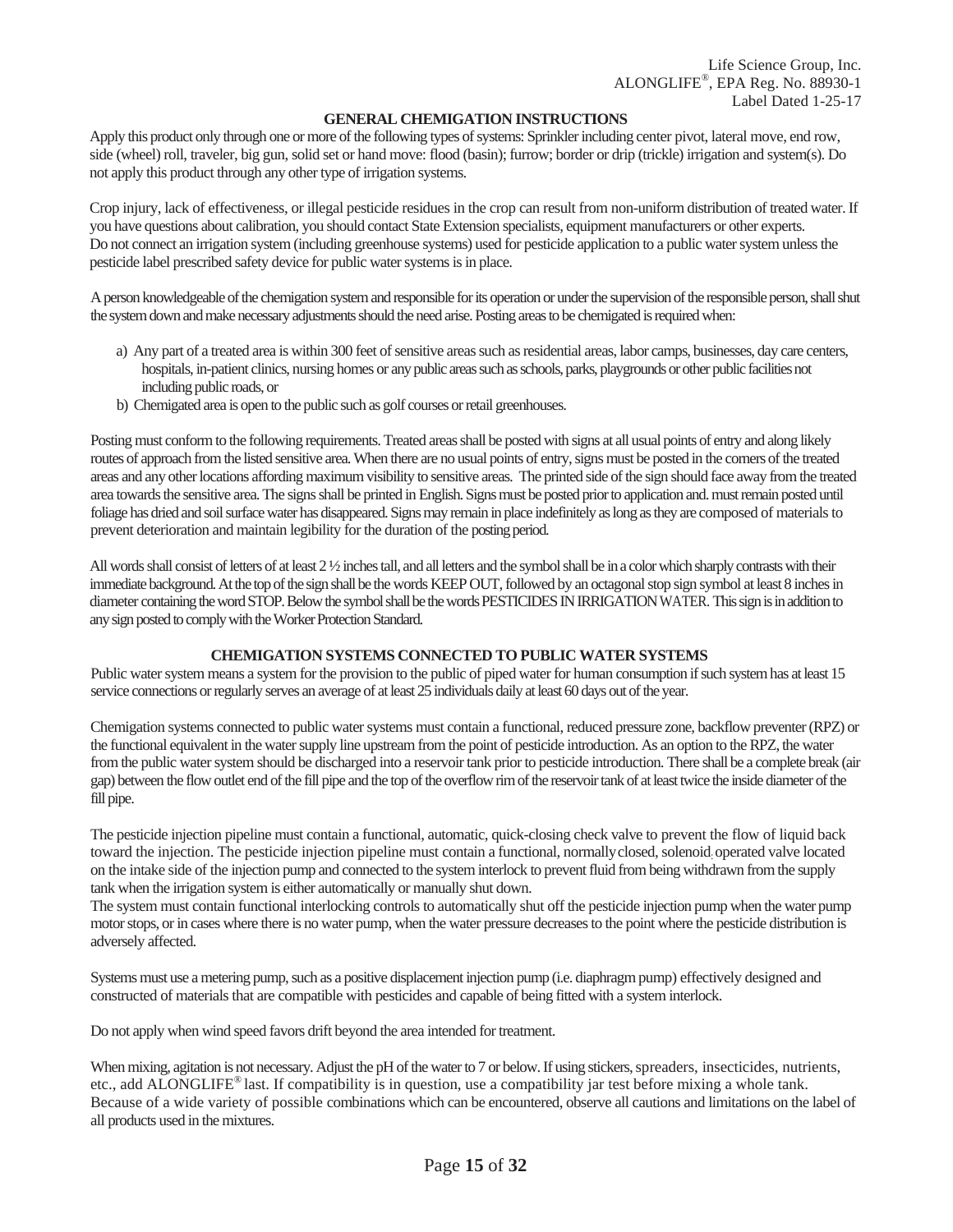#### **SPRINKLER AND DRIP (TRICKLE) CHEMIGATION**

The system must contain a functional check valve, vacuum relief valve, and low pressure drain appropriately located on the irrigation pipeline to prevent water source contamination from back flow.

The pesticide injection pipeline must contain a functional, automatic, quick-closing check valve to prevent the flow of fluid back toward the injection pump.

The pesticide injection pipeline must also contain a functional, normally closed, solenoid-operated valve located on the intake side of the injection pump and connected to the system interlock to prevent fluid from being withdrawn from the supply tank when the irrigation system is either automatically or manually shut down.

The system must contain functional interlocking controls to automatically shut off the pesticide injection pump when the water pump motor stops.

The irrigation line or water pump must include a functional pressure switch which will stop the water pump motor when the water pressure decreases to the point where pesticide distribution is adversely affected.

Systems must use a metering pump, such as a positive displacement pump (i.e. diaphragm pump) effectively designed and constructed of materials that are compatible with pesticides and capable of being fitted with a system interlock. Do not apply when wind speed favors drift beyond the area intended for treatment.

When mixing, agitation is not necessary. Adjust the pH of the carrier water to 7 or below. If using stickers, spreaders, insecticides, nutrients, etc., add the ALONGLIFE<sup>®</sup> last. If compatibility is in question, use a compatibility jar test before mixing a whole tank. Because of a wide variety of possible combinations which can be encountered, observe all cautions and limitations on the label of all products used in the mixtures.

ALONGLIFE<sup>®</sup> may be added through a traveling irrigation system or at the last 30 minutes of solid set or hand moved irrigation systems. ALONGLIFE<sup>®</sup> readily disperses and needs no agitation.

#### **FLOOD (BASIN), FURROW AND BORDER CHEMIGATION**

Systems using a gravity flow pesticide dispensing system must meter the pesticide into the water at the head of the field and downstream of a hydraulic discontinuity such as a drop structure or weir box to decrease potential for water source contamination from back flow if water flow stops.

Systems utilizing a pressurized water and pesticide injection system must meet the following requirements:

- a) The system must contain a functional check valve, vacuum relief valve, and low pressure drain appropriately located on the irrigation pipeline to prevent water source contamination back flow.
- b) The pesticide injection pipeline must contain a functional, automatic, quick-closing check valve to prevent the flow of fluid back toward the injection pump.
- c) The pesticide injection pipeline must also contain a functional, normally closed, solenoid operated valve located on the intake side of the injection pump and connected to the system interlock to prevent fluid from being withdrawn from the supply tank when the irrigation system is either automatically or manually shut down.
- d) The system must contain functional interlocking controls to automatically shut off the pesticide injection pump when the water pump motor stops.
- e) The irrigation line or water pump must include a functional pressure switch which will stop the water pump motor when the water pressure decreases to the point where pesticide distribution is adversely affected.

Systems must use a metering pump, such as a positive displacement pump (i.e. diaphragm pump) effectively designed and constructed of materials that are compatible with pesticides and capable of being fitted with a system interlock. When mixing, agitation is not necessary. Adjust the pH of the carrier water to 7 or below. If using stickers, spreaders, insecticides, nutrients, etc., add the ALONGLIFE<sup>®</sup> last. If compatibility is in question, use a compatibility jar test before mixing a whole tank. Because of a wide variety of possible combinations which can be encountered, observe all cautions and limitations on the labels of all products used on the mixtures. ALONGLIFE® may be added through a traveling irrigation system continuously or at the last 30 minutes of solid set or hand moved irrigation systems. ALONGLIFE® readily disperses and needs no agitation.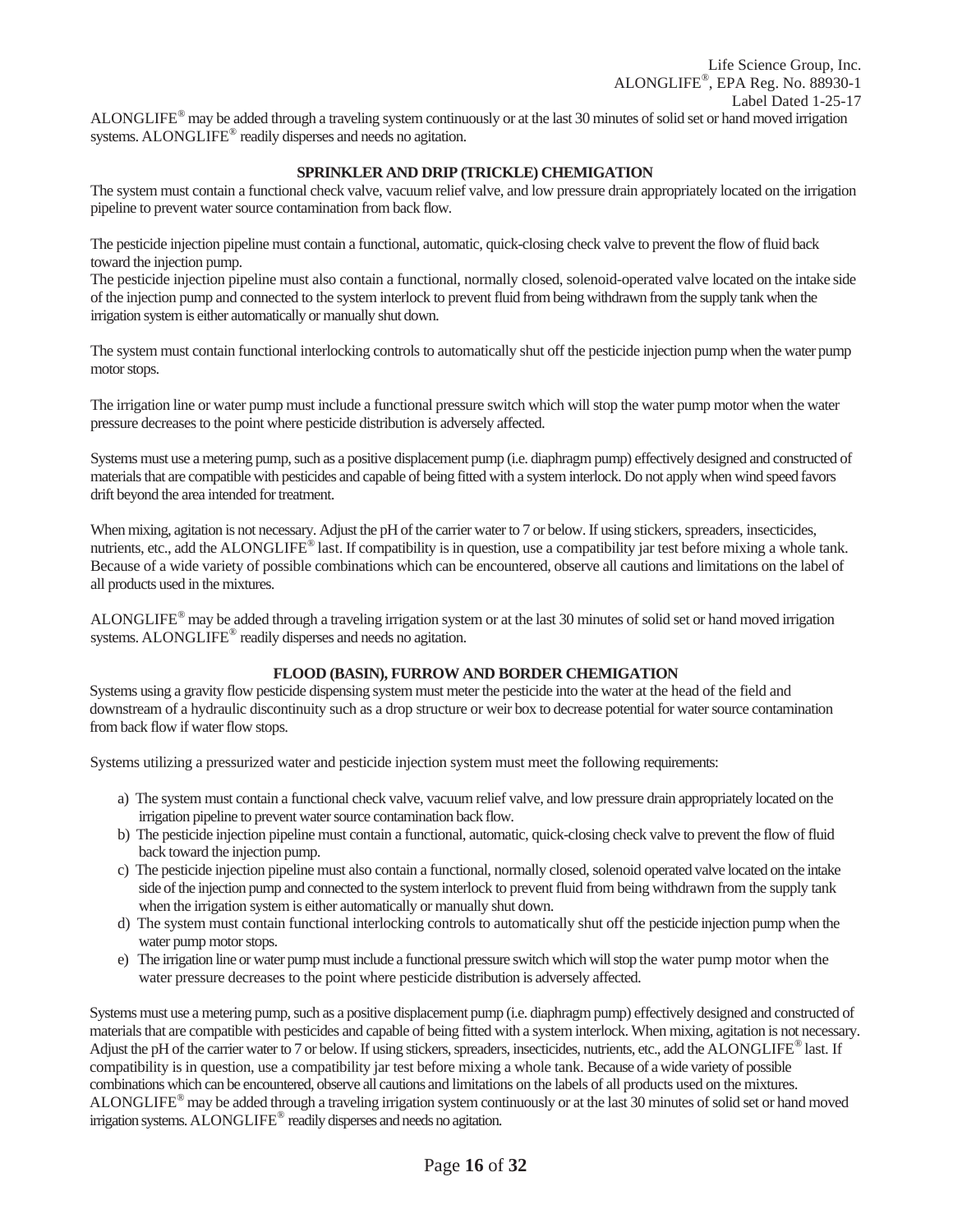#### **FOR SPRAY AND SOIL DRENCH APPLICATIONS**

Always spray for total foliage coverage. When re-spraying, the rates and severity of the disease vary with unforeseen conditions. However, in the event of severe disease, spraying intervals can be shortened see 'Minimum Retreatment Interval' column for the shortest interval between applications. At times, lower rates can be as effective as higher rates and should be tried first. Usually, preventive programs may be maintained at lower rates. Use of low volume spraying is effective against Botrytis but not effective against established powdery mildew and Xanthomonas infections. Also, applications on actively growing tissue may be more effective than applications on dormant tissue.

|                     | <b>GROUND</b> |               |                    |  |  |  |  |  |
|---------------------|---------------|---------------|--------------------|--|--|--|--|--|
| <b>CROP</b>         | <b>AERIAL</b> | <b>DILUTE</b> | <b>CONCENTRATE</b> |  |  |  |  |  |
| Citrus              |               | 125           |                    |  |  |  |  |  |
| <b>Field Crops</b>  |               |               |                    |  |  |  |  |  |
| <b>Small Fruits</b> |               | 150           |                    |  |  |  |  |  |
| Tree Crops          |               | 400           |                    |  |  |  |  |  |
| Vegetables          |               |               |                    |  |  |  |  |  |
| Vines               |               |               |                    |  |  |  |  |  |

#### **MINIMUM RECOMMENDED SPRAY VOLUME (GALLONS) PER ACRE WHEN APPLYING ALONGLIFE®**

<sup>†</sup>Pesticide application equipment such as Curtec<sup>®</sup> or other similar sprayers which are capable of obtaining coverage at low volumes may be used as low as 20 gpa of spray volume.

The following specific instructions are based on general application procedures. The Recommendations of the State Extension Service should be closely followed as to timing, frequency and numbers of sprays per season.

#### **FROST INJURY PROTECTION BACTERIAL ICE NUCLEATION INHIBITOR**

Application of ALONGLIFE® made to all crops listed on this label at rates and stages of growth indicated on this label, at least 24 hours prior to anticipated frost conditions, will afford control of ice nucleating bacteria (Pseudomonas syringae, Erwinia herbicola and Pseudomonas flourescens) and may therefore provide some protection against light frost. Not recommended for those geographical areas where weather conditions favor severe frost.

#### **AMOUNT OF ALONGLIFE® PER VOLUME OF WATER FOR PROPER PARTS PER MILLION (PPM) OF APPLIED ACTIVE INGREDIENT (as Copper)**

| PPMs of A.I. | 30 Gallons per |                | 50 Gallons per   100 Gallons per | 125 Gallons per | 250 Gallons per | 500 Gallons per |
|--------------|----------------|----------------|----------------------------------|-----------------|-----------------|-----------------|
|              | Acre           | Acre           | Acre                             | Acre            | Acre            | Acre            |
| 50           | 3.84 fl. oz.   | 6.4 fl. oz.    | $12.8 \text{ fl. oz.}$           | 16 fl. oz.      | 32 fl. oz.      | 64 fl. oz.      |
| 75           | 5.76 fl. oz.   | $9.5$ fl. oz.  | $19.2$ fl. oz.                   | $24$ fl. oz.    | 48 fl. oz.      | 96f1.0z         |
| 100          | 7.68 fl. oz.   | 12.8 fl.oz     | 25.6 fl. oz.                     | 32 fl. oz.      | 64 fl. oz.      | 1 gal.          |
| 125          | 9.60 fl. oz.   | $16.0$ fl. oz. | 32.0 fl. oz.                     | $40f$ . oz.     | 80 fl. oz.      | 1.25 gal.       |
| 150          | 11.52 fl. oz.  | 19.2 fl. oz.   | 38.4 fl. oz.                     | 48 fl. oz.      | 96 fl. oz.      | $1.5$ gal.      |

Low volume sprayers should use a minimum of 16 ounces for complete coverage.

The chart above is used to calculate correct ppm of active ingredient (A.I.) per volume of carrier water. These volumes can be used for either conventional or concentrated sprays.

Useful formulas for calculating water volume and flow rates:

To find the capacity of water storage containment in gallons: Multiply the water volume in cubic feet times 7.5 Note: 1 Cubic Foot per Second of Flow = 27,000 gallons per hour

1 Acre Foot  $= 326,000$  gallons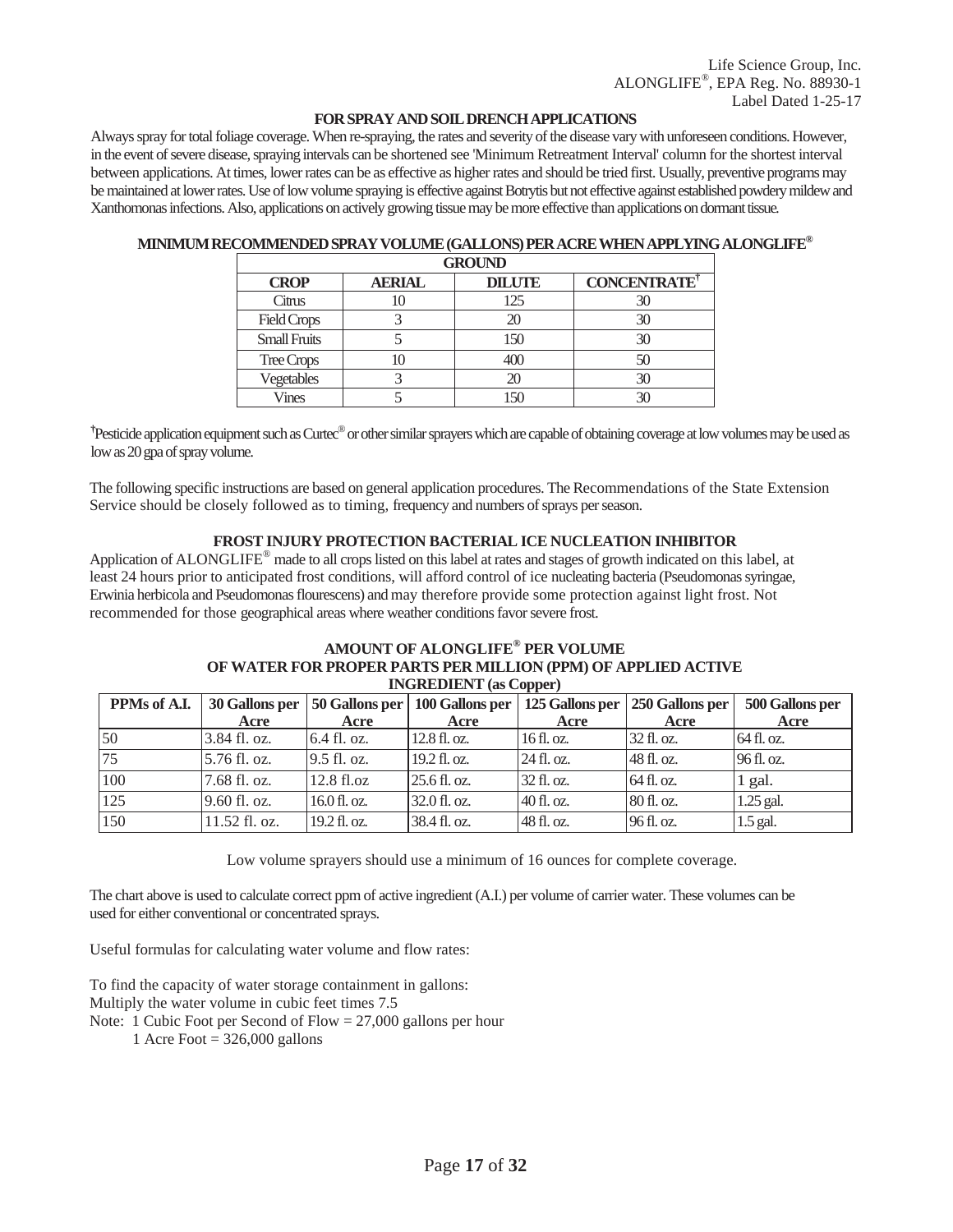#### **SPECIFIC DIRECTIONS FOR USE**

## **EXTENSION OF SHELF LIFE OF FRUITS AND VEGETABLES BY REDUCTION OF THE BACTERIA\* AND FUNGI THAT CAUSE SPOILAGE IN POST-HARVEST RAW FRUITS AND VEGETABLES:**

ALONGLIFE® is a post-harvest wash/spray to reduce spoilage and extend the shelf life of the raw agricultural commodities on this label. Apply with any type of application equipment that gives uniform and thorough coverage. Devices may include but are not limited to, dunk and dip tanks, spray applicators or fogging.

Add between 0.62 fl. oz. (1¼ tablespoons) and 1.86 fl. oz. (3¾ tablespoons) of ALONGLIFE® per 100 gallons of water to clean and control bacteria\* and fungi that cause spoilage and contamination. This results in an application concentration of between 3 ppm and 9 ppm copper. Several application points speed up dispersal. Wash fruit or vegetables in solution by immersion, spraying, soaking or other similar method. Drain solution from fruit or vegetables. Fruits and vegetables must remain refrigerated to ensure effectiveness.

#### **TO CONTROL ALGAE AND TADPOLE SHRIMP IN RICE FIELDS:**

Apply ALONGLIFE<sup>®</sup> at the first sign of algae growth on the surface of the field or at any time tadpole shrimp appear between planting time and when the seedlings are well rooted and have emerged through the water. Applications are most effective when made prior to algae leaving the soil surface and rising to the water surface. Factors such as water depth, temperature, pH and the amount of algae can affect the amount of ALONGLIFE® required. If the depth of water is 8 inches, apply 9 gallons of product per acre. If the depth of water is 4 inches, apply 4½ gallons of product per acre.  $ALONGLIF<sup>®</sup>$  can be metered into the rice field as water is being applied or slug fed into each paddy when water is being held. Do not exceed a metallic copper concentration in water of 2.5 ppm of metallic copper concentration (9 gallons of product per acre with 8 inch depth of water or 13½ gallons of product per acre foot of water)*.* Do not exceed 1 ppm of metallic copper concentration (3.5 gallons per acre with 8 inch depth of water of 5.33 gallons or product per acre at a one foot depth of water) if tadpole shrimp are not present.

#### **FOR CONTROL OF LISTED PLANT DISEASES IN FOOD AND NON FOOD CROPS, TROPICAL PLANTS, ANNUAL / PERENNIAL PLANTS, POTTED FLOWERING PLANTS, SCHRUBS AND VINES, TREES AND TURFGRASS IN NURSERIES, GREENHOUSES AND FIELDS:**

Refer to the tables below for: Crop, disease, application rate/acre range per application and maximum allowable load per growing season per acre, minimum treatment interval and application instructions.

Each gallon of ALONGLIFE® contains 0.5 lbs. of metallic copper.

| Rate per Acre<br>f. 0z. | <b>Minimum Treatment</b><br>Interval (days) | <b>Instructions</b>                                                                                                                                                                                                                                                                                                                                                                    |
|-------------------------|---------------------------------------------|----------------------------------------------------------------------------------------------------------------------------------------------------------------------------------------------------------------------------------------------------------------------------------------------------------------------------------------------------------------------------------------|
| $30-70$                 | 7                                           | Apply at first indication of rain or first appearance<br>of Brown Rot                                                                                                                                                                                                                                                                                                                  |
| $25.6 - 64$             | 7                                           | Apply during mid-summer                                                                                                                                                                                                                                                                                                                                                                |
| 25.6-64                 | 7                                           | Apply shortly before trees begin to flush. Re-apply<br>at 2/3 petal fall. Re-apply four weeks later if necessary                                                                                                                                                                                                                                                                       |
| 12.8-64                 | $\overline{7}$                              | Apply two times per year (applications must be 7 days<br>apart) before onset of spring and autumn rains.                                                                                                                                                                                                                                                                               |
| 12.8-64                 |                                             | Spray flushes 7 to 14 days after shoots begin to grow.<br>Young fruit may require additional applications. Number<br>and timing of applications will be dependent on disease<br>pressure. Under heavy pressure, each new flush of<br>growth should be sprayed. Heavily infected trees should<br>be sprayed with a minimum dosage of 250 ppm with a<br>follow up spray after 7-14 days. |
|                         | $*$ <sup>2.6</sup> lbs.                     |                                                                                                                                                                                                                                                                                                                                                                                        |

**CITRUS Grapefruit, Kumquat, Lemon, Lime, Orange, Tangelo and Tangerine** 

\*\* Maximum Annual Load of metallic copper.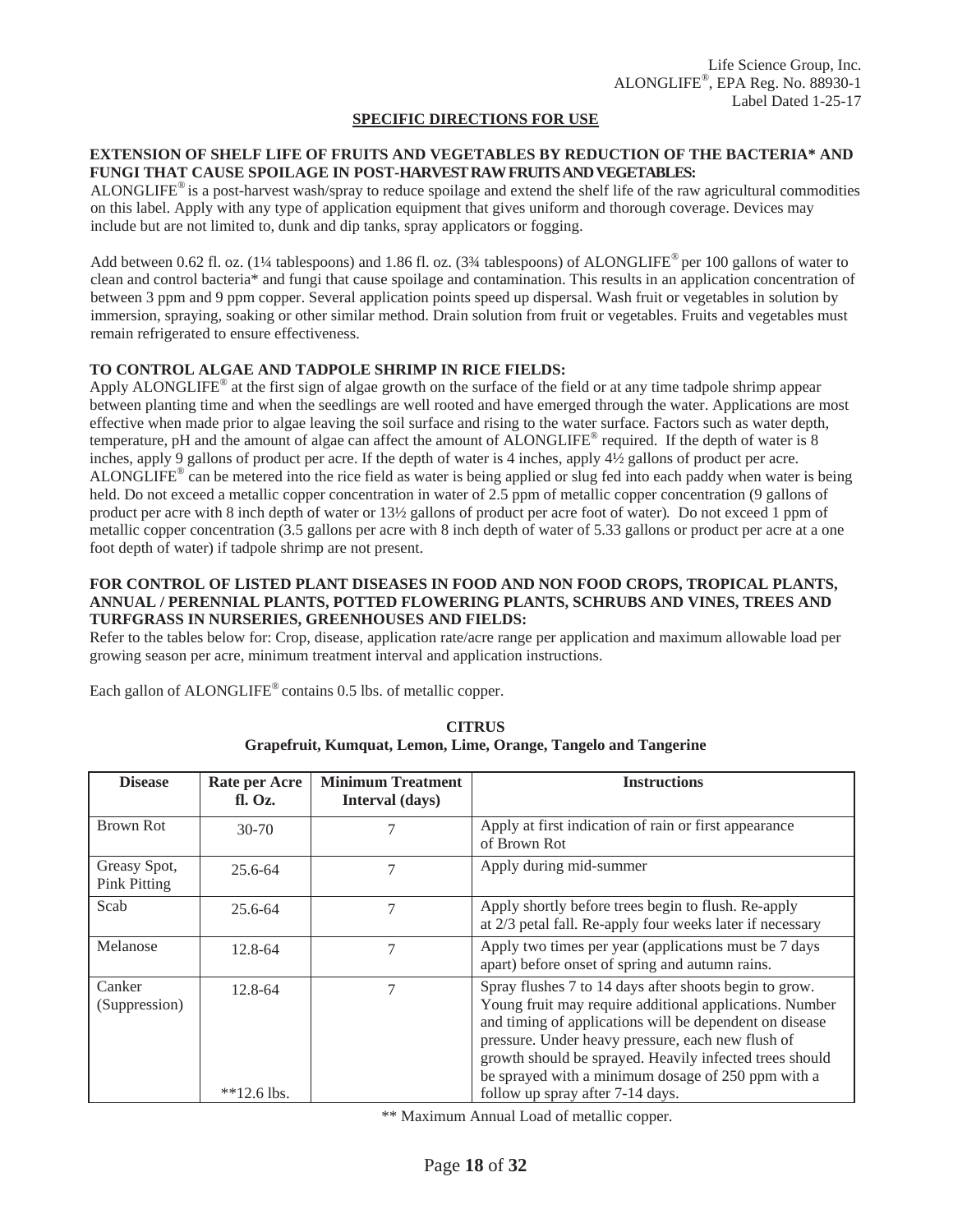| <b>Crop</b>                                           | <b>Disease</b>                                        | Rate/Acre<br>fl. oz.       | <b>Minimum</b><br><b>Treatment</b><br><b>Interval</b><br>(days) | <b>Instructions</b>                                                                                                                                                                                                      |
|-------------------------------------------------------|-------------------------------------------------------|----------------------------|-----------------------------------------------------------------|--------------------------------------------------------------------------------------------------------------------------------------------------------------------------------------------------------------------------|
| Alfalfa                                               | Cercospora Leaf Spot,<br>Leptosphaerulina Leaf Spot   | 19.2-32<br>$**1.12$ lbs.   | 30                                                              | Apply 30 days before each harvest or<br>earlier if disease threatens. NOTE:<br>Spray injury may occur with sensitive<br>varieties such as Lahontan.                                                                      |
| Corn<br>(Field Corn,<br>Popcorn,<br><b>Sweet Corn</b> | <b>Bacterial Stalk Rot</b>                            | 19.2-32<br>**4.2 lbs.      | $\overline{7}$                                                  | Begin treatment when disease first<br>appears and repeat every 7 to 10<br>days. Use the higher<br>rates and shorter spray intervals when<br>conditions favor disease.                                                    |
| Peanut                                                | Cercospora Leaf Spot                                  | 19.2-25.6<br>**4.74 lbs.   | $\overline{7}$                                                  | Begin spraying at 35 to 40 days after<br>planting or when disease symptoms<br>first appear and repeat at 7 to 14 day<br>intervals during humid weather. Use<br>the higher rates when conditions<br>favor disease.        |
| Potato                                                | Early Blight, Late Blight                             | 19.2-32<br>$*25.0$ lbs.    | 5                                                               | Apply at 5 to 10 day intervals starting<br>when plants are 2 to 6 inches high in<br>locations where disease is light. Apply<br>up to 32 fl. oz. per acre when disease is<br>more severe.                                 |
| <b>Sugar Beets</b>                                    | Cercospora Leaf Spot                                  | 19.2-57<br>**7.86 lbs.     | 10                                                              | Begin applications when conditions<br>first favor disease development and<br>repeat at 10 to 14 day intervals. Use<br>higher rates when conditions favor<br>disease. (Addition of a sticker/spreader<br>is recommended.) |
| Wheat<br>Barley, Oats                                 | Helminthosporium Spot<br>Blotch, Septoria Leaf Blotch | 19.2-25.6<br>$**1.06$ lbs. | 10                                                              | Make first application at early<br>heading and follow with a second spray<br>10 days later. Use the higher rates<br>when conditions favor disease.                                                                       |

## **FIELD CROPS**

\*\* Maximum Annual Load of metallic copper.

## **SMALL FRUITS**

| Crop                                                            | <b>Disease</b>                                                                                    | Rate/Acre<br>fl. oz. | <b>Minimum</b><br><b>Treatment</b> | <b>Instructions</b>                                                                                                                                                                      |
|-----------------------------------------------------------------|---------------------------------------------------------------------------------------------------|----------------------|------------------------------------|------------------------------------------------------------------------------------------------------------------------------------------------------------------------------------------|
|                                                                 |                                                                                                   |                      | Interval (days)                    |                                                                                                                                                                                          |
| Blackberry<br>(Aurora,<br>Boysen,<br>Cascade.<br>Chehalem,      | Anthracnose, Cane Spot,<br>Leaf Spot, Pseudomonas<br>Blight, Purple Blotch,<br><b>Yellow Rust</b> | 32                   |                                    | Make fall application after harvest,<br>Apply delayed dormant spray after<br>pruning/training in the spring. If<br>needed, agricultural type spray oil<br>may be added.                  |
| Logan,<br>Marion.<br>Santiam,<br><b>Thornless</b><br>Evergreen) | Anthracnose, Cane Spot,<br>Leaf Spot, Purple Blotch<br><b>Yellow Rust</b>                         | 19.2                 |                                    | Apply when leaf buds begin to open<br>and repeat when flower buds show<br>white. If needed, agricultural-type<br>spray oil may be added. NOTE: Crop<br>injury may occur if environmental |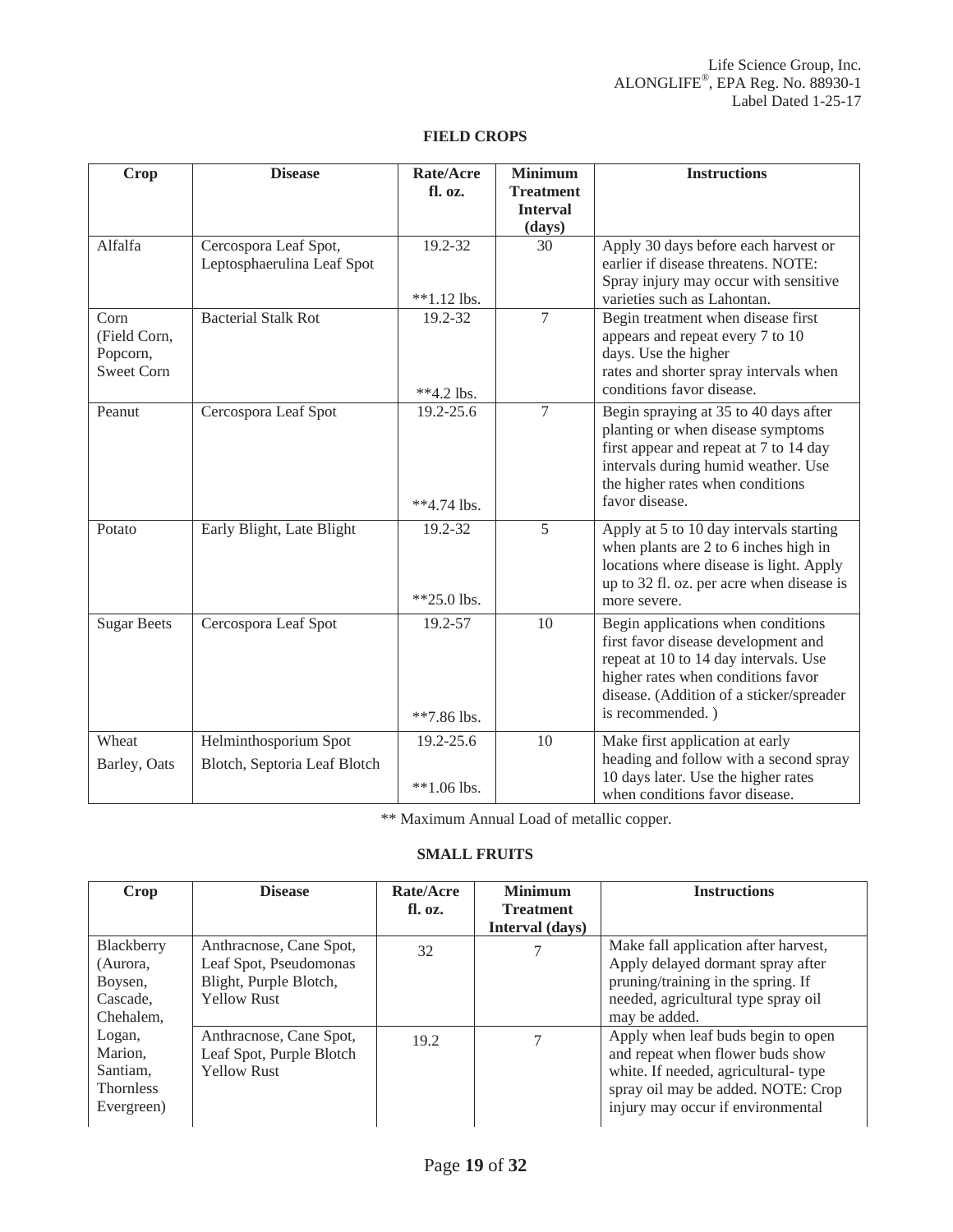Life Science Group, Inc. ALONGLIFE®, EPA Reg. No. 88930-1

Label Dated 1-25-17

|            |                              |               |                 | Label Dated 1-25-17                     |
|------------|------------------------------|---------------|-----------------|-----------------------------------------|
|            |                              |               |                 | conditions such as hot or prolonged     |
|            |                              |               |                 | moist periods. Discontinue applications |
|            |                              | $**10.0$ lbs. |                 | if signs of crop injury appear.         |
| Blueberry  | <b>Bacterial Canker</b>      | 33-51.2       | $7\phantom{.0}$ | Make application before fall rains and  |
|            |                              |               |                 | a second application 4 weeks later.     |
|            |                              |               |                 | Use the higher rates when conditions    |
|            |                              |               |                 | favor disease.                          |
|            | Fruit Rot, Phomopsis         | 25.6-51.2     | $\overline{7}$  | <b>Dormant Application: Begin</b>       |
|            | Twig                         |               |                 | applications when bloom buds begin      |
|            | Blight                       |               |                 | to swell. Make additional applications  |
|            |                              |               |                 |                                         |
|            |                              |               |                 | at 7 to 14 day intervals before blooms  |
|            |                              | **8.4 lbs.    |                 | open.                                   |
| Cranberry  | Fruit Rot                    | 51.2          | $\overline{7}$  | Make application in late bloom.         |
|            |                              |               |                 | Apply one or two additional             |
|            |                              |               |                 | applications at 7 to 14 day intervals   |
|            |                              |               |                 | depending on disease severity.          |
|            | Rose Bloom                   | 51.2          | $7\phantom{.0}$ | Apply three sprays on 7 to 14 day       |
|            |                              |               |                 | schedule as soon as symptoms are        |
|            |                              |               |                 | observed.                               |
|            | <b>Bacterial Stem Canker</b> |               | $\overline{7}$  | Apply post harvest and again in         |
|            |                              | 51.2          |                 | spring at bud swell. Apply one or two   |
|            |                              |               |                 | additional applications at 7 to 14 day  |
|            |                              |               |                 |                                         |
|            |                              |               |                 | intervals depending on disease          |
|            |                              |               |                 | severity.                               |
|            | Leaf Blight, Red Leaf        | 51.2          | $\overline{7}$  | Apply delayed dormant spray             |
|            | Spot, Stem Blight, Tip       |               |                 | the spring. Repeat at 7 to 14 day       |
|            | Blight (Monilinia)           | **6.3 lbs.    |                 | intervals through pre-bloom.            |
|            |                              |               |                 |                                         |
|            |                              |               |                 | Make initial application after first    |
| Currant,   | Anthracnose, Leaf Spot       | 64            | 10              | leaves have expanded. Continue on a     |
| Gooseberry |                              |               |                 |                                         |
| (ribes)    |                              |               |                 | 10 to 14 day schedule during wet        |
|            |                              |               |                 | conditions in the spring. Make an       |
|            |                              | $**16.0$ lbs. |                 | additional application after harvest.   |
| Raspberry  | Anthracnose, Cane Spot       | 32            | 8               | Make fall application after harvest.    |
|            | Leaf Spot, Pseudomonas       |               |                 | Apply delayed dormant spray after       |
|            | Blight, Purple Blotch,       |               |                 | training in the spring. If needed,      |
|            | <b>Yellow Rust</b>           |               |                 | agricultural-type spray oil may be      |
|            |                              |               |                 | added.                                  |
|            | Anthracnose, Cane Spot       | 19.2          | 7               | Apply when leaf buds begin to open      |
|            | Leaf Spot, Purple Blotch,    |               |                 | and repeat when flower buds show        |
|            | <b>Yellow Rust</b>           |               |                 | white. If needed, agricultural-type     |
|            |                              |               |                 | spray oil may be added. NOTE: Crop      |
|            |                              |               |                 | injury may occur if applied to foliage  |
|            |                              |               |                 | under certain environmental             |
|            |                              |               |                 |                                         |
|            |                              |               |                 | conditions such as hot or prolonged     |
|            |                              |               |                 | moist periods. Discontinue              |
|            |                              |               |                 | applications if signs of crop injury    |
|            |                              | $**10.0$ lbs. |                 | appear.                                 |
| Strawberry | Angular Leaf Spot            | 19.2-25.6     | 7               | Begin application when plants are       |
|            | (Xanthomonas), Leaf          |               |                 | established and continue on a weekly    |
|            | Blight                       |               |                 | schedule throughout the season.         |
|            | Leaf Scorch, Leaf Spot       |               |                 | Apply in at least 20 gallons of water   |
|            |                              |               |                 | Use the higher rates when conditions    |
|            |                              |               |                 | favor disease. NOTE: Discontinue        |
|            |                              |               |                 | applications if signs of crop injury    |

\*\* Maximum Annual Load of metallic copper.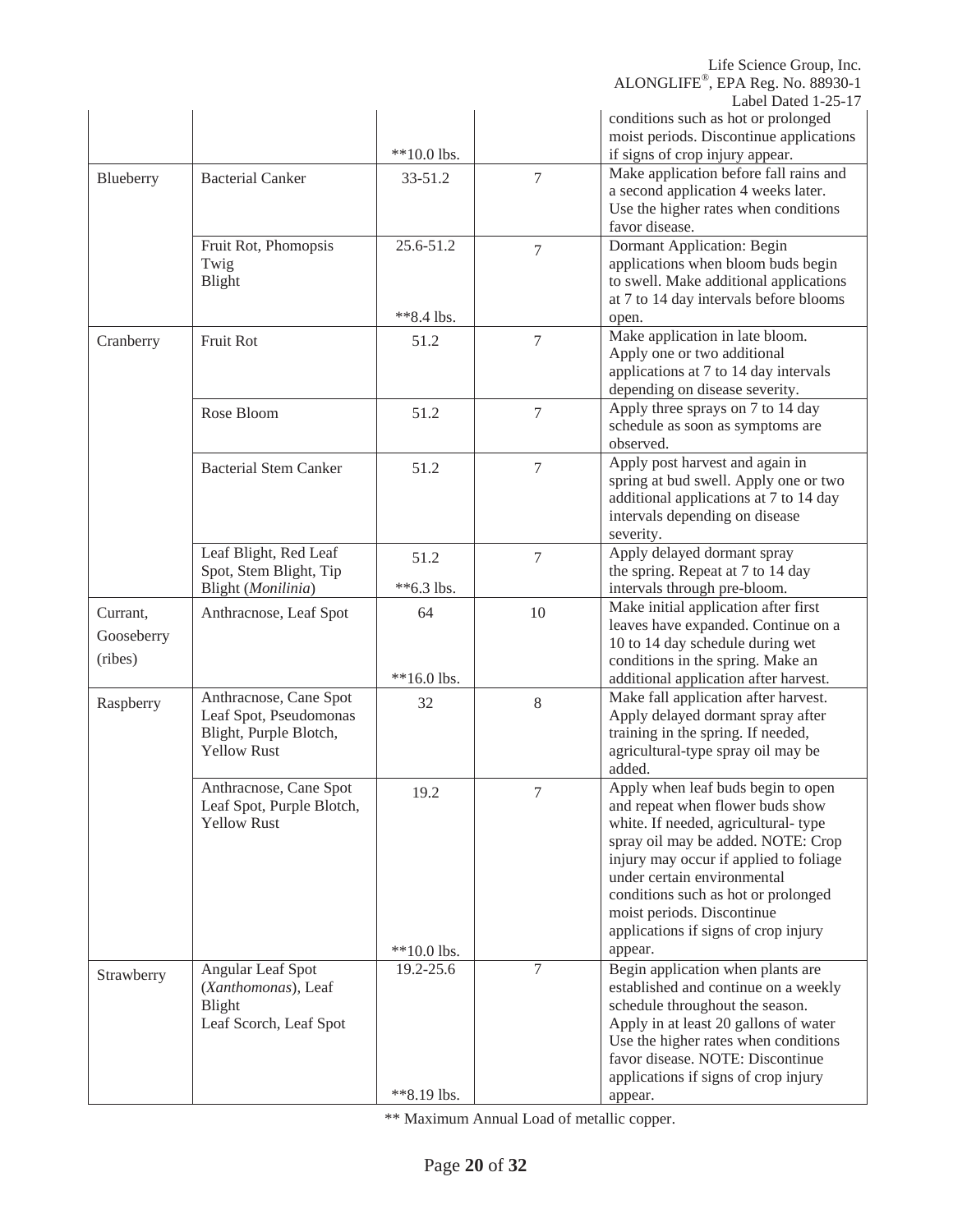## **TREE CROPS**

| <b>Crop</b>                                  | <b>Disease</b>                                                                                 | Rate/Acre<br>fl. oz.                         | <b>Minimum</b><br><b>Treatment</b>                           | <b>Instructions</b>                                                                                                                                                                                                                                                                                                                                                                                                                                             |
|----------------------------------------------|------------------------------------------------------------------------------------------------|----------------------------------------------|--------------------------------------------------------------|-----------------------------------------------------------------------------------------------------------------------------------------------------------------------------------------------------------------------------------------------------------------------------------------------------------------------------------------------------------------------------------------------------------------------------------------------------------------|
|                                              |                                                                                                |                                              | <b>Interval</b><br>(days)                                    |                                                                                                                                                                                                                                                                                                                                                                                                                                                                 |
| Almond,<br>Apricot,<br>Cherry, Plum<br>Prune | <b>Bacterial Blast</b><br>(Pseudomonas), Bacterial<br>Canker, Coryneum Blight<br>(Shot Hole)   | 51.2-64                                      | 7                                                            | Make first application before fall<br>rains and a second at late dormant.<br>Use higher rates when conditions<br>favor disease. If needed, agricultural-<br>type spray oil may be added. For<br>Cherries: Where disease is severe, an<br>additional application shortly after<br>harvest may be required.<br>NOTE: Foliar injury may occur from<br>post-bloom sprays on almonds,<br>especially on NePlus varieties.                                             |
|                                              | Blossom Brown Rot,<br>Coryneum Blight (Shot<br>Hole)                                           | 51.2-64 on<br>Almond, all<br>others<br>60-90 | 5                                                            | Apply during early bloom. Do not<br>apply after full bloom or injury may<br>occur. Use the higher rates when<br>rainfall is heavy and disease pressure<br>is high.                                                                                                                                                                                                                                                                                              |
|                                              | Black Knot* (Plum)                                                                             | $32 - 64$                                    | 5                                                            | Make application at bud swell up to<br>early bloom for early disease<br>suppression. Apply before full bloom.<br>Use higher rates when rainfall is<br>heavy and disease pressure<br>is high. NOTE: To avoid plant injury,<br>do not use after full bloom.                                                                                                                                                                                                       |
|                                              | Cherry Leaf Spot* (Sour<br>Cherries only)                                                      | 38.4-64<br>**18.0 lbs.                       | $\overline{7}$                                               | Apply at petal fall as well as 1 to 2<br>times after petal fall. Use the lower<br>rates where disease infection is light<br>and use the higher rates for a dormant<br>application or where disease infection<br>is moderate to heavy. Do not apply to<br>sweet cherry or the English Morello<br>variety as severe injury will result.<br>NOTE: Moderate to severe injury<br>such as leaf spotting and defoliation<br>may occur from post bloom<br>applications. |
| Apple                                        | Anthracnose,<br><b>Blossom Blast,</b><br>European Canker (Necria)<br>Shoot Blast (Pseudomonas) | 51.2-64                                      | $N/A$ only<br>one<br>application<br>permitted<br>per season. | Apply before fall rains. Use the<br>higher rates when conditions favor<br>disease. NOTE: Use on yellow<br>varieties may cause discoloration. To<br>avoid discoloration, pick before<br>spraying.                                                                                                                                                                                                                                                                |
|                                              | Apple Scab, Fire Blight                                                                        | 51.2-64                                      | $N/A$ only<br>one<br>application<br>permitted<br>per season. | Make applications between silver-tip<br>and green-tip. Apply as a full cover<br>spray for early season disease<br>suppression. NOTE: Moderate to<br>severe crop injury may occur from late<br>application; discontinue use when<br>green-tip reaches 1/2 inch.                                                                                                                                                                                                  |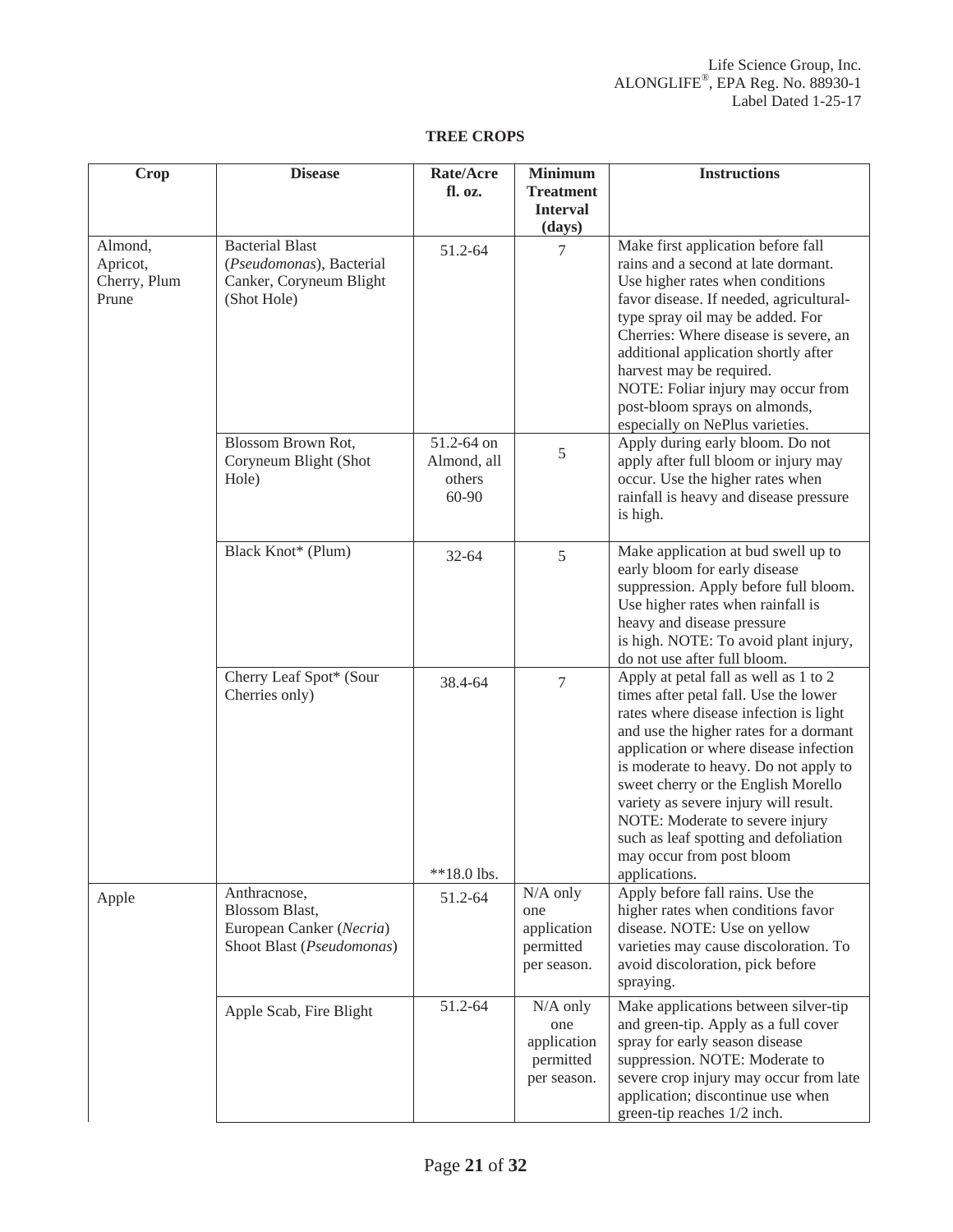|         | Apple Scab                                          | 19.2-25.6                 | 5  | Label Dawy 1-29-17<br>Extended spray schedule where fruit<br>finish is not a concern. Continued                                                                                                                                                                                                                                                                                 |
|---------|-----------------------------------------------------|---------------------------|----|---------------------------------------------------------------------------------------------------------------------------------------------------------------------------------------------------------------------------------------------------------------------------------------------------------------------------------------------------------------------------------|
|         | Fire Blight                                         | 19.2-25.6                 | 5  | applications may be made at 5 to 7<br>day intervals between 1/2 inch green-<br>tip and first cover spray. NOTE:<br>Moderate to severe crop injury may<br>result from this extended spray<br>schedule. It is not intended for fresh<br>market apples or for apples where<br>fruit finish is a concern as it is likely<br>to cause fruit russetting.                              |
|         | Collar Rot, Crown Rot                               | 32<br>**16.0 lbs.         |    | Mix 32 oz with 100 gallons of water<br>and apply 4 gallons of solution as a<br>drench on the lower trunk area of each<br>tree. Apply in early spring or in fall<br>after harvest for best results. Do not<br>apply to foliage or fruit. Only one<br>application per year.                                                                                                       |
| Avocado | Anthracnose, Blotch, Scab                           | 51.2-64<br>**18.9 lbs.    | 14 | Apply when bloom buds begin to<br>swell and continue application at<br>monthly intervals for five to six<br>applications. Use the higher rates<br>when conditions favor disease.                                                                                                                                                                                                |
| Banana  | Sigatoka (Black and<br>Yellow)                      | 19.2                      | 7  | Apply by air in 3 gallons of water. If<br>needed, agricultural-type spray oil<br>may be added. Apply on a 7 to 14 day<br>schedule throughout the wet season.<br>Apply at 21 day intervals during dry<br>periods.                                                                                                                                                                |
|         | <b>Black Pitting</b>                                | 32<br>**18.9 lbs.         | 7  | Mix product in 100 gallons of water.<br>Apply by spray to the fruit stem and<br>the basal portion of the leaf crown.<br>Apply during the first and second<br>weeks after fruit emergence.                                                                                                                                                                                       |
| Cacao   | Black pod                                           | 19.2-64<br>$**15.75$ lbs. | 14 | Begin applications at the start of the<br>rainy season and continue while<br>infection conditions persist.                                                                                                                                                                                                                                                                      |
| Coffee  | Coffee Berry Disease<br>(Collectotrichum coffeanum) | 38.4-64                   | 14 | Apply first spray after flowering and<br>before onset of long rains and then at<br>14-28 day intervals until picking.<br>Use the higher rates when conditions<br>favor disease.                                                                                                                                                                                                 |
|         | <b>Bacterial Blight</b><br>(Pseudomonas syringae)   | 38.4-64                   | 14 | Begin spray program before the onset<br>of long rainy periods and continue<br>throughout the rainy season at 14-<br>21 day intervals. The critical time for<br>spraying to control disease is just<br>before, during and after flowering(s),<br>especially when coinciding with wet<br>weather. Use the higher rates when<br>rainfall is heavy and disease pressure<br>is high. |
|         | Leaf Rust<br>(Hemileia vastatrix)                   | 19.2-32                   | 14 | Apply before the onset of rain and<br>then at 14 - 21 day intervals while the<br>rains continue. Use the higher rates<br>when rainfall is heavy and disease<br>pressure is high.                                                                                                                                                                                                |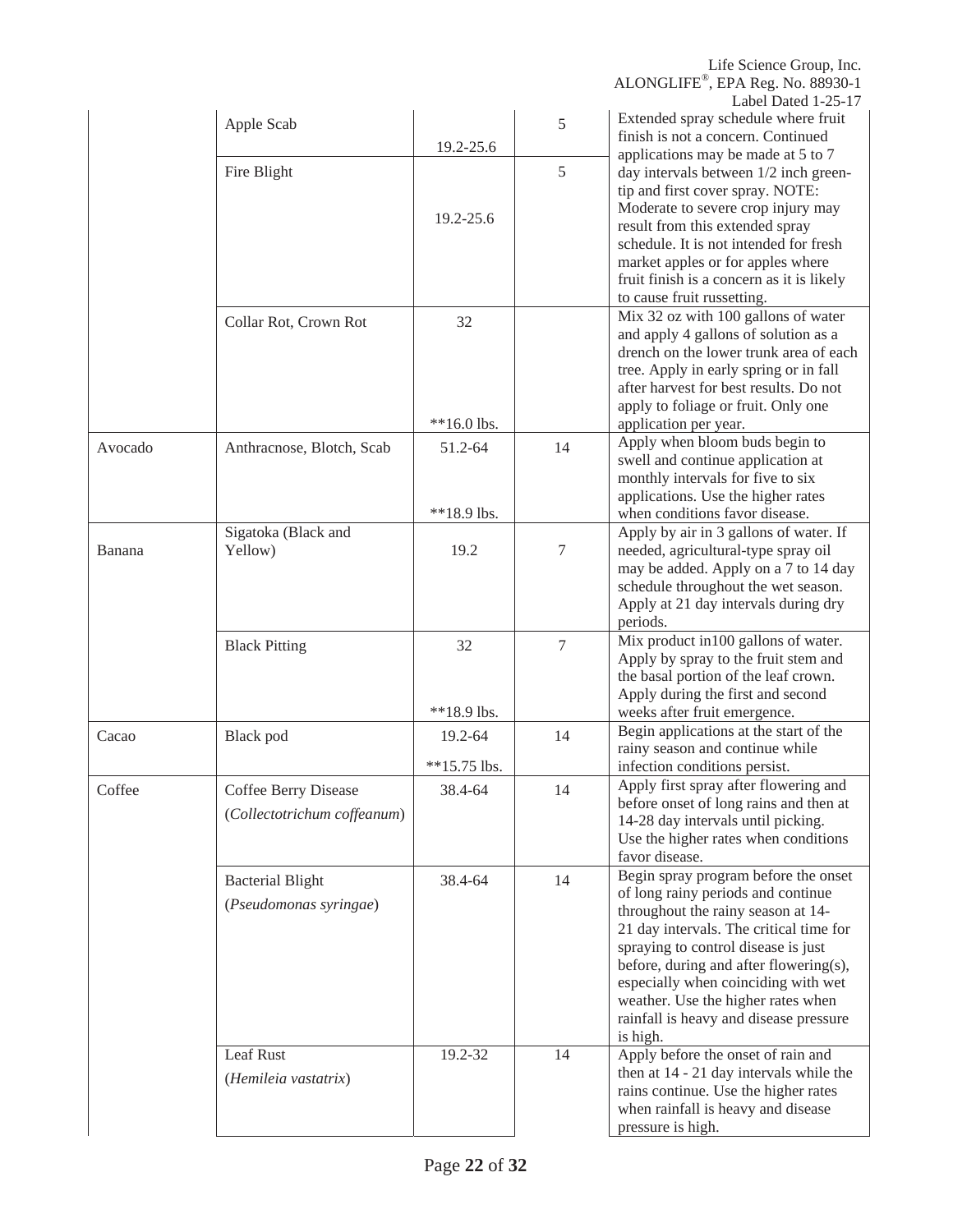|                    | Iron Spot (Cercospora<br>coffeicola), Pink Disease | 19.2                  | 14             | Use concentrate or dilute spray.<br>Begin treatment at the start of wet<br>season and continue at monthly       |
|--------------------|----------------------------------------------------|-----------------------|----------------|-----------------------------------------------------------------------------------------------------------------|
|                    |                                                    | $**12.6$ lbs.         |                | intervals for three applications                                                                                |
| Mango              | Anthracnose                                        | 38.4-64               | $\overline{7}$ | Apply monthly after fruit set until<br>harvest. Use higher rates when<br>rainfall is heavy and disease pressure |
|                    |                                                    | **18.2 lbs.           |                | is high.                                                                                                        |
| Peach<br>Nectarine | <b>Bacterial Spot</b>                              | 19.2                  | 5              | Post bloom application applied at first<br>and second cover sprays.<br>NOTE: Do not spray 3 weeks prior to      |
|                    |                                                    | $**18$ lbs.           |                | harvest. Use only recommended rates.<br>Spotting of leaves and defoliation                                      |
|                    |                                                    |                       |                | may occur from use in cover sprays<br>Apply at 5 day intervals throughout                                       |
| Pear               | Fire Blight                                        | 19.2                  | 5              | the bloom period. NOTE: Russetting<br>may occur in copper sensitive<br>varieties. Excessive dosages may         |
|                    |                                                    | **16 lbs.             |                | cause fruit russet on any variety.                                                                              |
| Pecan              | Kernel Rot, Shuck Rot                              | 19.2-32               | 14             | For suppression, apply in sufficient<br>water to ensure complete spray                                          |
|                    | (Phytophthora cactorum),                           |                       |                | coverage at 2 to 4 week intervals                                                                               |
|                    | Zonate Leaf Spot                                   |                       |                | starting at kernel growth and continue                                                                          |
|                    | (Cristulariella pyamidalis)                        |                       |                | until shucks open. Use the higher                                                                               |
|                    |                                                    |                       |                | rates and shorter spray intervals if                                                                            |
|                    |                                                    |                       |                | frequent rainfall occurs.                                                                                       |
|                    | <b>Ball Moss, Spanish Moss</b>                     | 38.4-64               | 14             | Apply in 100 gallons of water in the<br>spring when ball moss is actively                                       |
|                    |                                                    |                       |                | growing, using 1 1/2 gallons of spray                                                                           |
|                    |                                                    |                       |                | per foot of tree height. Make sure to                                                                           |
|                    |                                                    |                       |                | wet ball moss tufts thoroughly. The                                                                             |
|                    |                                                    |                       |                | addition of a non-ionic surfactant will                                                                         |
|                    |                                                    | **8.4 lbs.            |                | improve control. A second application<br>will be required after 12 months.                                      |
|                    |                                                    |                       |                | Make initial application at bud swell                                                                           |
| Pistachio          | Botryosphaeria Panicle and                         | $32 - 64$             | 14             | and repeat on a 14 to 28 day schedule.                                                                          |
|                    | Shoot Blight, Late Blight                          |                       |                | If disease conditions are severe, use                                                                           |
|                    | (Alternaria alternata),                            |                       |                | the higher rates and shorter spray                                                                              |
|                    |                                                    | $*8.4$ lbs.           |                | intervals.                                                                                                      |
| Quince             | Fire Blight                                        | 19.2<br>$**16.0$ lbs. | 5              | Apply at 5 day intervals throughout<br>the bloom period. Apply in adequate<br>water for thorough coverage.      |
|                    |                                                    |                       |                | Apply at first spray at early pre-                                                                              |
| Walnut             | Walnut Blight                                      | 38.4-64               | $\overline{7}$ | bloom prior to or when catkins are                                                                              |
|                    |                                                    |                       |                | partially expanded. Make additional                                                                             |
|                    |                                                    |                       |                | applications during bloom and early                                                                             |
|                    |                                                    |                       |                | nutlet stage or as needed when                                                                                  |
|                    |                                                    |                       |                | frequent rainfall or extended periods                                                                           |
|                    |                                                    |                       |                | of moisture occur. Thorough<br>coverage of catkins, leaves and                                                  |
|                    |                                                    |                       |                | nutlets is essential for effective                                                                              |
|                    |                                                    |                       |                | control. NOTE: Adequate control                                                                                 |
|                    |                                                    |                       |                | may not be obtained when copper                                                                                 |
|                    |                                                    |                       |                | tolerant species of Xanthomonas                                                                                 |
|                    |                                                    | $*25.2$ lbs.          |                | bacteria are present.                                                                                           |

\*\* Maximum Annual Load of metallic copper.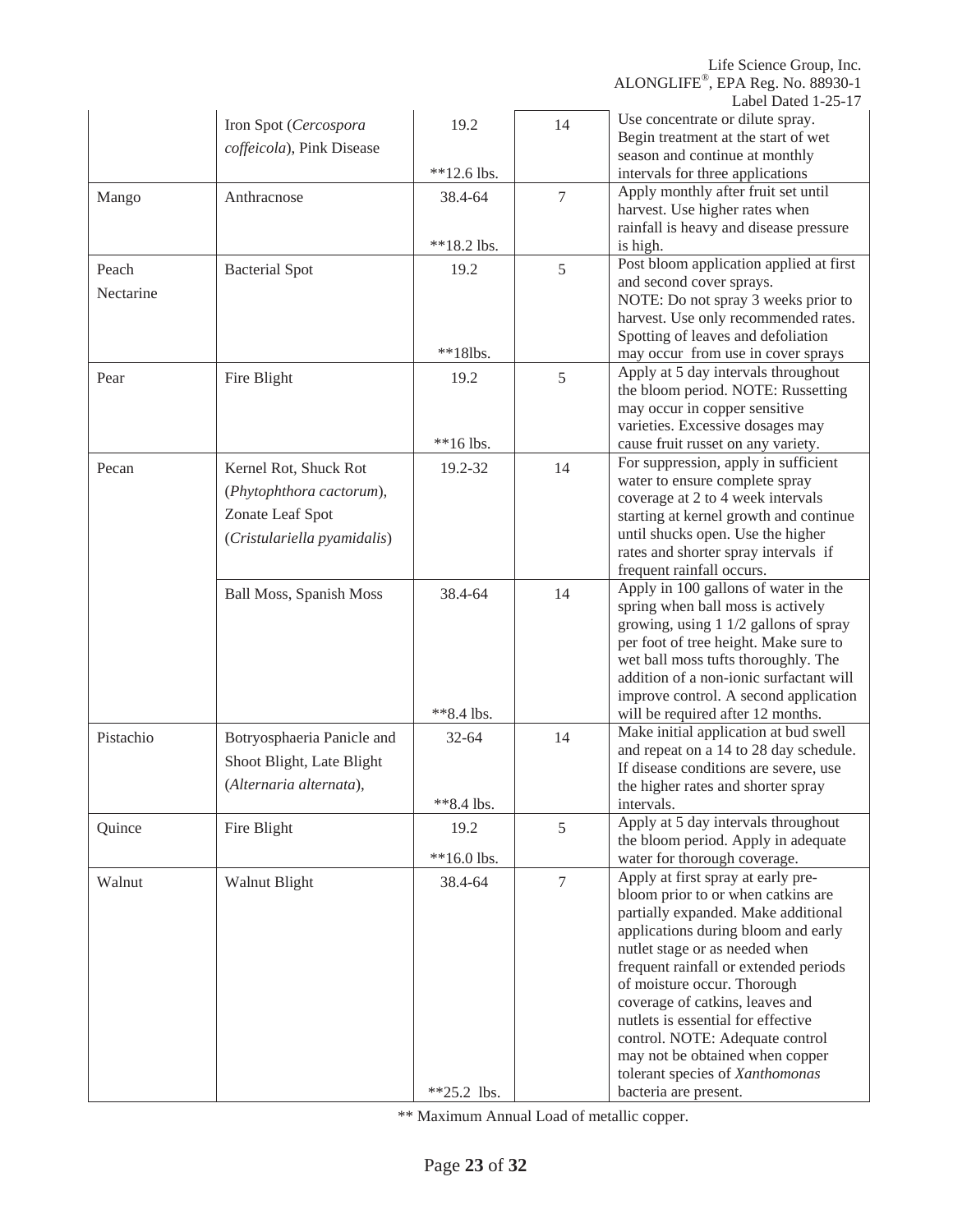## **VEGETABLES**

| <b>Crop</b>                                                                                                                                       | <b>Disease</b>                                                                                                                                                                                           | Rate/Acre<br>fl. oz.              | <b>Minimum</b><br><b>Treatment</b><br><b>Interval</b> | <b>Instructions</b>                                                                                                                                                                                                                                                                                                                                                                      |
|---------------------------------------------------------------------------------------------------------------------------------------------------|----------------------------------------------------------------------------------------------------------------------------------------------------------------------------------------------------------|-----------------------------------|-------------------------------------------------------|------------------------------------------------------------------------------------------------------------------------------------------------------------------------------------------------------------------------------------------------------------------------------------------------------------------------------------------------------------------------------------------|
|                                                                                                                                                   |                                                                                                                                                                                                          |                                   | (days)                                                |                                                                                                                                                                                                                                                                                                                                                                                          |
| Bean (Dry,<br>Green)                                                                                                                              | Brown Spot,<br>Common Blight,<br>Halo Blight                                                                                                                                                             | 19.2-25.6<br>**4.74 lbs.          | $\tau$                                                | For protective sprays, make first<br>application when plants are 6<br>inches high; repeat on a 7 to 14<br>day schedule depending on<br>environmental conditions. Use<br>the higher rates for more severe<br>disease.                                                                                                                                                                     |
| Beet (Table<br>Beet, Beet<br>Greens)                                                                                                              | Cercospora Leaf Spot                                                                                                                                                                                     | 19.2-32<br>**7.86 lbs             | 10                                                    | Begin applications when<br>conditions first favor disease<br>development and repeat at 10 to<br>14 day intervals. Use the higher<br>rates when conditions favor<br>disease.                                                                                                                                                                                                              |
| Carrot                                                                                                                                            | Alternaria Leaf Spot,<br>Cercospora Leaf Spot                                                                                                                                                            | 19.2<br>$**5.0$ lbs.              | 7                                                     | Begin applications when disease<br>first threatens and repeat at 7 to<br>14 day intervals depending on<br>disease severity.                                                                                                                                                                                                                                                              |
| Celery<br>Celeriac                                                                                                                                | Bacterial Blight,<br>Cercospora Early Blight,<br>Septoria Late Blight                                                                                                                                    | 19.2<br>$**5.3$ lbs.              | $\overline{7}$                                        | Begin applications as soon as<br>plants are first established in the<br>field, repeating at 7 day intervals<br>depending on disease severity<br>and environmental conditions.                                                                                                                                                                                                            |
| Crucifers<br>(Broccoli,<br><b>Brussel</b><br>Sprout,<br>Cabbage,<br>Cauliflower,<br>Collard<br>Greens,<br>Mustard<br>Greens,<br>Turnip<br>Greens) | <b>Black Leaf Spot (Alternia)</b><br><b>Black Rot (Xanthomonas)</b><br>Downy Mildew                                                                                                                      | 19.2-25.6<br>$*2.65$ lbs.         | $\overline{7}$                                        | Begin application after transplants are<br>set in the field or shortly after<br>emergence of field seeded crops or<br>when conditions favor disease<br>development. Use the higher rates when<br>conditions favor disease. NOTE:<br>Reddening of older leaves may occur<br>on Broccoli and a flecking of wrapper<br>leaves may occur on cabbage.                                         |
| Cucurbits<br>(Cantaloupe,<br>Cucumber,<br>Honeydew,<br>Muskmelon,<br>Pumpkin,<br>Squash,<br>Watermelon)<br>Eggplant                               | Alternaria Leaf Spot,<br>Angular Leaf Spot,<br>Anthracnose,<br>Downy Mildew, Gummy<br>Stem Blight, Powdery<br>Mildew, Watermelon<br><b>Bacterial Fruit Blotch</b><br>(Suppression)<br>Alternaria Blight, | 19.2-25.6<br>$*5.25$ lbs.<br>19.2 | 5<br>$\overline{7}$                                   | Begin applications prior to disease<br>development and continue while<br>conditions are favorable for disease<br>development. Repeat at 5 to 7 day<br>intervals. Use the higher rates when<br>conditions favor disease. NOTE:<br>crop injury may occur from<br>application at higher rates and shorter<br>intervals. Discontinue use if injury<br>occurs.<br>Begin applications prior to |
|                                                                                                                                                   | Anthracnose, Phomopsis                                                                                                                                                                                   | **7.9 lbs.                        |                                                       | development of disease symptoms.<br>Repeat sprays at 7 to 10 day intervals<br>depending on disease severity.                                                                                                                                                                                                                                                                             |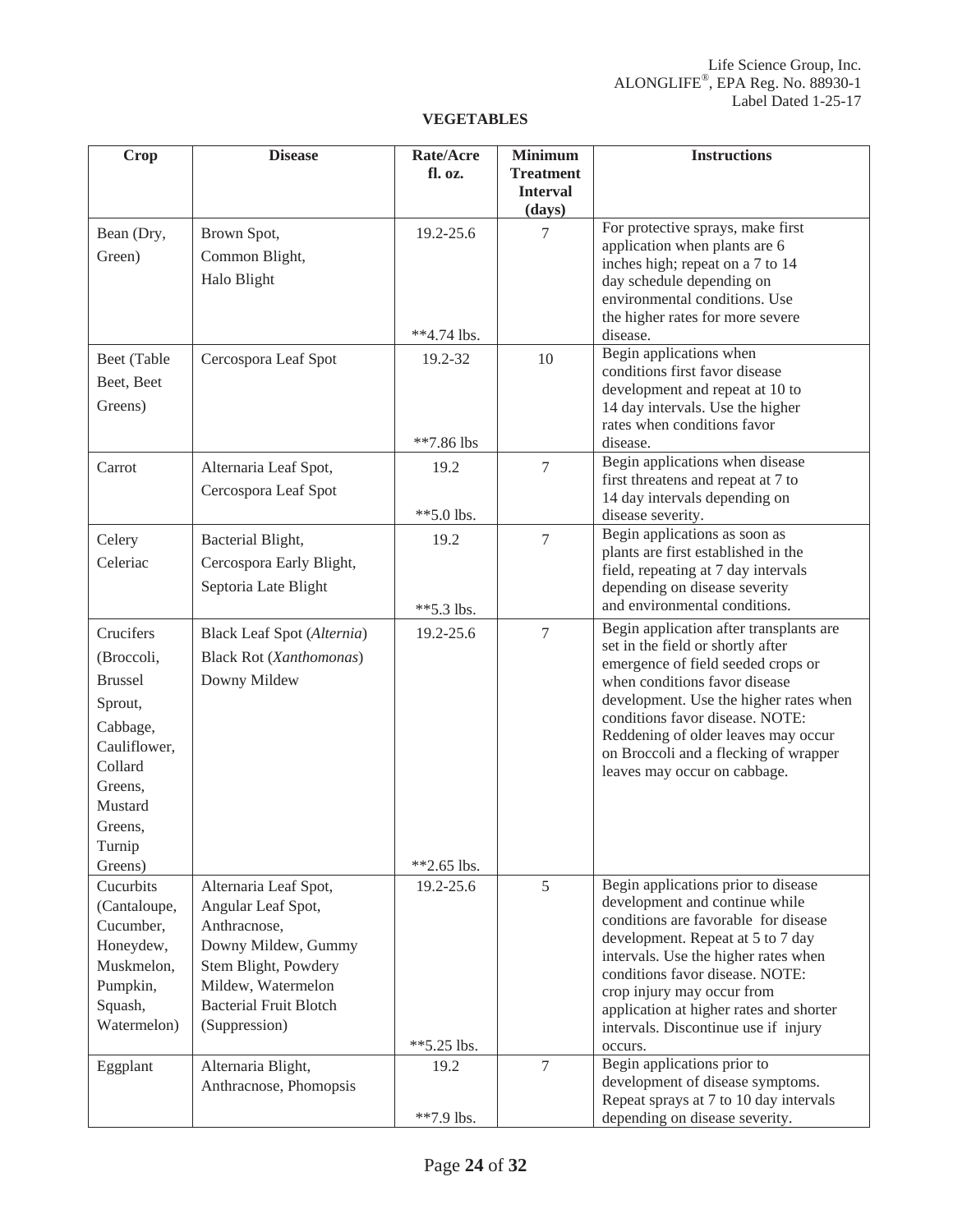| Okra                                                        | Anthracnose, Bacterial Leaf<br>Spot, Leaf Spots, Pod Spot,<br>Powdery Mildew                                            | 19.2-32<br>$**5.25$ lbs.                | 5              | Begin treatment when disease first<br>threatens and repeat every 5 to 10<br>days depending on disease severity.<br>Use the higher rates and shorter spray<br>intervals when conditions favor<br>disease.                                                                                     |
|-------------------------------------------------------------|-------------------------------------------------------------------------------------------------------------------------|-----------------------------------------|----------------|----------------------------------------------------------------------------------------------------------------------------------------------------------------------------------------------------------------------------------------------------------------------------------------------|
| Onion, Garlic                                               | Bacterial Blight, Downy<br>Mildew, Purple Blotch                                                                        | 19.2<br>**6.0 lbs.                      | $\tau$         | Begin when plants are 4 to 6 inches<br>high and repeat at<br>weekly intervals. Use the higher rates<br>when conditions favor disease.                                                                                                                                                        |
| Pea                                                         | Powdery Mildew                                                                                                          | 19.2-25.6<br>**3.95 lbs.                | $\overline{7}$ | Begin application when disease<br>symptoms first appear and repeat at<br>weekly intervals. Use the higher rates<br>when conditions favor disease                                                                                                                                             |
| Pepper                                                      | Anthracnose, Bacterial Spot,<br>Cercospora Leaf Spot                                                                    | $13 - 25$<br>$**11.85$ lbs.             | 3              | Begin application when conditions<br>favor disease development and repeat<br>at 3 to 10 day intervals depending on<br>disease severity. Use the higher rates<br>when conditions favor disease.                                                                                               |
| Spinach                                                     | Anthracnose, Blue Mold,<br>Cercospora Leaf Spot, White<br>Rust                                                          | 19.2-25.6                               | $\overline{7}$ | Begin application when disease<br>first appears or when conditions<br>favor disease development. Repeat<br>at 7 to 10 day intervals. Use the higher<br>rates when conditions favor disease<br>NOTE: Flecking may occur in spinach                                                            |
| Tomato (for<br>processing<br>only, not for<br>fresh market) | Anthracnose, Bacterial<br>Speck, Bacterial Spot,<br>Early Blight, Gray Leaf<br>Mold, Late Blight,<br>Septoria Leaf Spot | **3.95 lbs.<br>19.2-32<br>$**17.4$ lbs. | 3              | leaves.<br>Begin applications when disease<br>and repeat at 3 to 10 day intervals<br>depending on disease<br>severity. Use the higher rates when<br>conditions favor disease.                                                                                                                |
| Watercress                                                  | Cercospora, Leaf Spot                                                                                                   | 19.2<br>$*2.12$ lbs.                    | $\overline{7}$ | Begin application when plants are<br>first established in the field,<br>repeating at 7 to 14 day intervals<br>depending on disease severity. Do<br>not exceed four applications per crop.<br>Apply using ground spray equipment at<br>no less than 50 gallons of spray solution<br>per acre. |

\*\* Maximum Annual Load of metallic copper.

## **VINES**

| Crop  | <b>Disease</b>                                                  | Rate/Acre<br>fl. oz.     | <b>Minimum</b><br><b>Treatment</b><br><b>Interval</b><br>(days) | <b>Instructions</b>                                                                                                                                                                                                                                                                                     |
|-------|-----------------------------------------------------------------|--------------------------|-----------------------------------------------------------------|---------------------------------------------------------------------------------------------------------------------------------------------------------------------------------------------------------------------------------------------------------------------------------------------------------|
| Grape | <b>Black Rot, Downy</b><br>Mildew, Phomopsis,<br>Powdery Mildew | 19.2-32<br>$*$ 20.0 lbs. | 3                                                               | Begin applications at bud break with<br>subsequent applications throughout the<br>season depending on disease severity.<br>Use the higher rates when conditions<br>favor disease. NOTE: Foliage injury<br>may occur on copper sensitive varieties<br>such as Concord, Delaware, Niagara and<br>Rosette. |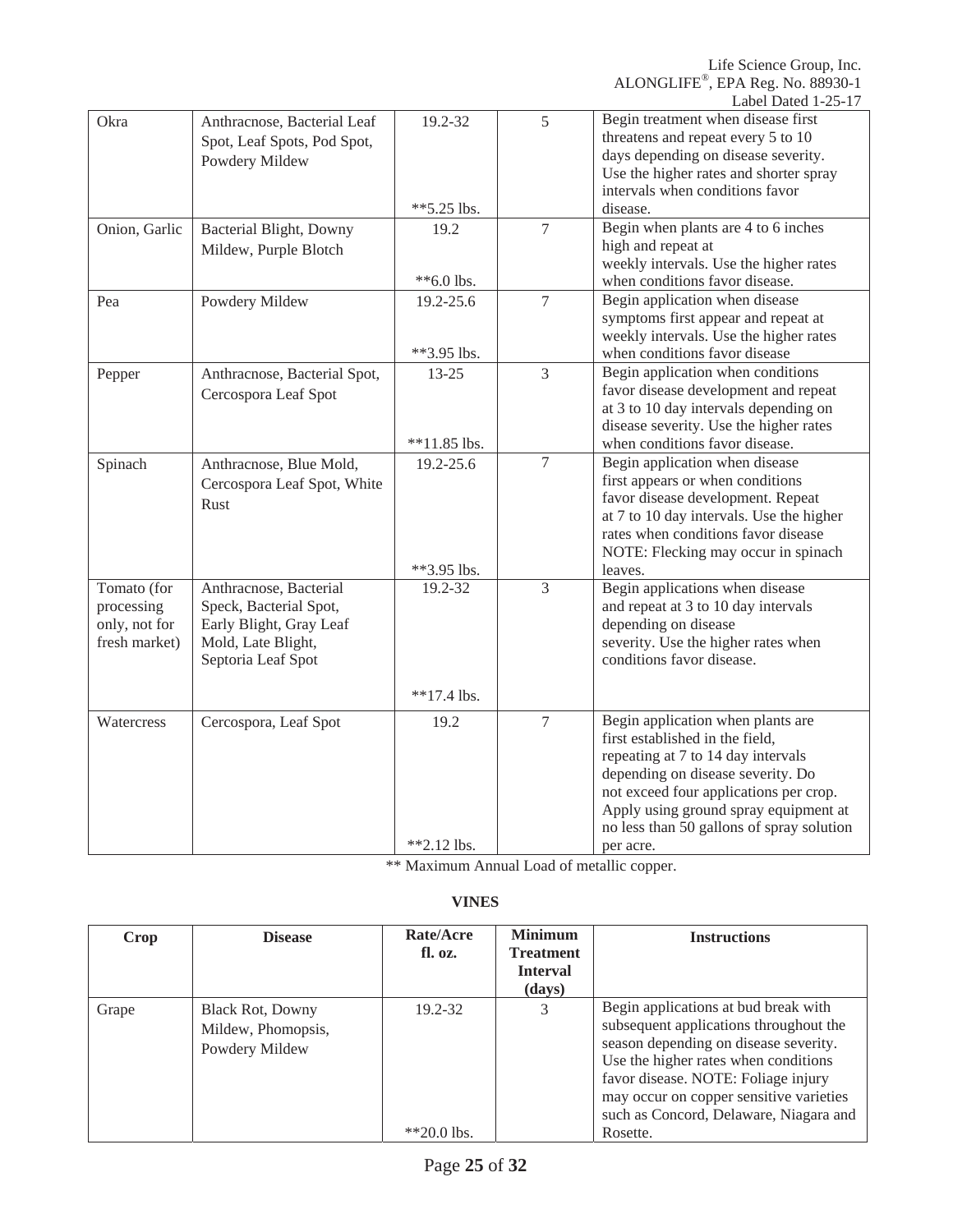|      |                                                                        |                      |    | Life Science Group, Inc.<br>ALONGLIFE®, EPA Reg. No. 88930-1<br>Label Dated 1-25-17                                                                                         |
|------|------------------------------------------------------------------------|----------------------|----|-----------------------------------------------------------------------------------------------------------------------------------------------------------------------------|
| Hops | Downy Mildew                                                           | 19.2<br>$*2.65$ lbs. | 10 | Make crown treatments after pruning,<br>but before training. Additional<br>treatments are needed on 10 day<br>intervals. NOTE: Discontinue use<br>two weeks before harvest. |
| Kiwi | Erwinia herbicola,<br>Pseudomonas flourescens,<br>Pseudomonas syrinsae | 38.3<br>$**6.3$      | 30 | Apply with 200 gallons of water per<br>acre. Make applications in a monthly<br>basis. A maximum of three applications<br>may be made per 12 month period.                   |

\*\* Maximum Annual Load of metallic copper.

| <b>Crop</b>                                | <b>Disease</b>                                    | Rate/Acre<br>fl. oz.       | <b>Minimum</b><br><b>Treatment</b><br><b>Interval</b><br>(days) | <b>Instructions</b>                                                                                                                                                                                                      |
|--------------------------------------------|---------------------------------------------------|----------------------------|-----------------------------------------------------------------|--------------------------------------------------------------------------------------------------------------------------------------------------------------------------------------------------------------------------|
| Atemoya,<br><b>Sugar Apple</b><br>(Annona) | Anthracnose                                       | 25.6-38.4<br>$**12.6$ lbs. | 7                                                               | Make initial application just before<br>flowering and repeat on a weekly<br>schedule until just before harvest.<br>Apply in sufficient water for thorough<br>coverage. Use the higher rates for<br>severe disease.       |
| Carambola                                  | Anthracnose                                       | 38.4-64<br>$**10.5$ lbs.   | 7                                                               | Make initial application before<br>flowering and repeat on a weekly<br>schedule until just before harvest.<br>Apply in sufficient water for thorough<br>coverage. Use the higher rates for<br>severe disease.            |
| Chives                                     | Downy Mildew                                      | 19.2<br>$*2.65$ lbs.       | $\overline{7}$                                                  | Begin application when plants are<br>established in the field. Repeat every<br>7 to 10 days depending on disease<br>conditions.                                                                                          |
| Dill                                       | Phoma Leaf Spot,<br>Rhizoctonia Foliage<br>Blight | 19.2-25.6<br>**3.95 lbs.   | $\tau$                                                          | Begin application when plants are<br>first established in the field and repeat<br>at 7 to 10 day intervals depending on<br>disease severity and environmental<br>conditions. Use the higher rates for<br>severe disease. |
| Guava                                      | Anthracnose, Red<br>Algae                         | 25.6-38.4<br>**4.92 lbs.   | $\overline{7}$                                                  | Make initial application just before<br>flowering and repeat on a weekly<br>schedule until just before harvest.<br>Apply in sufficient water for thorough<br>coverage. Use the higher rates for<br>severe disease.       |
| Litchi                                     | Anthracnose                                       | 25.6-38.4<br>$**4.92$ lbs. | $\tau$                                                          | Make initial application just before<br>flowering and repeat on a weekly<br>schedule until just before harvest.<br>Use the higher rates for severe<br>disease.                                                           |
| Macadamia                                  | Anthracnose                                       | 38.4-64                    | $\overline{7}$                                                  | Initiate sprays at first sign of<br>flowering and repeat on a wekly<br>schedule until just before harvest.<br>Apply in sufficient water for thorough<br>coverage. Use the higher rates for<br>severe disease.            |

## **MISCELLANEOUS**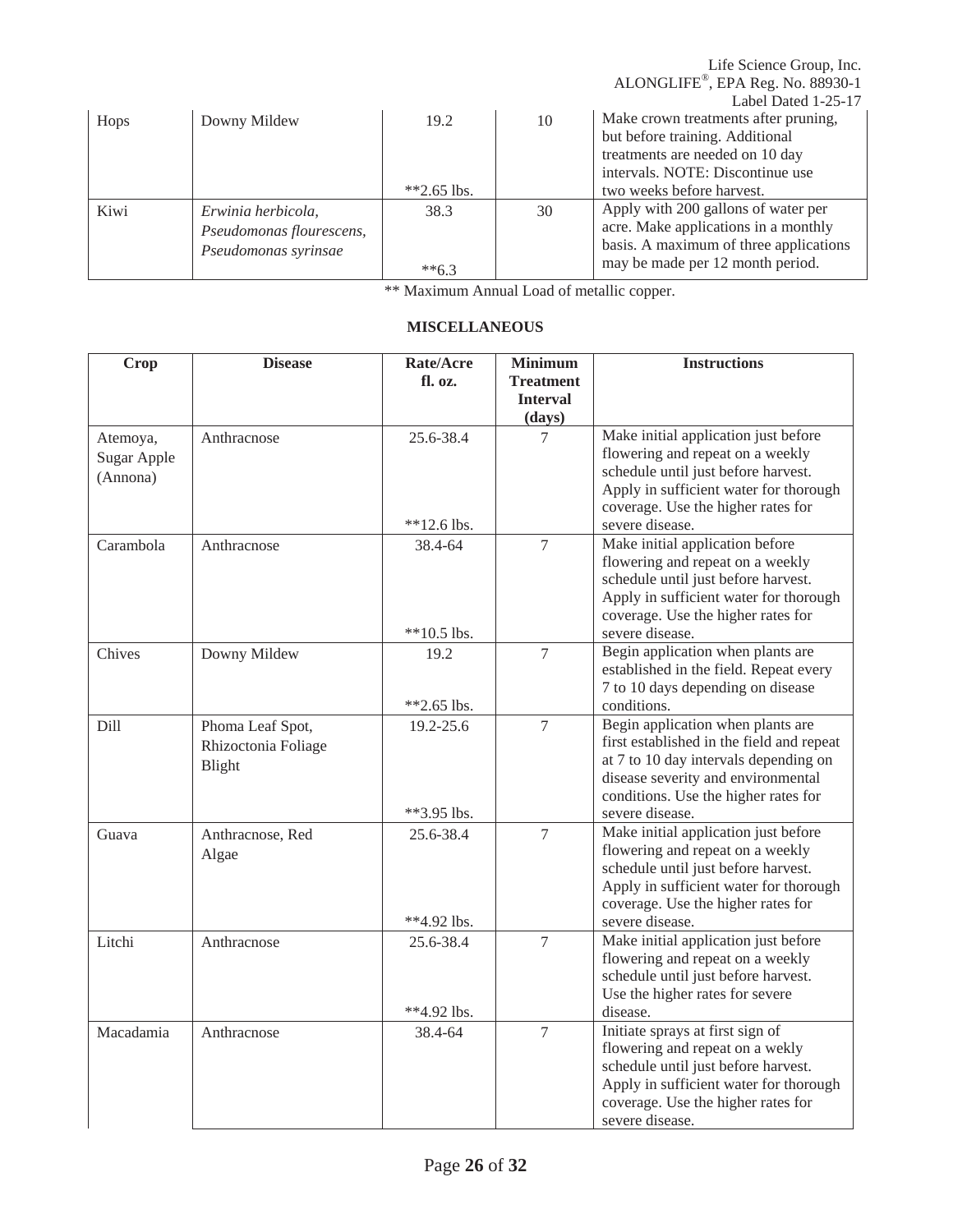ALONGLIFE®, EPA Reg. No. 88930-1 Label Dated 1-25-17 Phytophthora Blight 38.4-64 7 Apply during Raceme development and bloom periods. Apply in sufficient water for thorough coverage. Use the higher rates when conditions favor disease. (*P. capsici*), Raceme Blight (*Botrytis cinerea*) \*\*9.44 lbs. Mamey Algal Leaf Spot 38.4-64 14 Apply when conditions favor disease development. Repeat on a 14 to 30 day schedule as disease severity and environmental conditions dictate. Use the higher rates when conditions favor disease. Sapote \*\*8.4 lbs.

\*\* Maximum Annual Load of metallic copper.

Life Science Group, Inc.

## **ORNAMENTALS**

| Crop                     | <b>Maximum</b> per<br><b>Application Rate</b><br>(lbs. $Cu^2+/A$ ) | <b>Maximum</b><br>Annual<br>Rate<br>(lbs. $Cu^2+/A$ ) | <b>Minimum</b><br><b>Retreatment</b><br><b>Interval</b> (days) | <b>Instructions</b>                                                                                                                                               |
|--------------------------|--------------------------------------------------------------------|-------------------------------------------------------|----------------------------------------------------------------|-------------------------------------------------------------------------------------------------------------------------------------------------------------------|
| Lilies, Easter           | 2.5                                                                | 75                                                    | 7                                                              | Maximum of 75 pounds of metallic<br>copper may be applied in a 12 month<br>period. Do not apply any additional<br>copper pesticide to this land for 36<br>months. |
| All Other<br>Ornamentals |                                                                    | 20                                                    | 7                                                              |                                                                                                                                                                   |

## **TURFGRASS**

| Crop      | <b>Maximum</b> per<br><b>Application Rate</b><br>(lbs. $Cu2+/A$ ) | <b>Maximum</b><br><b>Annual</b><br>Rate<br>(lbs. $Cu2+/A$ ) | <b>Minimum</b><br><b>Retreatment</b><br>Interval (days) | <b>Instructions</b>                                                                                                                                                |
|-----------|-------------------------------------------------------------------|-------------------------------------------------------------|---------------------------------------------------------|--------------------------------------------------------------------------------------------------------------------------------------------------------------------|
| Turfgrass |                                                                   |                                                             | 10                                                      | Treat turfgrass for black algae and<br>moss with a mix of 6 fl. oz of<br>product per 10 gallons of water.<br>Apply spray mix to 1000 sq. ft. of<br>infested grass. |

Refer to the tables below for the specific diseases by plant type (non-food) that can be treated by ALONGLIFE®. See the ornamentals chart for maximum rates of application and minimum retreatment intervals.

#### **TROPICAL FOLIAGE PLANTS**

| <b>Plant</b>         | <b>Disease</b>                              |  |  |
|----------------------|---------------------------------------------|--|--|
| Dracaena             | Rust                                        |  |  |
| Ferns                | Rhizoctonia, Botrytis, Erwinia              |  |  |
| Philodendron Selloum | Fireblight                                  |  |  |
| Ivy                  | Botrytis, Xanthomonas                       |  |  |
| Palms                | Botrytis, Erwinia, Pseudomonas, Xanthomonas |  |  |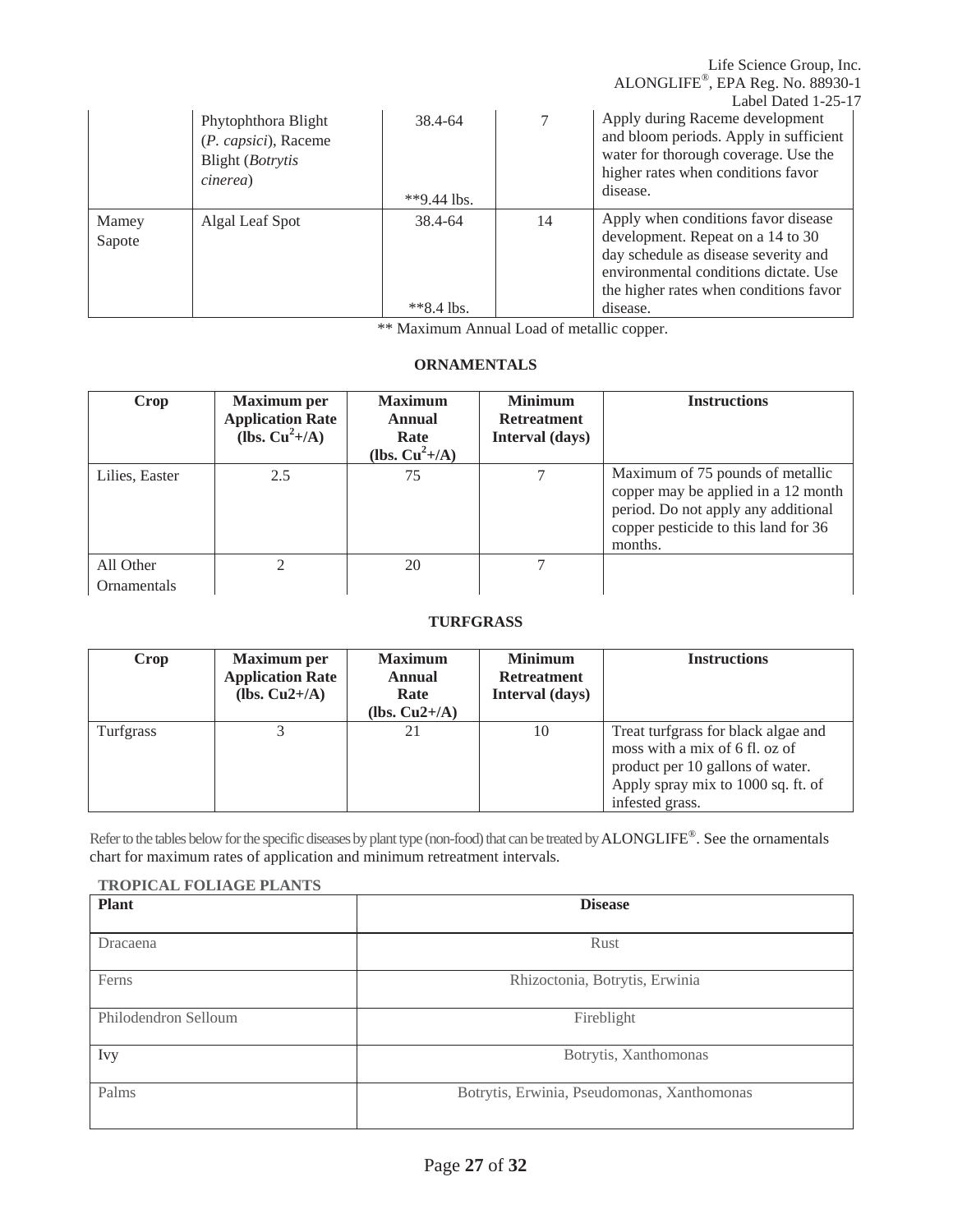**ANNUAL / PERENNIAL FLOWERING PLANTS** 

| <b>Plant</b>  | <b>Disease</b>                                                  |  |
|---------------|-----------------------------------------------------------------|--|
| Alyssum       | Botrytis, Downy Mildew                                          |  |
| Anemone       | Powdery Mildew                                                  |  |
| Aster         | Powdery Mildew                                                  |  |
| Begonia       | Botrytis, Powdery Mildew, Xanthomonas                           |  |
| Carnation     | Powdery Mildew                                                  |  |
| Chrysanthemum | Pseudomonas                                                     |  |
| Coleus        | Powdery Mildew                                                  |  |
| Columbine     | Powdery Mildew                                                  |  |
| Conef lower   | Powdery Mildew                                                  |  |
| Coreopsis     | Powdery Mildew                                                  |  |
| Cuphea        | Powdery Mildew                                                  |  |
| Dahlia        | Powdery Mildew                                                  |  |
| Daisy         | Powdery Mildew                                                  |  |
| Dianthus      | Powdery Mildew                                                  |  |
| Daylily       | Powdery Mildew                                                  |  |
| Delphinium    | Powdery Mildew                                                  |  |
| Echinacea     | Powdery Mildew                                                  |  |
| Fuchsia       | Botrytis, Powdery Mildew                                        |  |
| Geranium      | Botrytis, Rust, Pseudomonas, Xanthomonas                        |  |
| Hollyhock     | Powdery Mildew                                                  |  |
| Hosta         | Botrytis, Erwinia                                               |  |
| Impatiens     | Botrytis, Powdery Mildew, Phytophthora, Alternaria, Pseudomonas |  |
| Lantana       | Powdery Mildew                                                  |  |
| Liatris       | Powdery Mildew                                                  |  |
| Lisianathus   | Botrytis, Erwinia, Pseudomonas, Xanthomonas                     |  |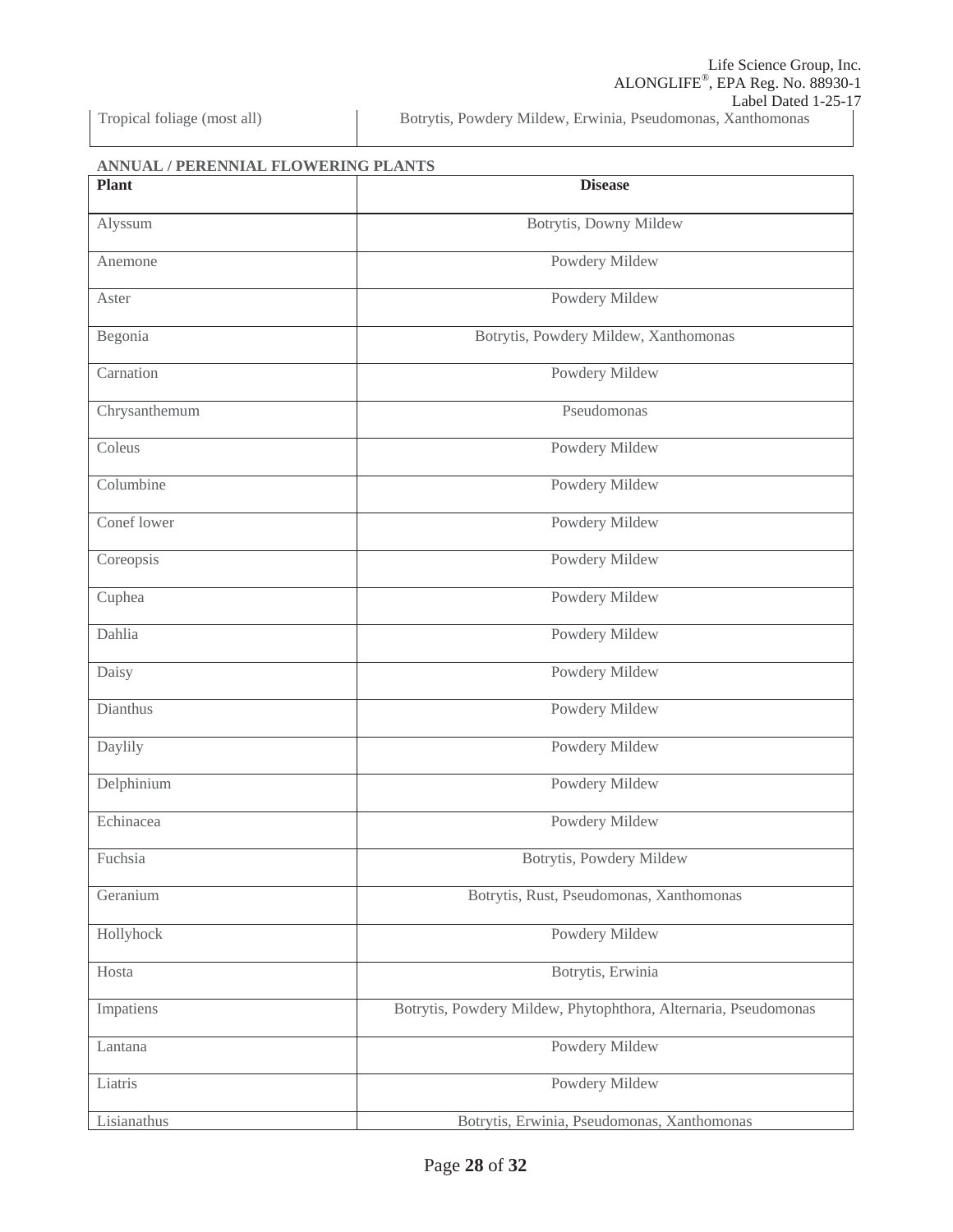|                      | Label Dawy 1-29-1                                  |
|----------------------|----------------------------------------------------|
| Lobelia              | Powdery Mildew                                     |
| Lupine               | Powdery Mildew                                     |
| Marigold             | Powdery Mildew                                     |
| Monarda              | Powdery Mildew                                     |
| New Guinea Impatiens | Botrytis, Powdery Mildew                           |
| Pansy                | Botrytis, Phytophthora                             |
| Pentas               | Powdery Mildew                                     |
| Periwinkle           | Botrytis, Phytophthora                             |
| Petunia              | Powdery Mildew                                     |
| Phlox                | Powdery Mildew                                     |
| Poppy                | Powdery Mildew                                     |
| Primrose (Primula)   | Powdery Mildew, Botrytis, Erwinia                  |
| Ranunculus           | Powdery Mildew                                     |
| Rudbeckia            | Powdery Mildew                                     |
| Salvia               | Powdery Mildew                                     |
| Sedum                | Powdery Mildew                                     |
| Snapdragon           | Botrytis, Downy Mildew, Rust                       |
| Verbena              | Powdery Mildew                                     |
| Veronica             | Powdery Mildew                                     |
| Vinca                | Powdery Mildew                                     |
| Viola                | Powdery Mildew                                     |
| Zinnia               | Botrytis, Powdery Mildew, Pseudomonas, Xanthomonas |
|                      |                                                    |

## **NURSERY PLANTS**

| <b>Plant</b>  | <b>Disease</b>           |
|---------------|--------------------------|
| Cherry Laurel | Xanthomonas              |
| Conifers      | Botrytis, Diplodia       |
| Crape Myrtle  | Botrytis, Powdery Mildew |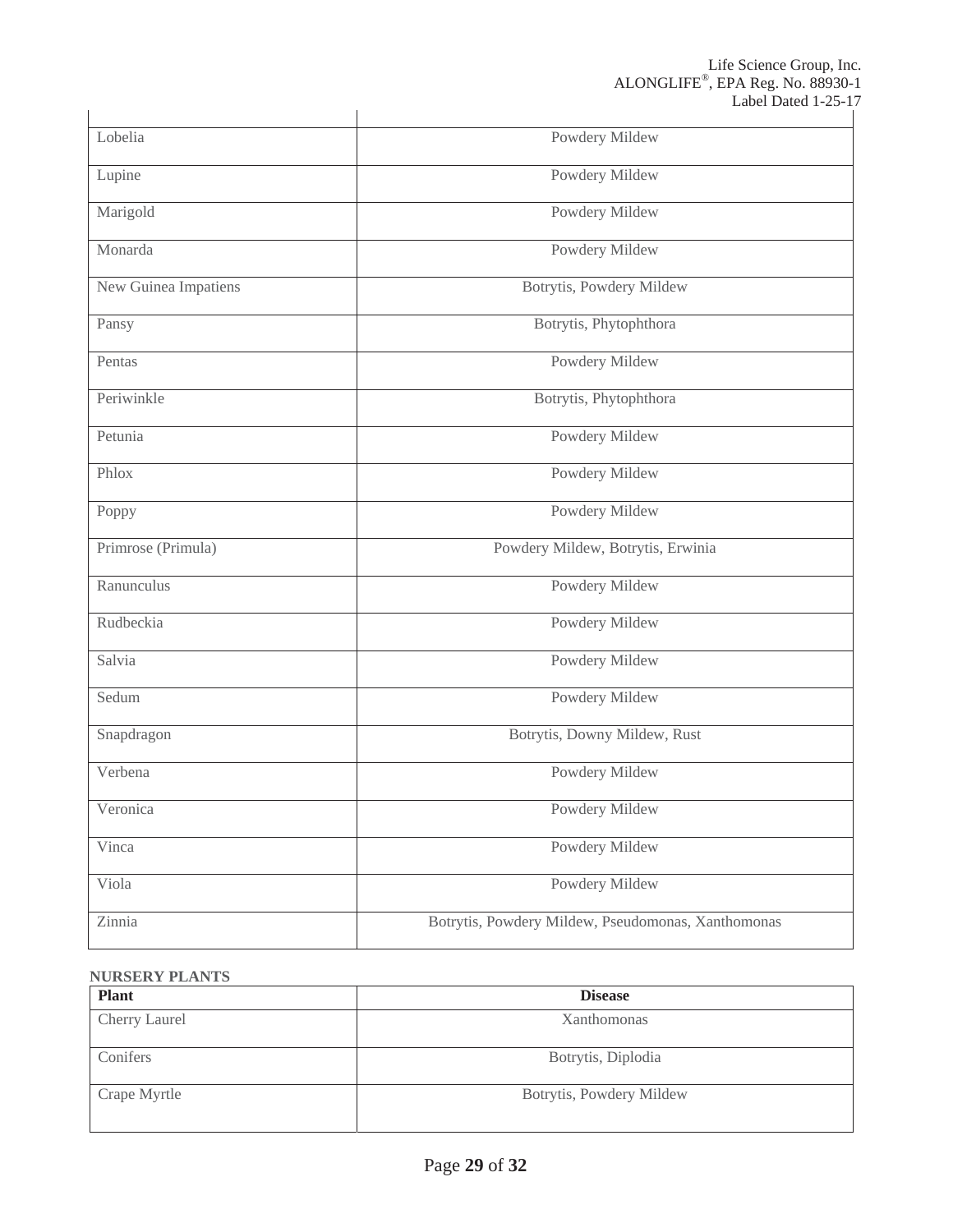| Dogwood                             | Label Dawy $1-2J-1$<br>Botrytis, Powdery Mildew |
|-------------------------------------|-------------------------------------------------|
| Elm                                 | Erwinia                                         |
| Hydrangea                           | Botrytis, Powdery Mildew                        |
| Indian Hawthorne                    | Botrytis, Entemosporium                         |
| Japanese Maple                      | Botrytis, Verticillum, Pseudomonas              |
| Lilac                               | Botrytis, Pseudomonas, Powdery Mildew           |
| Oak                                 | Anthracnose                                     |
| Photinia                            | Entemosporium                                   |
| Pinus                               | Dothistroma                                     |
| Cotoneaster, Malus                  | Apple Scab                                      |
| Mountain Ash                        | <b>Botrytis</b>                                 |
| Ornamental Crab-apple               | Fireblight                                      |
| Rhododendron                        | Botrytis, Cylindrocladium, Rhizoctonia          |
| Silver Buttonwood<br>Powdery Mildew |                                                 |
| Sycamore                            | Anthracnose, Botrytis                           |
|                                     |                                                 |

## **POTTED FLOWERING PLANTS**

| <b>Plant</b><br><b>Disease</b> |                                               |  |
|--------------------------------|-----------------------------------------------|--|
| African Violet                 | Botrytis, Powdery Mildew                      |  |
| Calla Lilly                    | Botrytis, Erwinia                             |  |
| Chrysanthemum                  | Botrytis, Crown Gall, Erwinia, Powdery Mildew |  |
| Cineraria                      | <b>Botrytis</b>                               |  |
| Cyclamen                       | Botrytis, Erwinia                             |  |
| Daffodil                       | <b>Botrytis</b>                               |  |
| Easter Lilly                   | <b>Botrytis</b>                               |  |
| Exacum                         | <b>Botrytis</b>                               |  |
| Gerbera                        | Botrytis, Powdery Mildew                      |  |
| Gloxinia                       | <b>Botrytis</b>                               |  |
| Hibiscus                       | Botrytis, Pseudomonas, Xanthomonas            |  |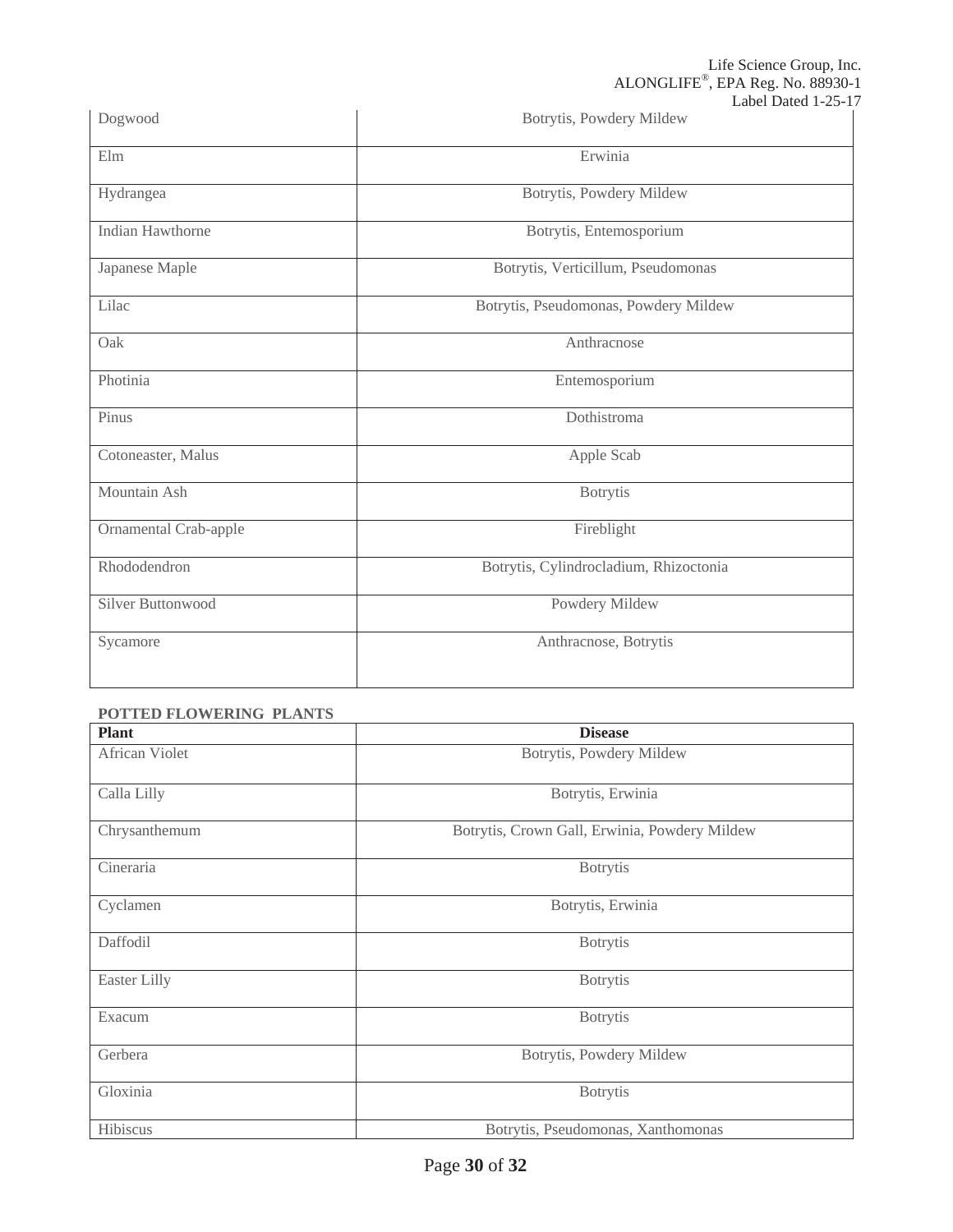| <b>Holiday Cactus</b> | Botrytis, Erwinia, Pseudomonas, Xanthomonas                         |
|-----------------------|---------------------------------------------------------------------|
| Hyacinth              | <b>B</b> otrytis                                                    |
| Hydrangea             | Botrytis, Powdery Mildew                                            |
| <b>Iris</b>           | Botrytis, Erwinia                                                   |
| Kalanchoe             | Botrytis, Erwinia, Powdery Mildew                                   |
| Poinsettia            | Botrytis, Powdery Mildew, Erwinia, Scab, Xanthomonas                |
| Rose Bush             | Botrytis, Cylindrocladium, Downy Mildew, Powdery Mildew, Black Spot |
| Spathiphyllum         | Cylindrocladium, Phytophthora, Botrytis, Cylindrocladium            |
| Tulip                 | <b>Botrytis</b>                                                     |
| Azalea                | Anthracnose, Botrytis, Cylindrocladium                              |

 $\mathbf{I}$ 

## **APPLICATION AND HANDLING EQUIPMENT**

Application, handling or storage equipment MUST consist of either fiberglass, PVCs, polypropylenes, viton, most plastics, aluminum or stainless steel. Never use mild steel, nylon, brass or copper around full strength ALONGLIFE®. Always rinse equipment free and clean of ALONGLIFE® each night with plenty of fresh, clean water. Always store ALONGLIFE® above 32ºF. Freezing may cause product separation. Seller makes no warranty for the performance of product which has been frozen.

## **STORAGE AND DISPOSAL**

**Pesticide Storage**: Store in a safe place away from PETS AND KEEP OUT OF THE REACH OF CHILDREN. Store between 40° and 120° F, away from excessive heat. ALONGLIFE<sup>®</sup> will freeze. Always keep container closed. Store ALONGLIFE® in its original container only. Bulk ALONGLIFE® shall be stored and handled in stainless steel, fiberglass, polypropylenes, PVCs or plastic equipment. Keep away from galvanized pipe and any nylon storage or handling equipment.

**Pesticide Disposal**: Excess ALONGLIFE® must be disposed of through use. Do not contaminate lakes, rivers, or streams as this may cause fish kills. Pesticide wastes are acutely hazardous. Improper disposal of excess pesticide, spray mixture, or rinsate is a violation of Federal Law. If these wastes cannot be disposed of by use according to label instructions, contact your State Pesticide or Environmental Control Agency, or the Hazardous Waste representative at the nearest EPA Regional Office for guidance. In the event of a spill, neutralize with limestone or baking soda before disposal. May deteriorate concrete.

## **CONTAINER HANDLING:**

**For Nonrefillable Containers 5 gallons:** Nonrefillable container. Do not reuse or refill this container. Triple rinse container (or equivalent) promptly after emptying. Triple rinse as follows: Empty the remaining contents into application equipment or a mix tank and drain for  $10$  seconds after the flow begins to drip. Fill the container  $\frac{1}{4}$  full with water and recap. Shake for 10 seconds. Pour rinsate into application equipment or a mix tank or store rinsate for later use or disposal. Drain for 10 seconds after the flow begins to drip. Repeat this procedure two more times. Offer for recycling if available. If recycling is not available, puncture and dispose of in a sanitary landfill, or by incineration, or, if allowed by state and local authorities, by burning. If burned, stay out of smoke.

**For Nonrefillable Containers >5 gallons:** Nonrefillable container. Do not reuse or refill this container. Triple rinse container (or equivalent) promptly after emptying. Triple rinse as follows: Empty the remaining contents into application equipment or a mix tank and drain for  $10$  seconds after the flow begins to drip. Fill the container  $\frac{1}{4}$  full with